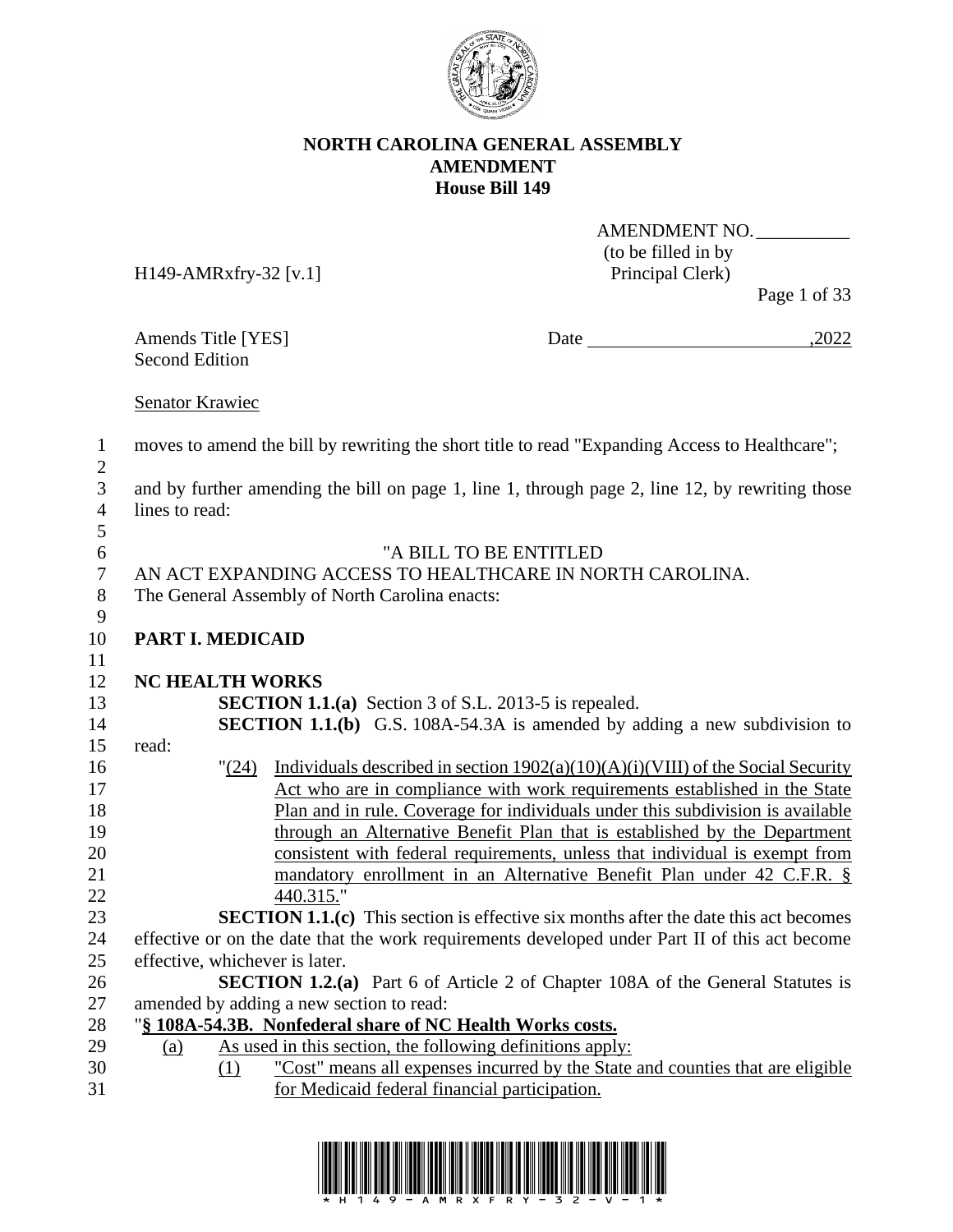## AMENDMENT NO. (to be filled in by<br>Principal Clerk)

## H149-AMRxfry-32 [v.1]

Page 2 of 33

| $\mathbf{1}$   | (2)                | "NC Health Works" means the provision of Medicaid coverage to the                                 |
|----------------|--------------------|---------------------------------------------------------------------------------------------------|
| $\overline{c}$ |                    | individuals described in G.S. 108A-54.3A(24).                                                     |
| 3              | (b)                | It is the intent of the General Assembly to fully fund the nonfederal share of the cost           |
| $\overline{4}$ |                    | of NC Health Works through a combination of the following sources:                                |
| 5              | (1)                | Increases in revenue from the gross premiums tax under G.S. 105-228.5 due                         |
| 6              |                    | to NC Health Works.                                                                               |
| $\overline{7}$ | (2)                | Increases in intergovernmental transfers due to NC Health Works.                                  |
| 8              | (3)                | Excluding any State retention, the hospital health advancement assessment                         |
| 9              |                    | under Part 3 of Article 7B of Chapter 108A of the General Statutes.                               |
| 10             | (4)                | Savings to the State attributable to NC Health Works that correspond to State                     |
| 11             |                    | General Fund budget reductions to other State programs.                                           |
| 12             | (c)                | By October 1 of each year, beginning in 2024, the Department shall submit a report                |
| 13             |                    | to the Joint Legislative Oversight Committee on Medicaid and NC Health Choice, the Office of      |
| 14             |                    | State Budget and Management, and the Fiscal Research Division containing all of the following     |
| 15             |                    | information with supporting calculations:                                                         |
| 16             | (1)                | The total nonfederal share of the cost of NC Health Works for the preceding                       |
| 17             |                    | State fiscal year and the total funding available from the sources described in                   |
| 18             |                    | subsection (b) of this section.                                                                   |
| 19             | (2)                | The projected total nonfederal share of the cost of NC Health Works for the                       |
| 20             |                    | current State fiscal year and the total projected funding available from the                      |
| 21             |                    | sources described in subsection (b) of this section.                                              |
| 22             |                    | The Department shall submit detailed data supporting these calculations to the Fiscal             |
| 23             | Research Division. |                                                                                                   |
| 24             | (d)                | If, for any fiscal year, the nonfederal share of the cost of NC Health Works cannot be            |
| 25             |                    | fully funded through the sources described in subsection (b) of this section, then Medicaid       |
| 26             |                    | coverage for the individuals described in G.S. $108A-54.3A(24)$ shall be discontinued as          |
| 27             |                    | expeditiously as possible. Upon a determination by the Secretary that the nonfederal share of the |
| 28             |                    | cost of NC Health Works exceeds the funding from the sources described in subsection (b) of       |
| 29             |                    | this section, the Secretary shall promptly do all of the following:                               |
| 30             | (1)                | Notify the Joint Legislative Oversight Committee on Medicaid and NC Health                        |
| 31             |                    | Choice, the Office of State Budget and Management, and the Fiscal Research                        |
| 32             |                    | Division of the determination and post this notice on the Department's                            |
| 33             |                    | website. The notice must include the proposed effective date of the                               |
| 34             |                    | discontinuation of coverage.                                                                      |
| 35             | (2)                | Submit all documents to the Centers for Medicare and Medicaid Services                            |
| 36             |                    | necessary to discontinue Medicaid coverage for the individuals described in                       |
| 37             |                    | G.S. $108A-54.3A(24)$ .                                                                           |
| 38             |                    | "§ 108A-54.3C. NC Health Works federal financial participation.                                   |
| 39             |                    | If the federal medical assistance percentage for Medicaid coverage provided to the                |
| 40             |                    | individuals described in G.S. 108A-54.3A(24) falls below ninety percent (90%), then Medicaid      |
| 41             |                    | coverage for these individuals shall be discontinued as expeditiously as possible but no earlier  |
| 42             |                    | than the date the lower federal medical assistance percentage takes effect. Upon receipt of       |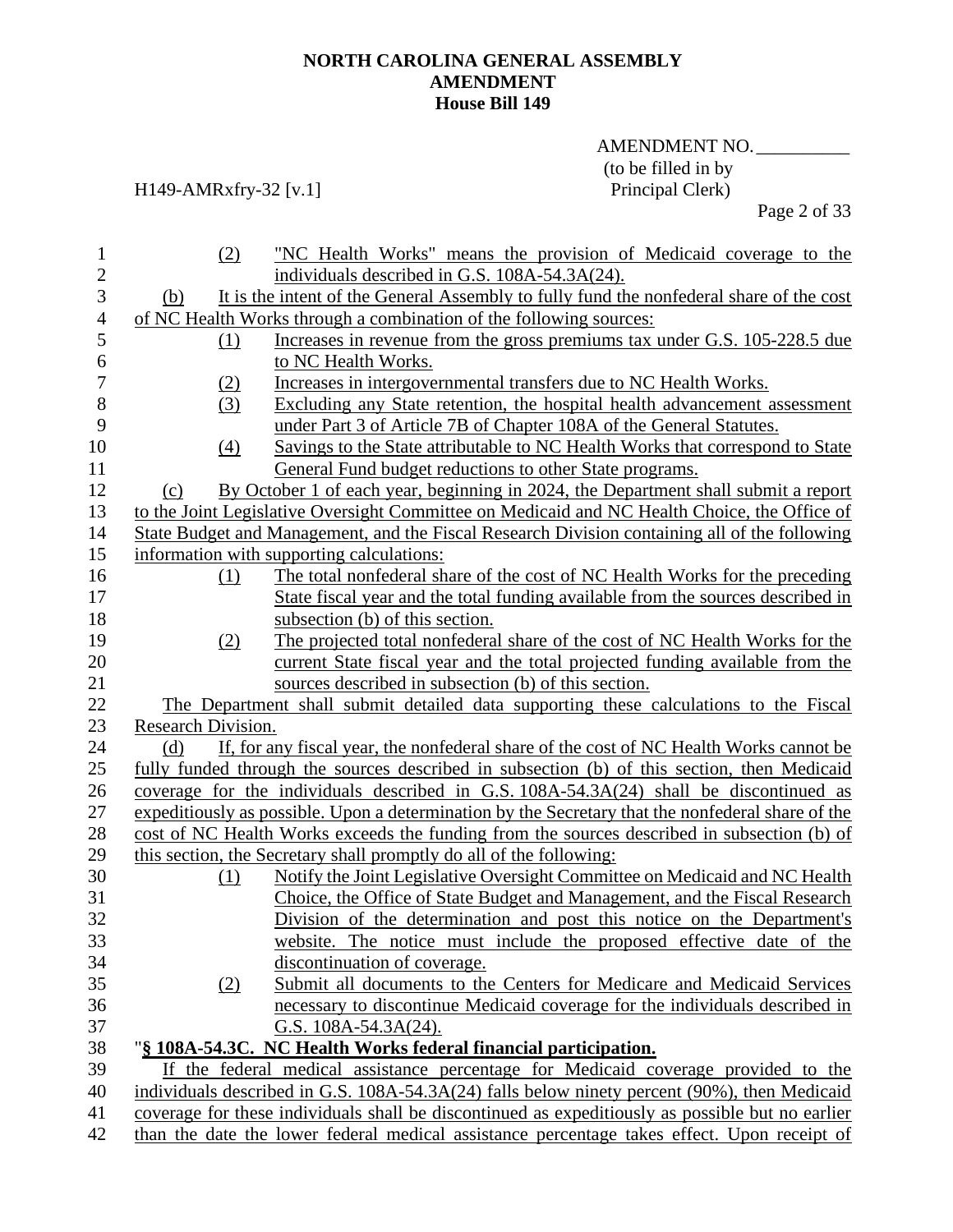AMENDMENT NO.\_\_\_\_\_\_\_\_\_\_ (to be filled in by

## H149-AMRxfry-32 [v.1] Principal Clerk)

Page 3 of 33

| information indicating that the federal medical assistance percentage will be lower than ninety |
|-------------------------------------------------------------------------------------------------|
| percent (90%), the Secretary shall promptly do all of the following:                            |

- (1) Notify the Joint Legislative Oversight Committee on Medicaid and NC Health Choice, the Office of State Budget and Management, and the Fiscal Research Division of the determination and post this notice on the Department's website. The notice must include the proposed effective date of the discontinuation of coverage.
- 

- 
- (2) Submit all documents to the Centers for Medicare and Medicaid Services necessary to discontinue Medicaid coverage for the individuals described in **G.S.** 108A-54.3A(24)."

 **SECTION 1.2.(b)** This section is effective six months after the date this act becomes effective or on the date that the work requirements developed under Part II of this act become effective, whichever is later.

**ARPA TEMPORARY SAVINGS FUND**

 **SECTION 1.3.** The ARPA Temporary Savings Fund is established as a nonreverting special fund in the Department of Health and Human Services, Division of Health Benefits (DHB). The ARPA Temporary Savings Fund shall consist of any savings realized by DHB as a result of federal receipts arising from the enhanced federal medical assistance percentage (FMAP) available to the State under section 9814 of the American Rescue Plan Act of 2021, P.L. 117-2 (ARPA). Upon receipt by DHB of any federal receipts arising from that enhanced FMAP, DHB is directed to deposit the savings associated with those receipts into the ARPA Temporary Savings Fund. Funds in the ARPA Temporary Savings Fund may be allocated or expended only upon an act of appropriation by the General Assembly.

## **HOSPITAL HEALTH ADVANCEMENT ASSESSMENTS**

 **SECTION 1.5.(a)** Each hospital licensed in North Carolina, except for critical access hospitals and State-owned and State-operated hospitals, is subject to an assessment of forty-four thousandths percent (0.044%) of its hospital costs, as defined in G.S. 108A-145.3, for the State fiscal quarter beginning October 1, 2022. This hospital assessment shall be imposed by the Department of Health and Human Services in accordance with the procedures for hospital assessments under Part 1 of Article 7B of Chapter 108A of the General Statutes. From the proceeds of this assessment, the Department of Health and Human Services shall use the sum of two million dollars (\$2,000,000), and all corresponding matching federal funds, to reimburse county departments of social services for additional costs incurred by the county in preparation to implement Section 1.1 of this act.

 **SECTION 1.5.(b)** Subsection (a) of this section becomes effective October 1, 2022, and expires December 31, 2022.

 **SECTION 1.5.(c)** Each hospital licensed in North Carolina, except for critical access hospitals and State-owned and State-operated hospitals, is subject to an assessment of five hundred thirty-nine thousandths percent (0.539%) of its hospital costs, as defined in G.S. 108A-145.3, for the State fiscal quarter beginning January 1, 2023, and the State fiscal quarter beginning April 1, 2023. This hospital assessment shall be imposed by the Department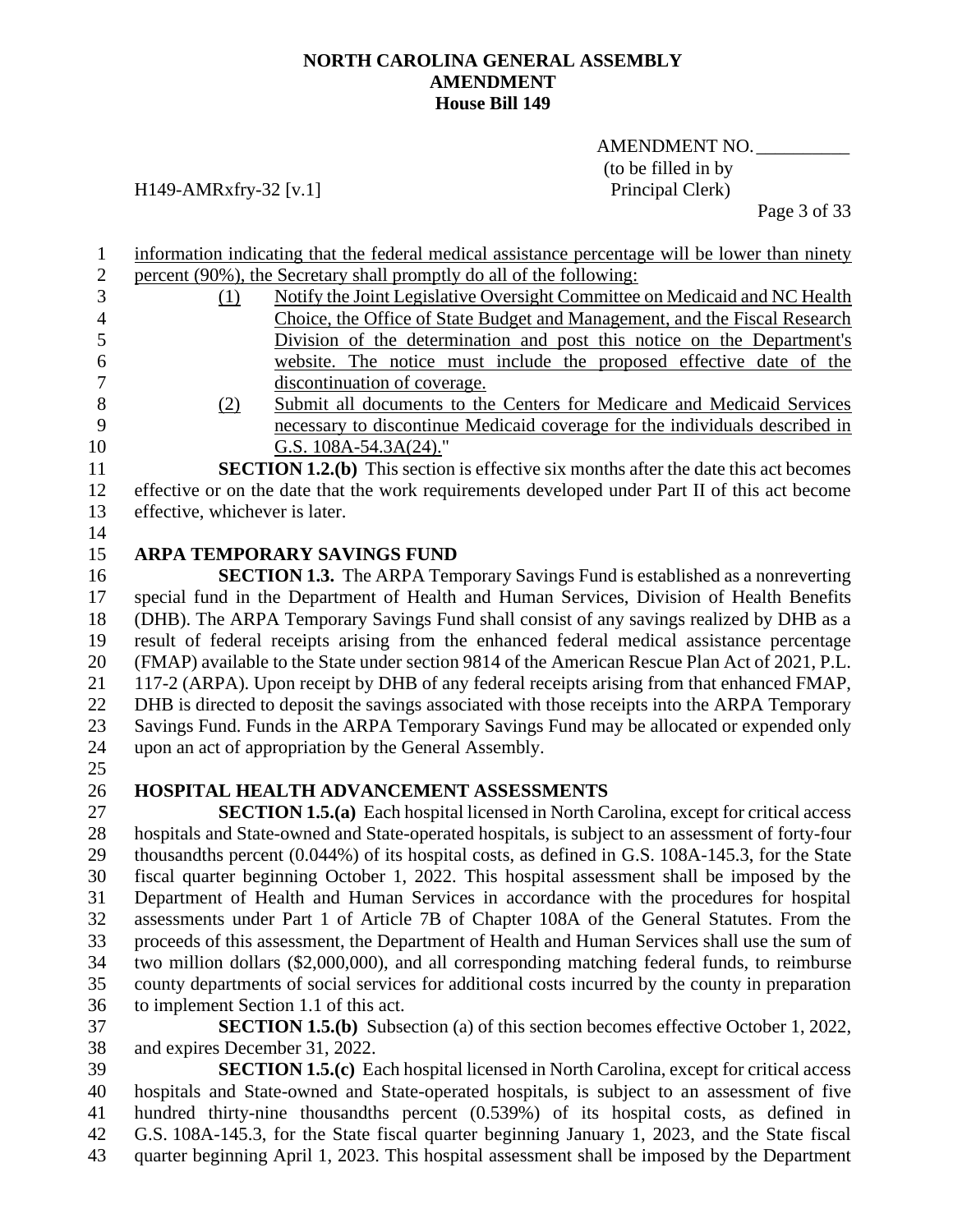## AMENDMENT NO.\_\_\_\_\_\_\_\_\_\_ (to be filled in by

H149-AMRxfry-32 [v.1] Principal Clerk)

Page 4 of 33

 of Health and Human Services (DHHS) in accordance with the procedures for hospital assessments under Part 1 of Article 7B of Chapter 108A of the General Statutes. From the proceeds of this assessment, DHHS shall use the sum of two million dollars (\$2,000,000) per applicable quarter, and all corresponding matching federal funds, to reimburse county departments of social services for additional costs incurred by the county to implement Section 1.1 of this act. **SECTION 1.5.(d)** Subsection (c) of this section becomes effective January 1, 2023, or on the effective date of the Medicaid coverage described in Section 1.1 of this act, whichever is later, and expires June 30, 2023. If the effective date occurs after March 31, 2023, then no assessment shall be imposed for the State fiscal quarter beginning January 1, 2023, and no payments shall be made to the county departments of social services for that quarter. **SECTION 1.6.(a)** G.S. 108A-145.3 reads as rewritten: "**§ 108A-145.3. Definitions.** The following definitions apply in this Article: … (4a) Consumer Price Index. – The most recent Consumer Price Index for All Urban Consumers for the South Region published by the Bureau of Labor Statistics of the United States Department of Labor available on March 1 of the previous State fiscal year. … (12b) Newly eligible individual. – As defined in 42 C.F.R. § 433.204. (12c) Nonfederal share for newly eligible individuals. – One minus the percentage 23 specified in 42 U.S.C.  $\S$  1396d(y)(1), expressed as a decimal. …." **SECTION 1.6.(b)** Article 7B of Chapter 108A of the General Statutes, as enacted by Section 2 of S.L. 2021-61, is amended by adding a new Part to read: "Part 3. Hospital Health Advancement Assessment. "**§ 108A-147.1. Hospital health advancement assessment.** (a) The hospital health advancement assessment imposed under this Part shall apply to all hospitals licensed in North Carolina, except that all of the following hospitals are exempt: (1) Critical access hospitals. (2) State-owned and State-operated hospitals. (b) The hospital health advancement assessment shall be assessed as a percentage of each nonexempt hospital's hospital costs. The assessment percentage shall be calculated quarterly by the Department of Health and Human Services in accordance with this Part. The percentage for each quarter shall equal the hospital health advancement assessment collection amount under G.S. 108A-147.3 divided by the total hospital costs for all nonexempt hospitals holding a license on the first day of the assessment quarter. "**§ 108A-147.3. Hospital health advancement assessment collection amount.** The hospital health advancement assessment collection amount is an amount of money that is calculated by adding all of the following: (1) The service cost component under G.S. 108A-147.5. (2) The administration component under G.S. 108A-147.7.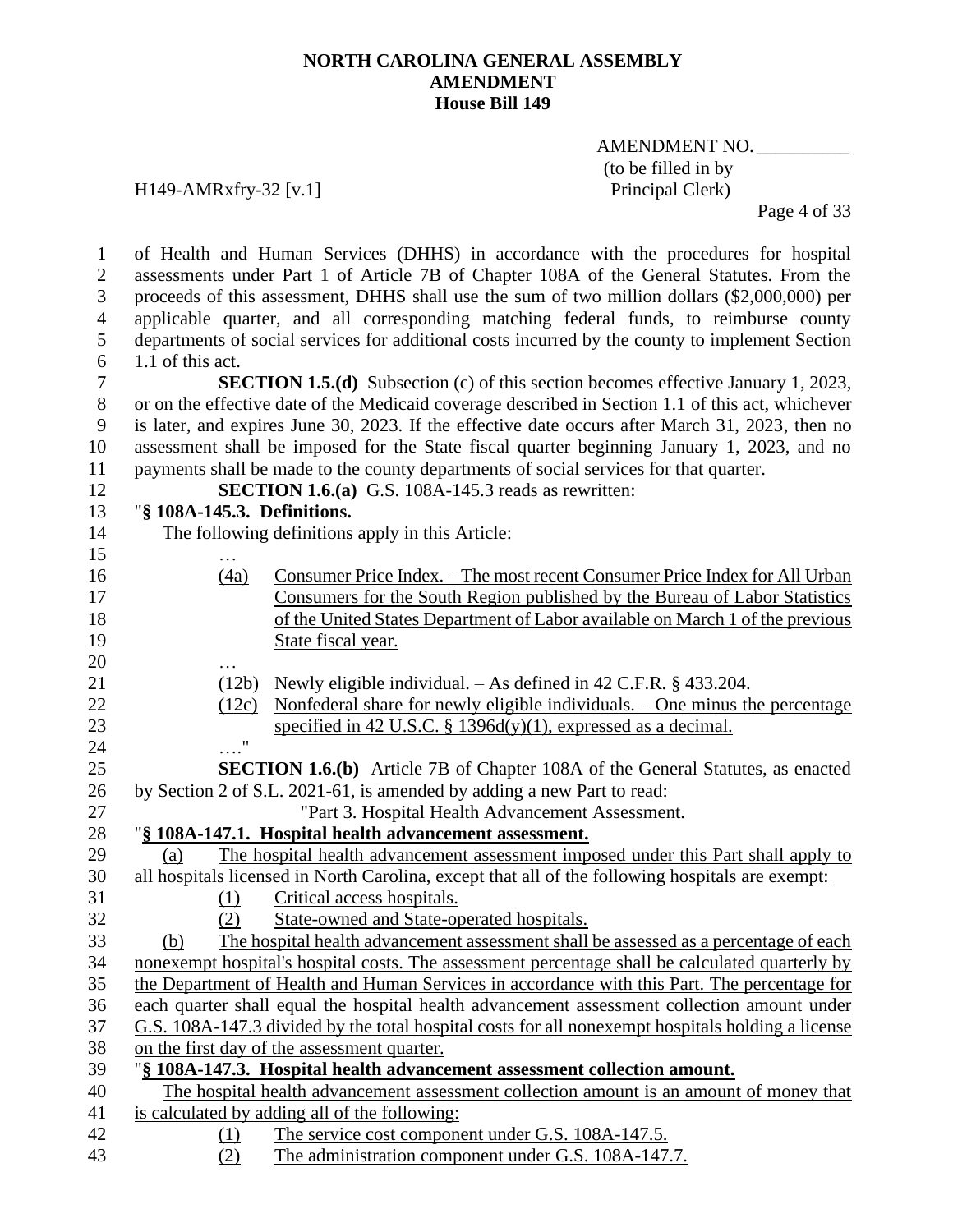## AMENDMENT NO. (to be filled in by<br>Principal Clerk)

## H149-AMRxfry-32 [v.1]

Page 5 of 33

| 1                | The State retention component under G.S. 108A-147.9.<br>(3)                                        |
|------------------|----------------------------------------------------------------------------------------------------|
| $\overline{2}$   | "§ 108A-147.5. Service cost component.                                                             |
| 3                | The service cost component is an amount of money that is the net service expenditures              |
| $\overline{4}$   | calculated under this section multiplied by the nonfederal share for newly eligible individuals.   |
| 5                | Net service expenditures are calculated from the data reported to CMS on Form CMS-64 for the       |
| 6                | preceding quarter. Net service expenditures are the service expenditures attributable to newly     |
| $\boldsymbol{7}$ | eligible individuals after subtracting each of the following:                                      |
| $8\,$            | The rebates attributable to newly eligible individuals.<br><u>(1)</u>                              |
| 9                | (2)<br>The expenditures under the graduate medical education methodology in the                    |
| 10               | Medicaid State Plan that are attributable to newly eligible individuals.                           |
| 11               | "§ 108A-147.7. Administration component.                                                           |
| 12               | The administration component is an amount of money that consists of a State<br>(a)                 |
| 13               | administration subcomponent and a county administration subcomponent.                              |
| 14               | The State administration subcomponent is three million three hundred thousand<br>(b)               |
| 15               | dollars (\$3,300,000) for each quarter of the 2023-2024 State fiscal year. For each subsequent     |
| 16               | State fiscal year, the State administration subcomponent shall be increased over the prior year's  |
| 17               | quarterly amount by the Consumer Price Index.                                                      |
| 18               | The county administration subcomponent is two million dollars (\$2,000,000) for each<br>(c)        |
| 19               | quarter of the 2023-2024 State fiscal year, three million seven hundred thousand dollars           |
| 20               | (\$3,700,000) for each quarter of the 2024-2025 State fiscal year, and three million nine hundred  |
| 21               | thousand dollars (\$3,900,000) for each quarter of the 2025-2026 State fiscal year. For each State |
| 22               | fiscal year after the 2025-2026 State fiscal year, the county administration subcomponent shall    |
| 23               | be increased over the prior year's quarterly amount by the Consumer Price Index.                   |
| 24               | The administration component is calculated by adding together the State<br>(d)                     |
| 25               | administration subcomponent and the county administration subcomponent.                            |
| 26               | "§ 108A-147.9. State retention component.                                                          |
| 27               | The State retention component is thirty-seven million five hundred thousand dollars                |
| 28               | (\$37,500,000) for each quarter of the 2023-2024 State fiscal year. For each subsequent State      |
| 29               | fiscal year, the State retention component shall be increased over the prior year's quarterly      |
| 30               | amount by the market basket percentage.                                                            |
| 31               | "§ 108A-147.11. Use of funds.                                                                      |
| 32               | The Department shall use the proceeds of the hospital health advancement assessment that           |
| 33               | are attributable to the county administration subcomponent of the administration component in      |
| 34               | G.S. 108A-147.7, and all corresponding matching federal funds, to reimburse county                 |
| 35               | departments of social services for additional costs incurred by the county in determining          |
| 36               | eligibility for newly eligible individuals."                                                       |
| 37               | SECTION 1.6.(c) Notwithstanding G.S. 108A-147.1, as enacted in subsection (b) of                   |
| 38               | this section, for the assessment quarter beginning July 1, 2023, the hospital health advancement   |
| 39               | assessment shall be five hundred fifty-five thousandths percent (0.555%) of total hospital costs   |
| 40               | for all hospitals that are not exempt from the hospital health advancement assessment.             |
| 41               | <b>SECTION 1.6.(d)</b> Notwithstanding G.S. 108A-147.1, as enacted in subsection (b)               |
| 42               | of this section, for the assessment quarter beginning October 1, 2023, the Department of Health    |
| 43               | and Human Services shall determine the hospital health advancement assessment percentage by,       |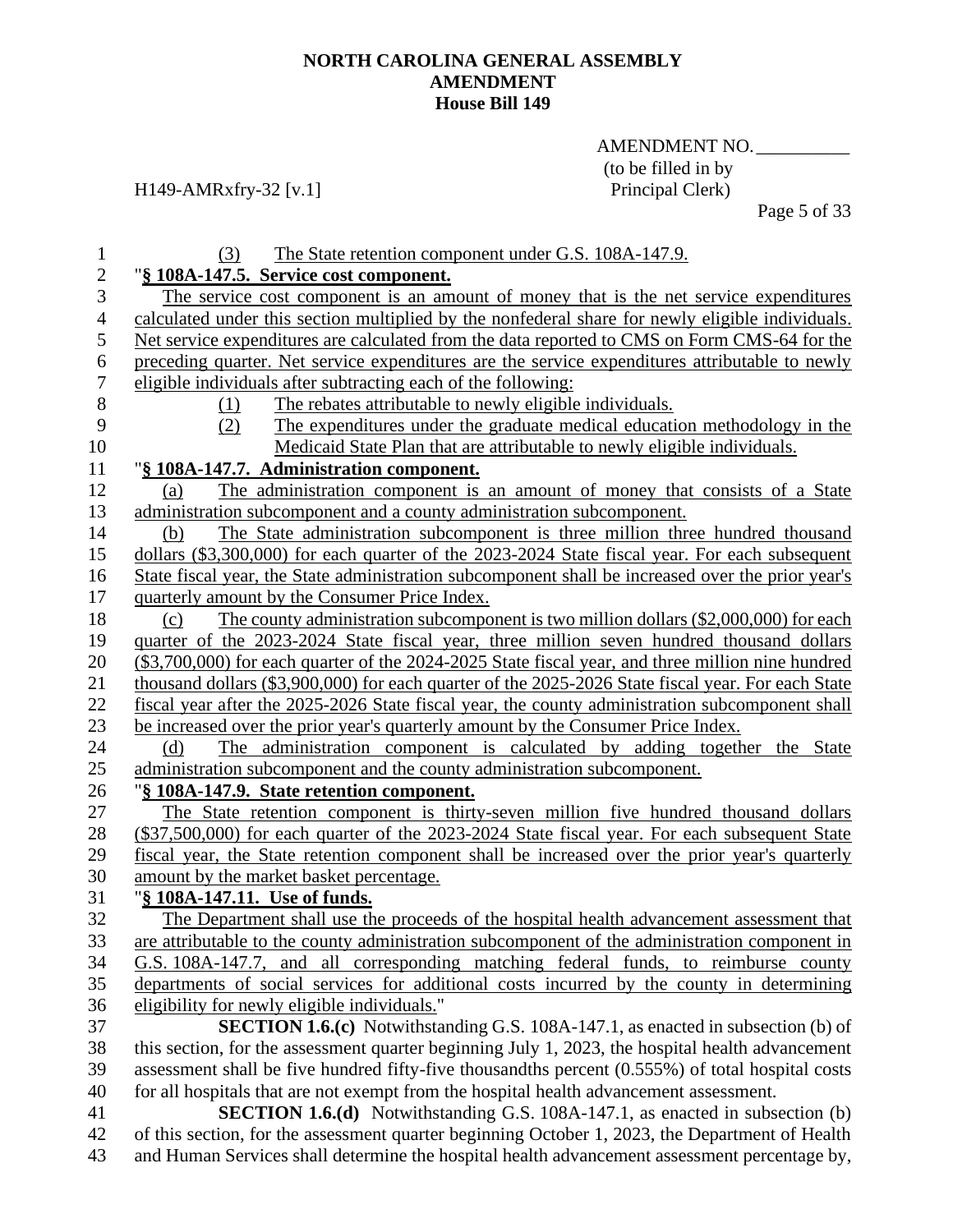AMENDMENT NO. (to be filled in by<br>Principal Clerk)

## H149-AMRxfry-32 [v.1]

Page 6 of 33

| $\mathbf{1}$     | first, either increasing or reducing the hospital health advancement assessment collection amount    |
|------------------|------------------------------------------------------------------------------------------------------|
| $\mathbf{2}$     | under G.S. 108A-147.3 by the reconciliation component under subsection (e) of this section and       |
| 3                | then dividing by the total hospital costs of all hospitals that are not exempt from the hospital     |
| $\overline{4}$   | health advancement assessment.                                                                       |
| 5                | <b>SECTION 1.6.(e)</b> The reconciliation component is a positive or a negative number               |
| 6                | that results from subtracting ninety-three million eight hundred twenty-four thousand dollars        |
| $\boldsymbol{7}$ | (\$93,824,000) from the actual amount of the service cost component under G.S. 108A-147.5 for        |
| $8\,$            | the assessment quarter beginning July 1, 2023. If the reconciliation component is a positive         |
| 9                | number, then the hospital health advancement assessment collection amount shall be increased         |
| 10               | by the reconciliation component in accordance with this section. If the reconciliation component     |
| 11               | is a negative number, then the hospital health advancement assessment collection amount shall        |
| 12               | be reduced by the reconciliation component in accordance with this section.                          |
| 13               | <b>SECTION 1.6.(f)</b> This section becomes effective July 1, 2023.                                  |
| 14               | <b>SECTION 1.7.(a)</b> G.S. 108A-145.3(16) reads as rewritten:                                       |
| 15               | Paid capitation. – The total amount of the capitation payments made by the<br>"(16)                  |
| 16               | Department to all prepaid health plans for a particular rating group (i)                             |
| 17               | attributable to the base capitation rate in the applicable Medicaid managed                          |
| 18               | care capitation rate certification and certification, (ii) not attributable to newly                 |
| 19               | eligible individuals, and (iii) adjusted by the Department as a result of                            |
| 20               | retroactively implementing any base capitation rate adjustment that is                               |
| 21               | approved by CMS or allowed under Part 438 of Subchapter C of Chapter IV                              |
| 22               | of Title 42 of the Code of Federal Regulations."                                                     |
| 23               | <b>SECTION 1.7.(b)</b> G.S. 108A-146.9(a) reads as rewritten:                                        |
| 24               | The fee-for-service component is an amount of money that is a portion of all the<br>" $(a)$          |
| 25               | Medicaid fee-for-service payments made to acute care hospitals during the previous data              |
| 26               | collection period for claims with a date of service on or after July 1, 2021, 2021, excluding claims |
| 27               | attributable to newly eligible individuals. The fee-for-service component consists of a              |
| 28               | subcomponent pertaining to claims for which there is no third-party coverage and a                   |
| 29               | subcomponent pertaining to claims for which there is third-party coverage."                          |
| 30               | <b>SECTION 1.7.(c)</b> G.S. 108A-146.12 reads as rewritten:                                          |
| 31               | "§ 108A-146.12. Postpartum coverage component.                                                       |
| 32               | The postpartum coverage component is twelve million five hundred thousand dollars<br>(a)             |
| 33               | (\$12,500,000) for each quarter of the 2021-2022 State fiscal year.                                  |
| 34               | The postpartum coverage component is four million five hundred thousand dollars<br>(b)               |
| 35               | (\$4,500,000) for each quarter of the 2023-2024 State fiscal year. For each subsequent State fiscal  |
| 36               | year, the postpartum coverage component shall be increased over the prior year's quarterly           |
| 37               | amount by the Medicare Economic Index."                                                              |
| 38               | <b>SECTION 1.7.(d)</b> G.S. 108A-146.13(a)(2) reads as rewritten:                                    |
| 39               | The postpartum subcomponent applies to the assessments under this Part only<br>"(2)                  |
| 40               | during the period of April 1, 2022, through March 31, 2027, and is two million                       |
| 41               | nine hundred sixty-two thousand five hundred dollars (\$2,962,500) for each                          |
| 42               | quarter of the 2021-2022 State fiscal year. For each quarter of the 2023-2024                        |
| 43               | State fiscal year, the postpartum subcomponent is one million sixty-five                             |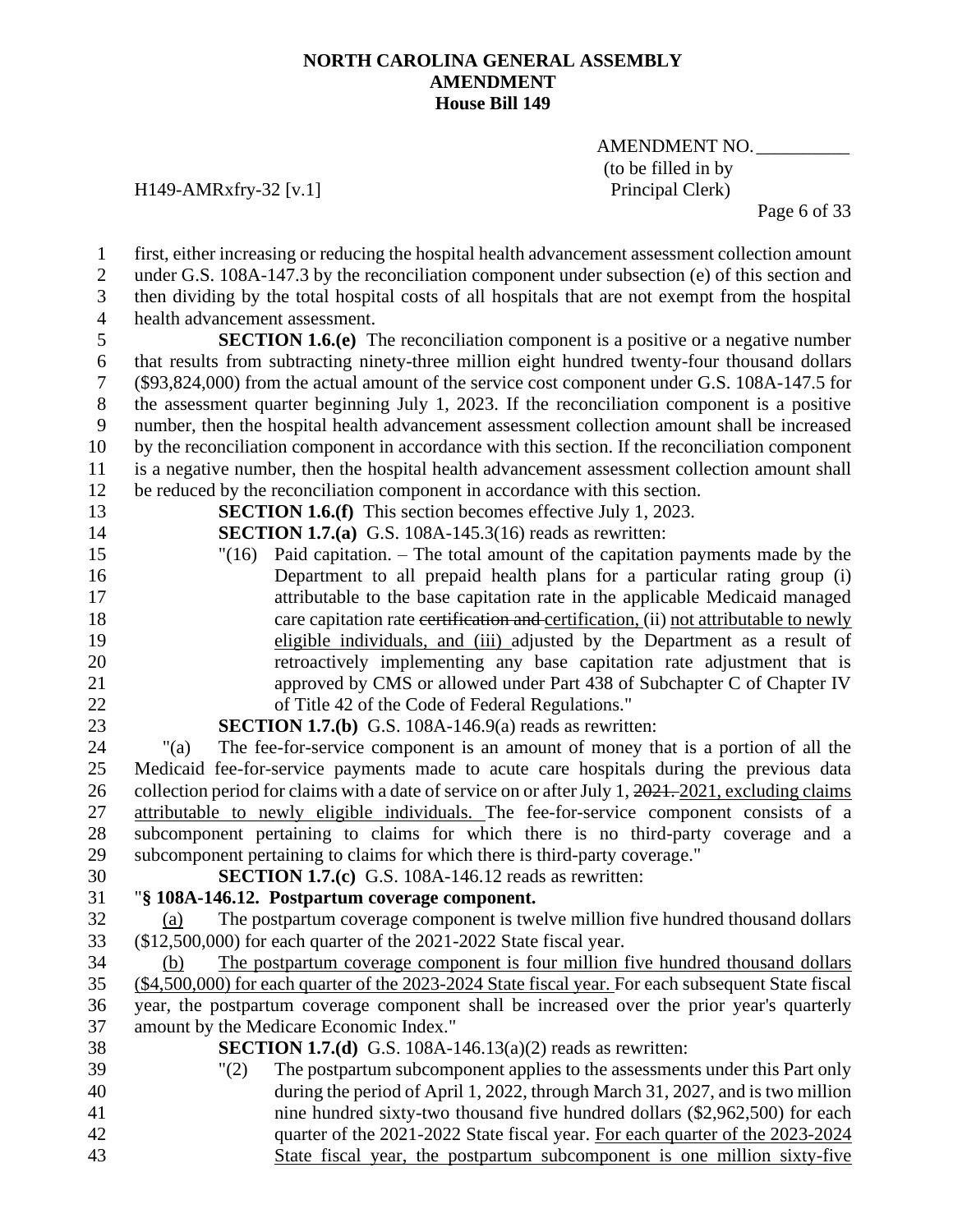AMENDMENT NO. (to be filled in by<br>Principal Clerk)

H149-AMRxfry-32 [v.1]

Page 7 of 33

| 1                | thousand dollars (\$1,065,000). For each subsequent State fiscal year, the                         |
|------------------|----------------------------------------------------------------------------------------------------|
| $\boldsymbol{2}$ | postpartum subcomponent shall be increased over the prior year's quarterly                         |
| 3                | amount by the Medicare Economic Index."                                                            |
| $\overline{4}$   | <b>SECTION 1.7.(e)</b> Section 9D.13A(e) of S.L. 2021-180 is repealed.                             |
| 5                | <b>SECTION 1.7.(f)</b> Section 9D.14 of S.L. 2021-180 is repealed.                                 |
| 6                | <b>SECTION 1.7.(g)</b> This section becomes effective July 1, 2023.                                |
| $\overline{7}$   | <b>SECTION 1.8.</b> It is the intent of the General Assembly to consult with stakeholders          |
| $8\,$            | and the Division of Health Benefits of the Department of Health and Human Services prior to its    |
| 9                | 2023 Regular Session in order to consider any necessary refinements to the hospital health         |
| 10               | advancement assessment enacted by Section 1.6 of this act.                                         |
| 11               |                                                                                                    |
| 12               | HEALTHCARE ACCESS AND STABILIZATION PROGRAM                                                        |
| 13               | <b>SECTION 1.10.(a)</b> The Department of Health and Human Services (DHHS) shall                   |
| 14               | consult with stakeholders to develop a submission to the Centers for Medicare and Medicaid         |
| 15               | Services (CMS) to request approval for increased Medicaid reimbursements to hospitals. The         |
| 16               | nonfederal share of the requested increased Medicaid reimbursements shall be funded entirely       |
| 17               | from increased hospital assessment receipts. The submission shall request the highest increase in  |
| 18               | reimbursement to hospitals that can be funded entirely through increased hospital assessment       |
| 19               | receipts that are in addition to the receipts for NC Health Works resulting from the approach      |
| 20               | taken in the Hospital Health Advancement Assessment in this Part.                                  |
| 21               | <b>SECTION 1.10.(b)</b> DHHS shall submit the request developed under subsection (a)               |
| 22               | of this section to CMS no later than October 1, 2022. If CMS does not approve the initial          |
| 23               | submission, DHHS shall continue to work with stakeholders to develop a submission that meets       |
| 24               | requirements for approval by CMS. In the event of an approval by CMS, the increased Medicaid       |
| 25               | reimbursement to hospitals shall not be effective until the enactment by the General Assembly      |
| 26               | of legislation that increases the hospital assessment to entirely fund the nonfederal share of the |
| 27               | increased reimbursements to hospitals.                                                             |
| 28               | <b>SECTION 1.10.(c)</b> No later than February 1, 2023, DHHS shall submit a report to              |
| 29               | the Joint Legislative Oversight Committee on Medicaid and NC Health Choice and the Fiscal          |
| 30               | Research Division with all of the following information:                                           |
| 31               | A copy of the submission to CMS made in accordance with subsection (a) of<br>(1)                   |
| 32               | this section.                                                                                      |
| 33               | (2)<br>A description of the status of the approval of the submission.                              |
| 34               | Proposed legislative language authorizing the increase in the hospital<br>(3)                      |
| 35               | assessment necessary to effectuate the increased reimbursement to hospitals.                       |
| 36               | If DHHS receives approval from CMS of any submission under this section after                      |
| 37               | submitting this report, DHHS shall notify the Joint Legislative Oversight Committee on Medicaid    |
| 38               | and NC Health Choice and the Fiscal Research Division of that approval within 14 days of           |
| 39               | receipt. Within 30 days of receipt of that approval, DHHS shall update and resubmit the report     |
| 40               | required by this subsection.                                                                       |
| 41               |                                                                                                    |
| 42               | WORK REQUIREMENTS FOR CERTAIN NC HEALTH<br>PART II.<br><b>WORKS</b>                                |

**BENEFICIARIES**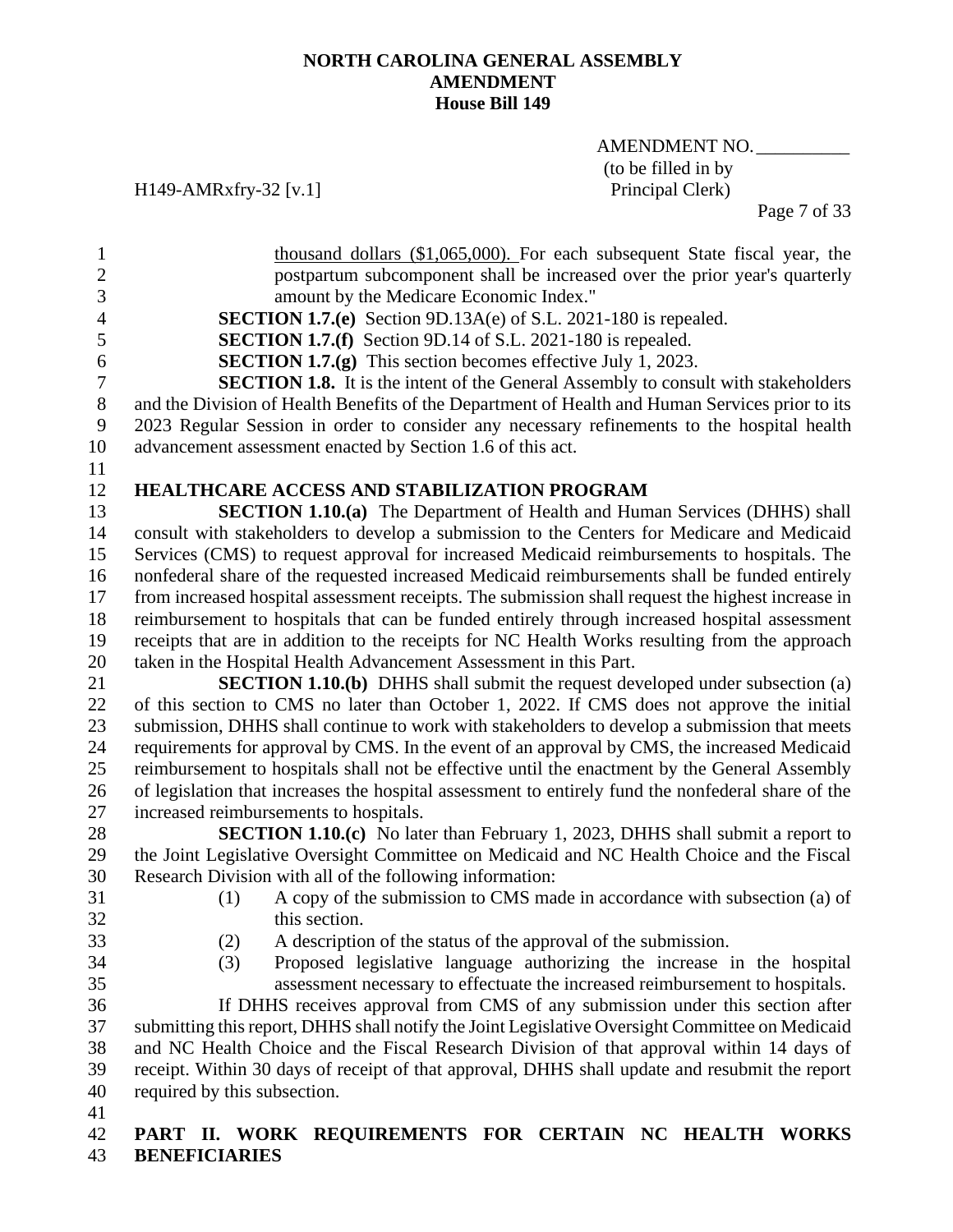H149-AMRxfry-32 [v.1]

AMENDMENT NO. (to be filled in by<br>Principal Clerk)

Page 8 of 33

| $\mathbf{1}$   |                                                                                                     |
|----------------|-----------------------------------------------------------------------------------------------------|
| $\overline{c}$ | ESTABLISH WORK REQUIREMENTS FOR CERTAIN NC HEALTH WORKS                                             |
| 3              | <b>BENEFICIARIES</b>                                                                                |
| $\overline{4}$ | <b>SECTION</b><br>2(a)<br>Certain<br>individuals<br>eligible<br>for<br>Medicaid<br>under            |
| 5              | G.S. 108A-54.3A(24), as enacted by Section 1.1 of this act, shall be subject to work requirements   |
| 6              | as a contingency to participation in NC Health Works. The Department of Health and Human            |
| 7              | Services (DHHS) shall develop work requirements as a contingency to participation in NC Health      |
| $8\,$          | Works that are aligned with the work requirements for Able-Bodied Adults Without Dependents         |
| 9              | (ABAWDs) policy under the Supplemental Nutrition Assistance Program. All recipients                 |
| 10             | qualifying under G.S. 108A-54.3A(24) shall be subject to the work requirements, except that         |
| 11             | only the following individuals shall be exempt from the requirements:                               |
| 12             | Individuals who have been certified as unfit for employment for physical or<br>(1)                  |
| 13             | mental health reasons.                                                                              |
| 14             | Individuals with a physical, intellectual, or developmental disability that<br>(2)                  |
| 15             | significantly impairs the individual's ability to perform one or more activities                    |
| 16             | of daily living.                                                                                    |
| 17             | Individuals actively participating in a substance abuse treatment and<br>(3)                        |
| 18             | rehabilitation program.                                                                             |
| 19             | Individuals who are the parent or caretaker of a dependent child under 1 year<br>(4)                |
| 20             | of age.                                                                                             |
| 21             | Individuals who are a parent or caretaker that provides care for a dependent<br>(5)                 |
| 22             | child with a serious medical condition or disability, to be defined by DHHS.                        |
| 23             | Individuals who are receiving unemployment compensation and complying<br>(6)                        |
| 24             | with the work requirements that are part of the federal-State unemployment                          |
| 25             | compensation system.                                                                                |
| 26             | Presumptively eligible recipients, during the period of presumptive eligibility.<br>(7)             |
| 27             | Recipients who participate in the North Carolina Health Insurance Premium<br>(8)                    |
| 28             | Payment (NC HIPP) program.                                                                          |
| 29             | Individuals who are inmates of prisons.<br>(9)                                                      |
| 30             | <b>SECTION 2.(b)</b> On or before October 1, 2022, DHHS shall submit to the Centers                 |
| 31             | for Medicare and Medicaid Services (CMS) any State Plan amendments or any waivers necessary         |
| 32             | to implement work requirements as a contingency to participation in NC Health Works under           |
| 33             | G.S. 108A-54.3A(24), as enacted by Section 1.1 of this act. DHHS shall request an effective date    |
| 34             | that is six months from the effective date of this act.                                             |
| 35             | <b>SECTION 2.(c)</b> This Part is effective when it becomes law. The work requirements              |
| 36             | developed under this Part shall become effective only upon the approval by CMS of the request       |
| 37             | submitted in accordance with this Part and on either (i) the effective date of the approved work    |
| 38             | requirements or (ii) six months after the date this act becomes effective, whichever is later. Upon |
| 39             | receipt of the approval of the request required by this Part, the Secretary of the Department of    |
| 40             | Health and Human Services shall notify the Revisor of Statutes of the effective date of the work    |
| 41             | requirements approved in the request.                                                               |

## **PART III. CERTIFICATE OF NEED REFORM**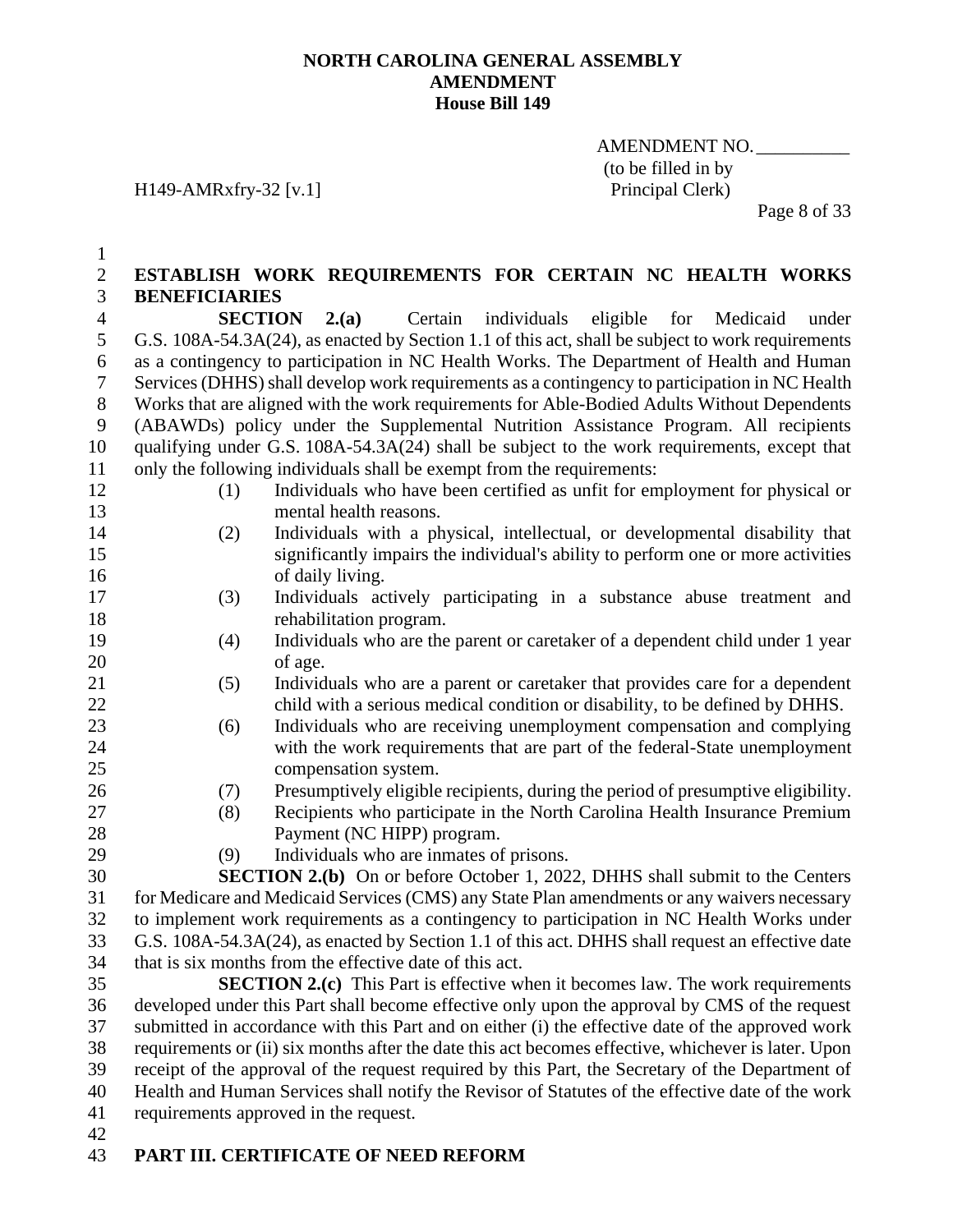AMENDMENT NO. (to be filled in by<br>Principal Clerk)

Page 9 of 33

## H149-AMRxfry-32 [v.1]

| $\mathbf{1}$     | <b>SECTION 3.1.</b> G.S. 131E-176 reads as rewritten: |                |                                                                                                                                                                |  |  |
|------------------|-------------------------------------------------------|----------------|----------------------------------------------------------------------------------------------------------------------------------------------------------------|--|--|
| $\overline{c}$   | "§ 131E-176. Definitions.                             |                |                                                                                                                                                                |  |  |
| 3                | The following definitions apply in this Article:      |                |                                                                                                                                                                |  |  |
| $\overline{4}$   |                                                       |                |                                                                                                                                                                |  |  |
| 5<br>6           | (7b)                                                  |                | Expedited review. – The status given to an application's review process when<br>the applicant petitions for the review and the Department approves the request |  |  |
| $\boldsymbol{7}$ |                                                       |                | based on findings that all of the following are met:                                                                                                           |  |  |
| $8\,$            |                                                       | a.             | The review is not competitive.                                                                                                                                 |  |  |
| 9<br>10          |                                                       | b.             | The proposed capital expenditure is less than five million dollars<br>(\$5,000,000).                                                                           |  |  |
| 11               |                                                       | $e_{\cdot}$    | A request for a public hearing is not received within the time frame                                                                                           |  |  |
| 12               |                                                       |                | defined in G.S. 131E-185.                                                                                                                                      |  |  |
| 13               |                                                       | d.             | The agency has not determined that a public hearing is in the public                                                                                           |  |  |
| 14               |                                                       | interest.      |                                                                                                                                                                |  |  |
| 15               |                                                       |                |                                                                                                                                                                |  |  |
| 16               | (9b)                                                  |                | Health service facility. $- A$ hospital; long-term care hospital; psychiatric                                                                                  |  |  |
| 17               |                                                       |                | facility; rehabilitation facility; nursing home facility; adult care home; kidney                                                                              |  |  |
| 18               |                                                       |                | disease treatment center, including freestanding hemodialysis units;                                                                                           |  |  |
| 19               |                                                       |                | intermediate care facility for individuals with intellectual disabilities; home                                                                                |  |  |
| 20               |                                                       |                | health agency office; chemical dependency treatment facility; diagnostic                                                                                       |  |  |
| 21               |                                                       |                | center; hospice office, office; hospice inpatient facility, facility; and hospice                                                                              |  |  |
| 22               |                                                       |                | residential care facility; and ambulatory surgical facility.                                                                                                   |  |  |
| 23               | (9c)                                                  |                | Health service facility bed. $- A$ bed licensed for use in a health service facility                                                                           |  |  |
| 24               |                                                       |                | in the categories of (i) acute care beds; (ii) psychiatric beds; (iii) rehabilitation                                                                          |  |  |
| 25               |                                                       |                | beds; $(iv)$ (iii) nursing home beds; $(v)$ (iv) intermediate care beds for                                                                                    |  |  |
| 26               |                                                       |                | individuals with intellectual disabilities; (vi) chemical dependency treatment                                                                                 |  |  |
| 27               |                                                       |                | beds; $(vii)(y)$ hospice inpatient facility beds; $(viii)(vi)$ hospice residential care                                                                        |  |  |
| 28               |                                                       |                | facility beds; $\frac{f(x)}{f(x)}$ (vii) adult care home beds; and $\frac{f(x)}{g(x)}$ (viii) long-term care                                                   |  |  |
| 29               |                                                       | hospital beds. |                                                                                                                                                                |  |  |
| 30               |                                                       |                |                                                                                                                                                                |  |  |
| 31               | (16)                                                  |                | New institutional health services. $-$ Any of the following:                                                                                                   |  |  |
| 32               |                                                       |                |                                                                                                                                                                |  |  |
| 33               |                                                       | f1.            | The acquisition by purchase, donation, lease, transfer, or comparable                                                                                          |  |  |
| 34               |                                                       |                | arrangement of any of the following equipment by or on behalf of any                                                                                           |  |  |
| 35               |                                                       | person:        |                                                                                                                                                                |  |  |
| 36               |                                                       | 1.             | Air ambulance.                                                                                                                                                 |  |  |
| 37<br>38         |                                                       | 2.             | Repealed by Session Laws 2005-325, s. 1, effective for<br>hospices and hospice offices December 31, 2005.                                                      |  |  |
| 39               |                                                       | 3.             | Cardiac catheterization equipment.                                                                                                                             |  |  |
| 40               |                                                       | 4.             | Gamma knife.                                                                                                                                                   |  |  |
| 41               |                                                       | 5.             | Heart-lung bypass machine.                                                                                                                                     |  |  |
| 42               |                                                       | 5a.            | Linear accelerator.                                                                                                                                            |  |  |
| 43               |                                                       | 6.             | Lithotriptor.                                                                                                                                                  |  |  |
|                  |                                                       |                |                                                                                                                                                                |  |  |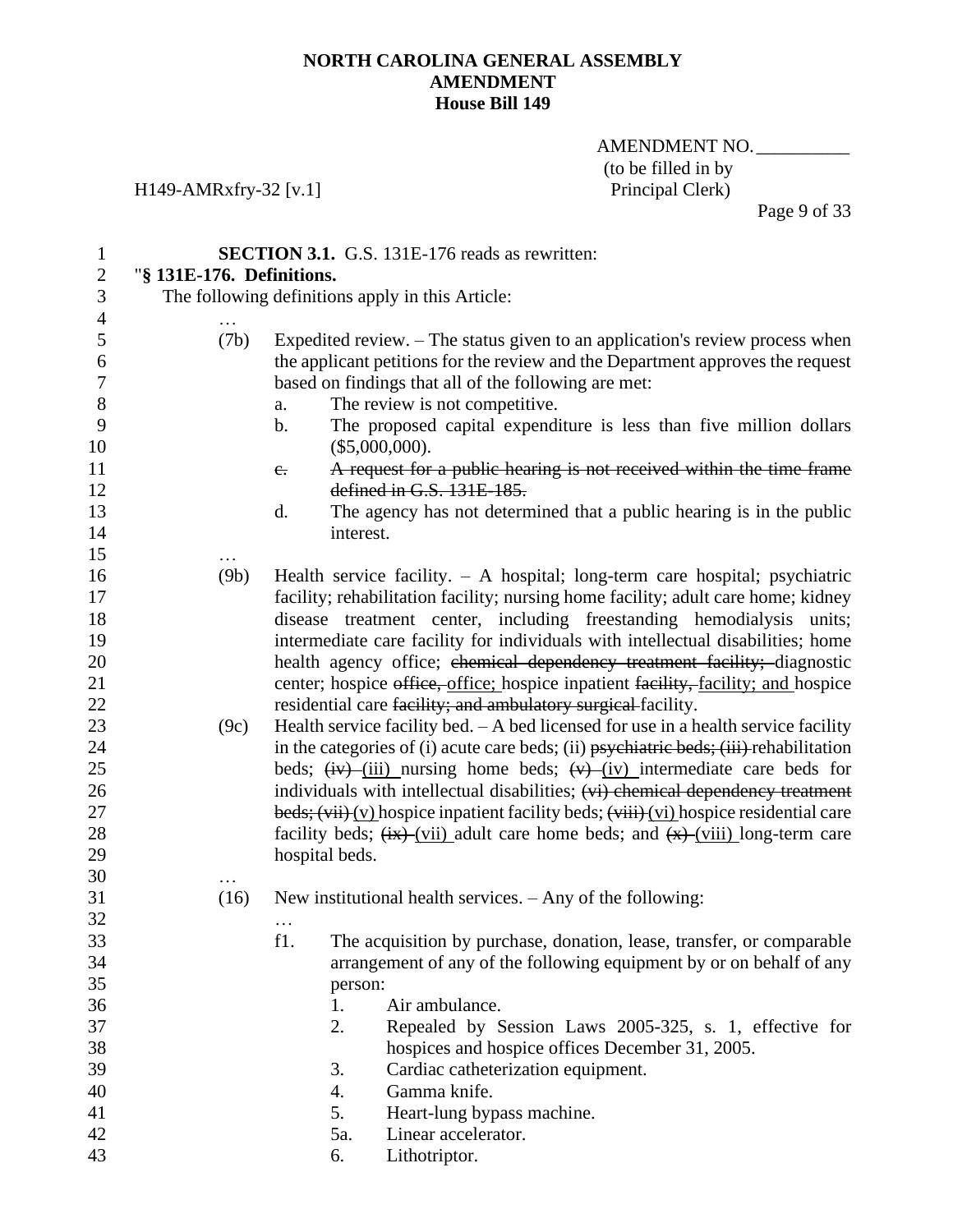H149-AMRxfry-32 [v.1]

## AMENDMENT NO. (to be filled in by<br>Principal Clerk)

Page 10 of 33

| $\mathbf{1}$<br>$\mathbf{2}$<br>3 |                            | 7.<br>Magnetic resonance imaging scanner.<br>8.<br>Positron emission tomography scanner.<br>9.<br>Simulator.                                                                                     |
|-----------------------------------|----------------------------|--------------------------------------------------------------------------------------------------------------------------------------------------------------------------------------------------|
| $\overline{4}$                    |                            |                                                                                                                                                                                                  |
| 5<br>6<br>7                       |                            | The conversion of a specialty ambulatory surgical program to a<br>f.<br>multispecialty ambulatory surgical program or the addition of a<br>specialty to a specialty ambulatory surgical program. |
| $8\,$                             |                            |                                                                                                                                                                                                  |
| 9                                 | (22a)                      | Related entity. $- A$ legal entity that is directly or indirectly related to an                                                                                                                  |
| 10                                |                            | applicant for a certificate of need by any level of common ownership, control,                                                                                                                   |
| 11                                |                            | or governance without regard to the extent, scope, size, or overlap of such                                                                                                                      |
| 12                                |                            | common ownership, control, or governance.                                                                                                                                                        |
| 13                                | (22b)                      | Replacement equipment. $-$ Equipment that costs less than two-four million                                                                                                                       |
| 14                                |                            | dollars $(\frac{$2,000,000}{0.000})$ (\$4,000,000) and is purchased for the sole purpose of                                                                                                      |
| 15<br>16                          |                            | replacing comparable medical equipment currently in use which will be sold<br>or otherwise disposed of when replaced. In determining whether the                                                 |
| 17                                |                            | replacement equipment costs less than two-four million dollars $(\$2,000,000)$ ,                                                                                                                 |
| 18                                |                            | (\$4,000,000), the costs of equipment, studies, surveys, designs, plans,                                                                                                                         |
| 19                                |                            | working drawings, specifications, construction, installation, and other                                                                                                                          |
| 20                                |                            | activities essential to acquiring and making operational the replacement                                                                                                                         |
| 21                                |                            | equipment shall be included. The capital expenditure for the equipment shall                                                                                                                     |
| 22                                |                            | be deemed to be the fair market value of the equipment or the cost of the                                                                                                                        |
| 23                                |                            | equipment, whichever is greater. Beginning September 30, 2022, and on                                                                                                                            |
| 24                                |                            | September 30 each year thereafter, the replacement equipment cost threshold                                                                                                                      |
| 25                                |                            | specified in this subdivision shall be adjusted using the Medical Care Index                                                                                                                     |
| 26                                |                            | component of the Consumer Price Index published by the U.S. Department of                                                                                                                        |
| 27                                |                            | Labor for the 12-month period preceding the previous September 1.                                                                                                                                |
| 28                                | $\mathbf{u}$               |                                                                                                                                                                                                  |
| 29                                |                            | <b>SECTION 3.2.</b> G.S. 131E-178(a) reads as rewritten:                                                                                                                                         |
| 30                                | " $(a)$                    | No person shall offer or develop a new institutional health service without first                                                                                                                |
| 31                                |                            | obtaining a certificate of need from the Department; provided, however, no person who provides                                                                                                   |
| 32                                |                            | gastrointestinal endoscopy procedures in one or more gastrointestinal endoscopy rooms located                                                                                                    |
| 33                                |                            | in a nonlicensed setting, shall be required to obtain a certificate of need to license that setting as                                                                                           |
| 34                                |                            | an ambulatory surgical facility with the existing number of gastrointestinal endoscopy rooms,                                                                                                    |
| 35                                | provided that: Department. |                                                                                                                                                                                                  |
| 36                                | $\bigoplus$                | The license application is postmarked for delivery to the Division of Health                                                                                                                     |
| 37                                |                            | Service Regulation by December 31, 2006;                                                                                                                                                         |
| 38                                | (2)                        | The applicant verifies, by affidavit submitted to the Division of Health Service                                                                                                                 |
| 39                                |                            | Regulation within 60 days of the effective date of this act, that the facility is                                                                                                                |
| 40                                |                            | in operation as of the effective date of this act or that the completed application                                                                                                              |
| 41                                |                            | for the building permit for the facility was submitted by the effective date of                                                                                                                  |
| 42                                |                            | this act;                                                                                                                                                                                        |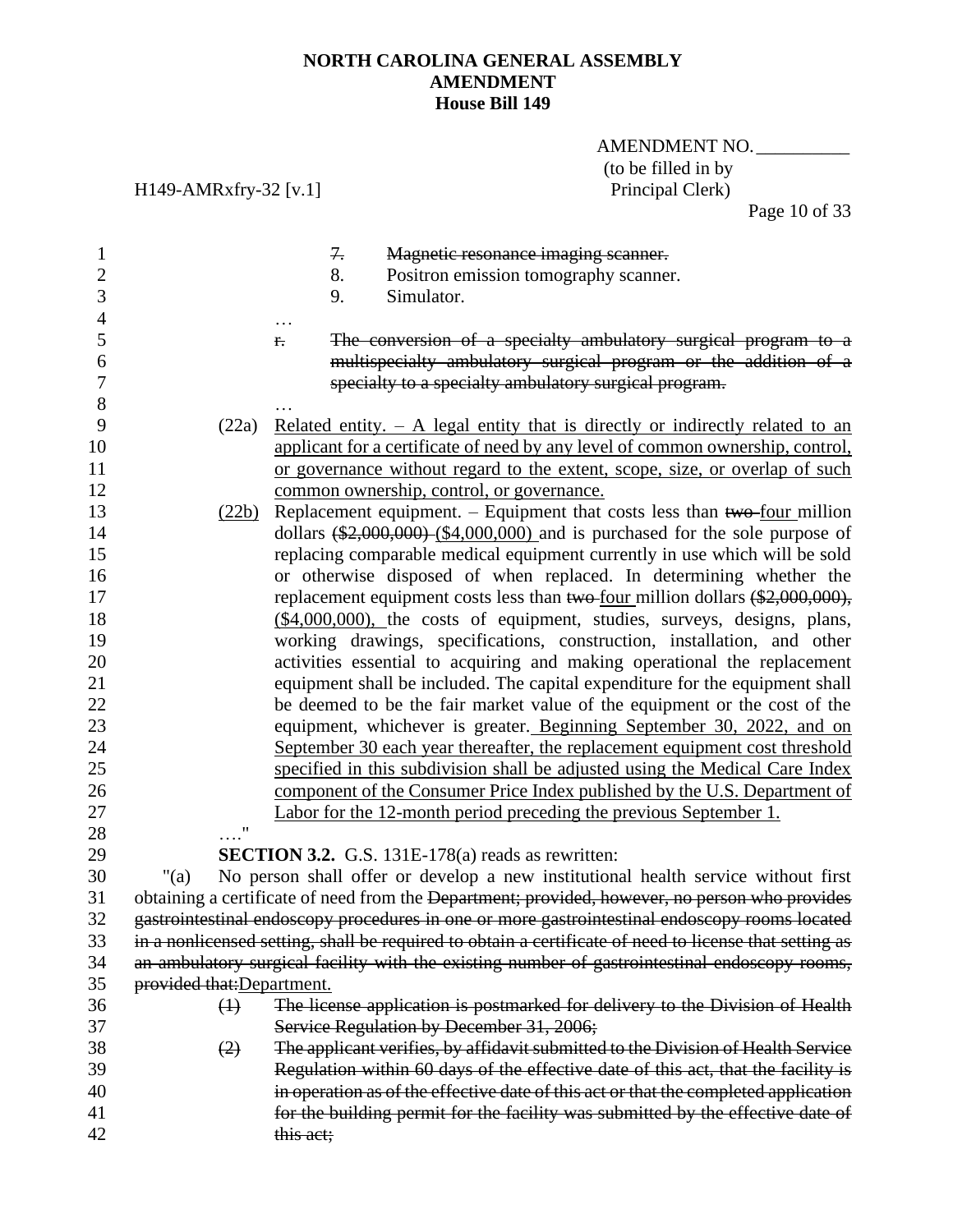AMENDMENT NO. (to be filled in by<br>Principal Clerk)

H149-AMRxfry-32 [v.1]

Page 11 of 33

| 1            | $(3)$<br>The facility has been accredited by The Accreditation Association for                                                                              |
|--------------|-------------------------------------------------------------------------------------------------------------------------------------------------------------|
| $\mathbf{2}$ | Ambulatory Health Care, The Joint Commission on Accreditation of                                                                                            |
| 3            | Healthcare Organizations, or The American Association for Accreditation of                                                                                  |
| 4            | Ambulatory Surgical Facilities by the time the license application is                                                                                       |
| 5            | postmarked for delivery to the Division of Health Service Regulation of the                                                                                 |
| 6            | Department; and                                                                                                                                             |
| 7            | The license application includes a commitment and plan for serving indigent<br>(4)                                                                          |
| 8            | and medically underserved populations.                                                                                                                      |
| 9            | All other persons proposing to obtain a license to establish an ambulatory                                                                                  |
| 10<br>11     | surgical facility for the provision of gastrointestinal endoscopy procedures<br>shall be required to obtain a certificate of need. The annual State Medical |
| 12           | Facilities Plan shall not include policies or need determinations that limit the                                                                            |
| 13           | number of gastrointestinal endoscopy rooms that may be approved."                                                                                           |
| 14           | <b>SECTION 3.3.</b> G.S. 131E-182(a) reads as rewritten:                                                                                                    |
| 15           | " $(a)$<br>The Department in its rules shall establish schedules for submission and review of                                                               |
| 16           | completed applications. The schedules shall provide that only applications for similar proposals                                                            |
| 17           | in the same service area that are subject to the determinative limitations of need in the State                                                             |
| 18           | Medical Facilities Plan pursuant to subdivision (1) of subsection (a) of G.S. 131E-183 will be                                                              |
| 19           | reviewed together."                                                                                                                                         |
| 20           | SECTION 3.4.(a) G.S. 131E-183 reads as rewritten:                                                                                                           |
| 21           | "§ 131E-183. Review criteria.                                                                                                                               |
| 22           | The Department shall review all applications utilizing the criteria outlined in this<br>(a)                                                                 |
| 23           | subsection and shall determine that an application is either consistent with or not in conflict with                                                        |
| 24           | these criteria before a certificate of need for the proposed project shall be issued.                                                                       |
| 25           | The proposed project Proposed projects for air ambulances, emergency rooms,<br>(1)                                                                          |
| 26           | adult care homes, nursing home facilities, intermediate care facilities for                                                                                 |
| 27           | individuals with intellectual disabilities, linear accelerators, gamma knives,                                                                              |
| 28           | positron emission tomography scanners, or any combination of these shall be                                                                                 |
| 29           | consistent with applicable policies and need determinations in the State                                                                                    |
| 30           | Medical Facilities Plan, the need determination of which constitutes a                                                                                      |
| 31           | determinative limitation on the provision of any health service, health service                                                                             |
| 32           | facility, health service facility beds, dialysis stations, operating rooms, or                                                                              |
| 33           | home health offices such services that may be approved. All other projects are                                                                              |
| 34           | exempt from and not subject to any applicable policies or need determinations                                                                               |
| 35           | in the State Medical Facilities Plan.                                                                                                                       |
| 36           | $\cdots$                                                                                                                                                    |
| 37           | (3)<br>The applicant shall identify the population to be served by the proposed                                                                             |
| 38           | project, and shall demonstrate the need that this population has for the services                                                                           |
| 39           | proposed, and the extent to which all residents of the area, and, in particular,                                                                            |
| 40           | low income persons, racial and ethnic minorities, women, handicapped                                                                                        |
|              |                                                                                                                                                             |
| 41<br>42     | persons, the elderly, and other underserved groups are likely to have access to<br>the services proposed.                                                   |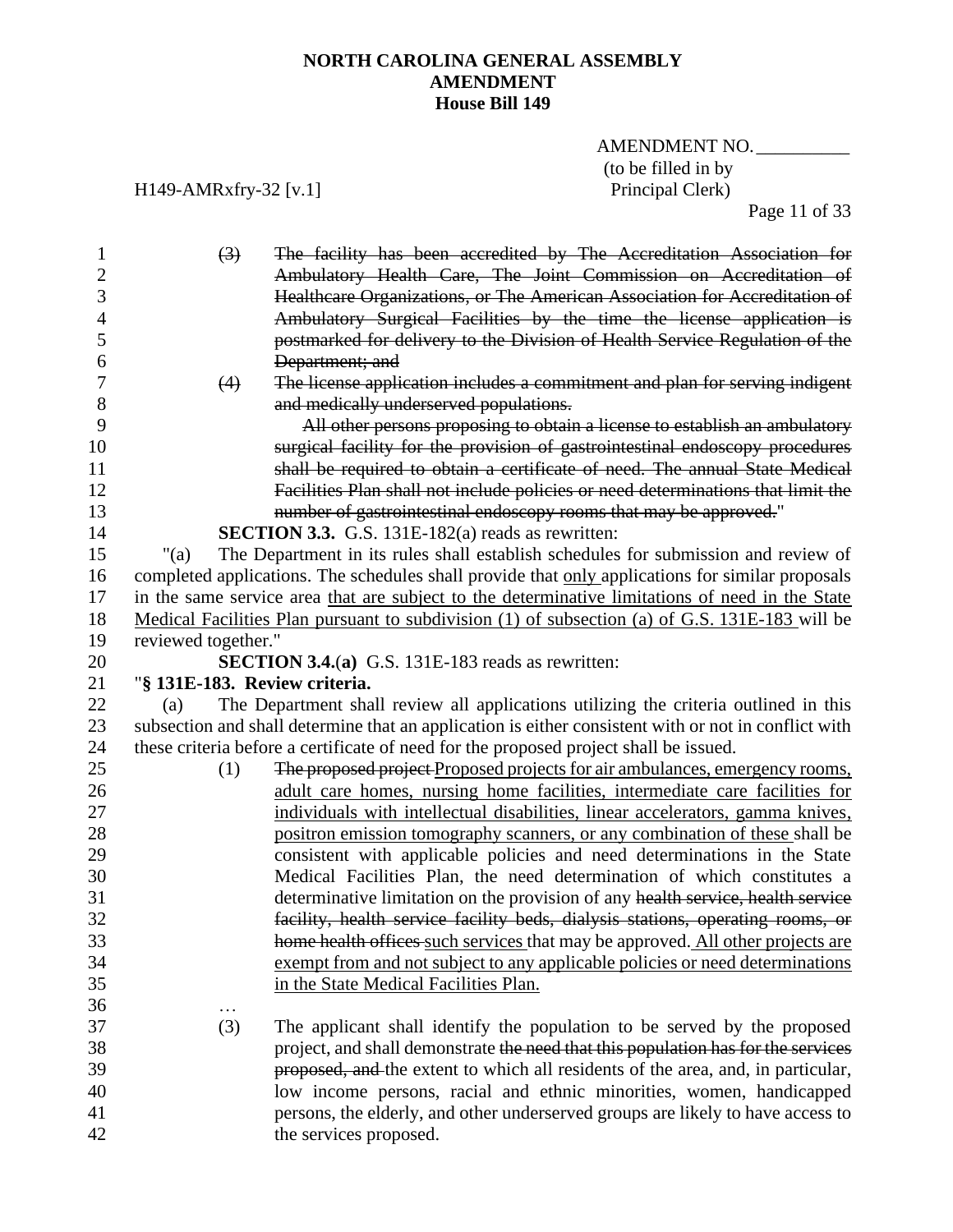## AMENDMENT NO. (to be filled in by<br>Principal Clerk)

H149-AMRxfry-32 [v.1]

Page 12 of 33

| $\mathbf{1}$<br>$\mathbf{2}$<br>3<br>$\overline{4}$ | (3a) | In the case of a reduction or elimination of a service, including the relocation<br>of a facility or a service, the applicant shall demonstrate that the needs of the<br>population presently served will be met adequately by the proposed relocation<br>or by alternative arrangements, and the effect of the reduction, elimination or |
|-----------------------------------------------------|------|-------------------------------------------------------------------------------------------------------------------------------------------------------------------------------------------------------------------------------------------------------------------------------------------------------------------------------------------|
| 5                                                   |      | relocation of the service on the ability of low income persons, racial and ethnic                                                                                                                                                                                                                                                         |
| 6                                                   |      | minorities, women, handicapped persons, and other underserved groups and                                                                                                                                                                                                                                                                  |
| $\boldsymbol{7}$                                    |      | the elderly to obtain needed health care.                                                                                                                                                                                                                                                                                                 |
| 8                                                   |      |                                                                                                                                                                                                                                                                                                                                           |
| 9                                                   | (6)  | The applicant shall demonstrate that the proposed project will not result in                                                                                                                                                                                                                                                              |
| 10                                                  |      | unnecessary duplication of existing or approved health service capabilities or                                                                                                                                                                                                                                                            |
| 11                                                  |      | facilities.                                                                                                                                                                                                                                                                                                                               |
| 12                                                  |      |                                                                                                                                                                                                                                                                                                                                           |
| 13                                                  | (9)  | An applicant proposing to provide a substantial portion of the project's                                                                                                                                                                                                                                                                  |
| 14                                                  |      | services to individuals not residing in the health service area in which the                                                                                                                                                                                                                                                              |
| 15                                                  |      | project is located, or in adjacent health service areas, shall document the                                                                                                                                                                                                                                                               |
| 16                                                  |      | special needs and circumstances that warrant service to these individuals.                                                                                                                                                                                                                                                                |
| 17                                                  |      |                                                                                                                                                                                                                                                                                                                                           |
| 18                                                  | (13) | The applicant shall demonstrate the contribution of the proposed service in                                                                                                                                                                                                                                                               |
| 19                                                  |      | meeting the health-related needs of the elderly and of members of medically                                                                                                                                                                                                                                                               |
| 20                                                  |      | underserved groups, such as medically indigent or low income persons,                                                                                                                                                                                                                                                                     |
| 21                                                  |      | Medicaid and Medicare recipients, racial and ethnic minorities, women, and                                                                                                                                                                                                                                                                |
| 22                                                  |      | handicapped persons, which have traditionally experienced difficulties in                                                                                                                                                                                                                                                                 |
| 23                                                  |      | obtaining equal access to the proposed services, particularly those needs                                                                                                                                                                                                                                                                 |
| 24                                                  |      | identified in the State Health Plan as deserving of priority. For the purpose of                                                                                                                                                                                                                                                          |
| 25                                                  |      | determining the extent to which the proposed service will be accessible, the                                                                                                                                                                                                                                                              |
| 26                                                  |      | applicant shall show: show all of the following:                                                                                                                                                                                                                                                                                          |
| 27                                                  |      | The extent to which medically underserved populations currently use<br>a.                                                                                                                                                                                                                                                                 |
| 28                                                  |      | the applicant's existing services in comparison to the percentage of the                                                                                                                                                                                                                                                                  |
| 29                                                  |      | population in the applicant's service area which is medically                                                                                                                                                                                                                                                                             |
| 30                                                  |      | underserved;underserved.                                                                                                                                                                                                                                                                                                                  |
| 31                                                  |      | $\mathbf b$ .<br>Its past performance in meeting its obligation, if any, under any                                                                                                                                                                                                                                                        |
| 32                                                  |      |                                                                                                                                                                                                                                                                                                                                           |
| 33                                                  |      | applicable regulations requiring provision of uncompensated care,                                                                                                                                                                                                                                                                         |
| 34                                                  |      | community service, or access by minorities and handicapped persons                                                                                                                                                                                                                                                                        |
| 35                                                  |      | to programs receiving federal assistance, including the existence of                                                                                                                                                                                                                                                                      |
| 36                                                  |      | any civil rights access complaints against the applicant; applicant.                                                                                                                                                                                                                                                                      |
| 37                                                  |      | That the elderly and the medically underserved groups identified in<br>$\mathbf{c}$ .                                                                                                                                                                                                                                                     |
| 38                                                  |      | this subdivision will be served by the applicant's proposed services and                                                                                                                                                                                                                                                                  |
| 39                                                  |      | the extent to which each of these groups is expected to utilize the                                                                                                                                                                                                                                                                       |
|                                                     |      | proposed services; and services.                                                                                                                                                                                                                                                                                                          |
| 40<br>41                                            |      | That the applicant offers a range of means by which a person will have<br>d.                                                                                                                                                                                                                                                              |
| 42                                                  |      | access to its services. Examples of a range of means are outpatient<br>services, admission by house staff, and admission by personal                                                                                                                                                                                                      |
| 43                                                  |      |                                                                                                                                                                                                                                                                                                                                           |
|                                                     |      | physicians.                                                                                                                                                                                                                                                                                                                               |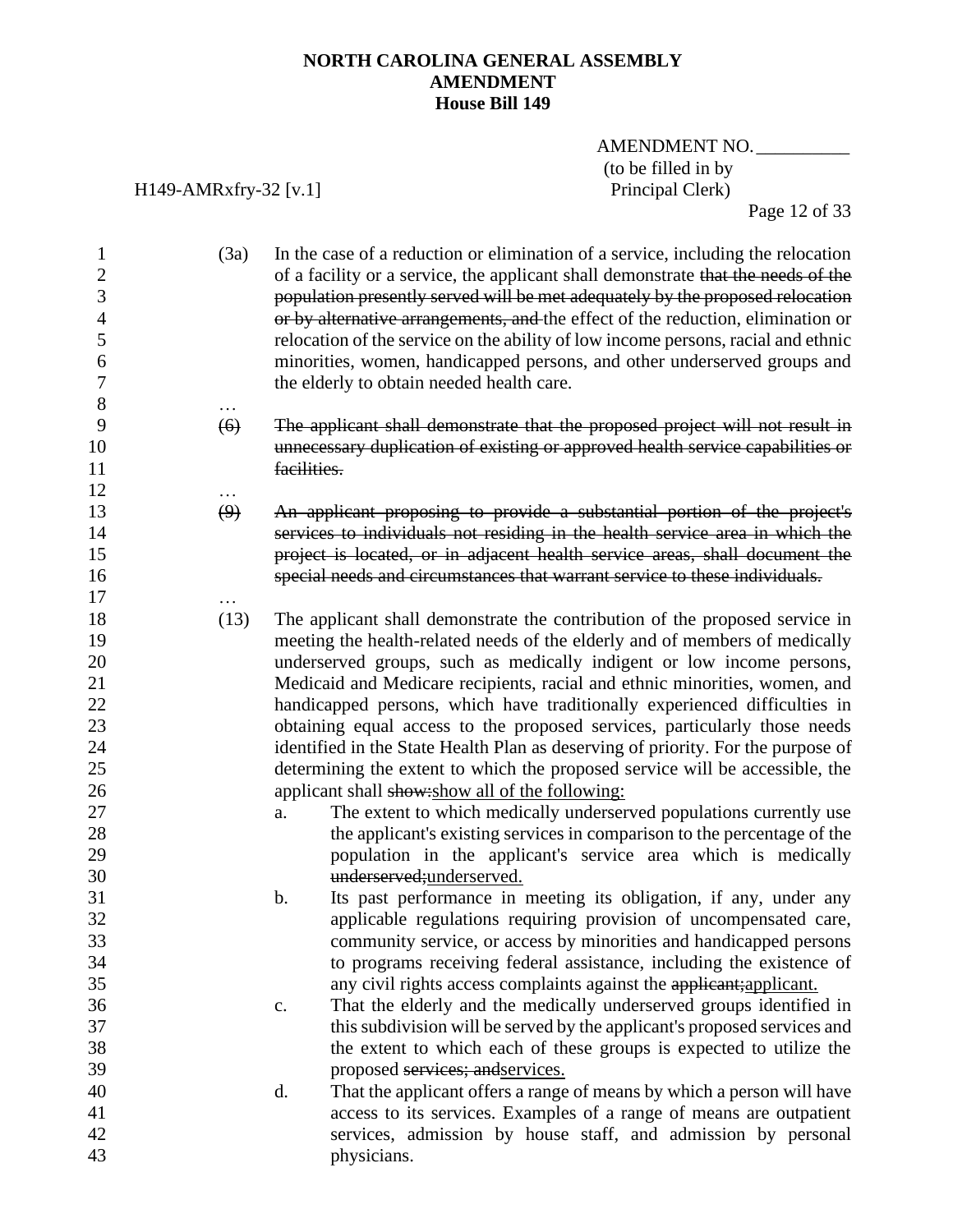# AMENDMENT NO. (to be filled in by<br>Principal Clerk)

H149-AMRxfry-32 [v.1]

Page 13 of 33

| $\mathbf{1}$   |           |                   | The applicant's past performance in meeting projections or other<br>e.                                 |
|----------------|-----------|-------------------|--------------------------------------------------------------------------------------------------------|
| $\overline{c}$ |           |                   | information incorporated into prior approved certificate of need                                       |
| 3              |           |                   | applications filed by the applicant or a related entity during the                                     |
| $\overline{4}$ |           |                   | six-year calendar period preceding an application for a proposed                                       |
| 5              |           |                   | project. The Department shall use this information to assess the criteria                              |
| 6              |           |                   | specified in subdivision (3) of this subsection and sub-subdivision c.                                 |
| $\tau$         |           |                   | of this subdivision.                                                                                   |
| 8              |           |                   |                                                                                                        |
| 9              |           | (20)              | An applicant already involved in the provision of health services shall provide                        |
| 10             |           |                   | evidence that of the quality of care the applicant has been provided in the past.                      |
| 11             |           |                   | This subdivision applies regardless of the geographical location of the                                |
| 12             |           |                   | applicant's existing health services operations.                                                       |
| 13             |           |                   |                                                                                                        |
| 14             | (d)       |                   | For each health service for which a certificate of need is required, the Department                    |
| 15             |           |                   | shall adopt rules specifying the metrics and criteria that will be used to assess the quality of care  |
| 16             |           |                   | the applicant has provided in the past, consistent with subdivision (20) of subsection (a) of this     |
| 17             | section." |                   |                                                                                                        |
| 18             |           |                   | <b>SECTION 3.4.(b)</b> By January 1, 2023, the Department shall adopt the rules required               |
| 19             |           |                   | by subsection (d) of G.S. 131E-183, as enacted by this act, specifying the metrics and criteria to     |
| 20             |           |                   | be used to assess the quality of care a certificate of need applicant has provided in the past. Any    |
| 21             |           |                   | applications filed with the Department prior to the effective date of these rules shall not be subject |
| 22             |           |                   | to the metrics and criteria specified in said rules.                                                   |
| 23             |           |                   | SECTION 3.5. G.S. 131E-184 reads as rewritten:                                                         |
| 24             |           |                   | "§ 131E-184. Exemptions from review.                                                                   |
| 25             |           |                   |                                                                                                        |
| 26             | (c)       |                   | The Department shall exempt from certificate of need review any conversion of                          |
| 27             |           |                   | existing acute care beds to psychiatric beds provided all of the following are true: beds.             |
| 28             |           | $\leftrightarrow$ | The hospital proposing the conversion has executed a contract with the                                 |
| 29             |           |                   | Department's Division of Mental Health, Developmental Disabilities, and                                |
| 30             |           |                   | Substance Abuse Services, one or more of the area mental health,                                       |
| 31             |           |                   | developmental disabilities, and substance abuse authorities, or a combination                          |
| 32             |           |                   | thereof to provide psychiatric beds to patients referred by the contracting                            |
| 33             |           |                   | agency or agencies.                                                                                    |
| 34             |           | (2)               | The total number of beds to be converted shall not be more than twice the                              |
| 35             |           |                   | number of beds for which the contract pursuant to subdivision (1) of this                              |
| 36             |           |                   | subsection shall provide.                                                                              |
| 37             | (d)       |                   | In accordance with, and subject to the limitations of G.S. 148-19.1, the Department                    |
| 38             |           |                   | shall exempt from certificate of need review the construction and operation of a new chemical          |
| 39             |           |                   | dependency or substance abuse facility for the purpose of providing inpatient chemical                 |
| 40             |           |                   | dependency or substance abuse services solely to inmates of the Division of Adult Correction           |
| 41             |           |                   | and Juvenile Justice of the Department of Public Safety. If an inpatient chemical dependency or        |
| 42             |           |                   | substance abuse facility provides services both to inmates of the Division of Adult Correction         |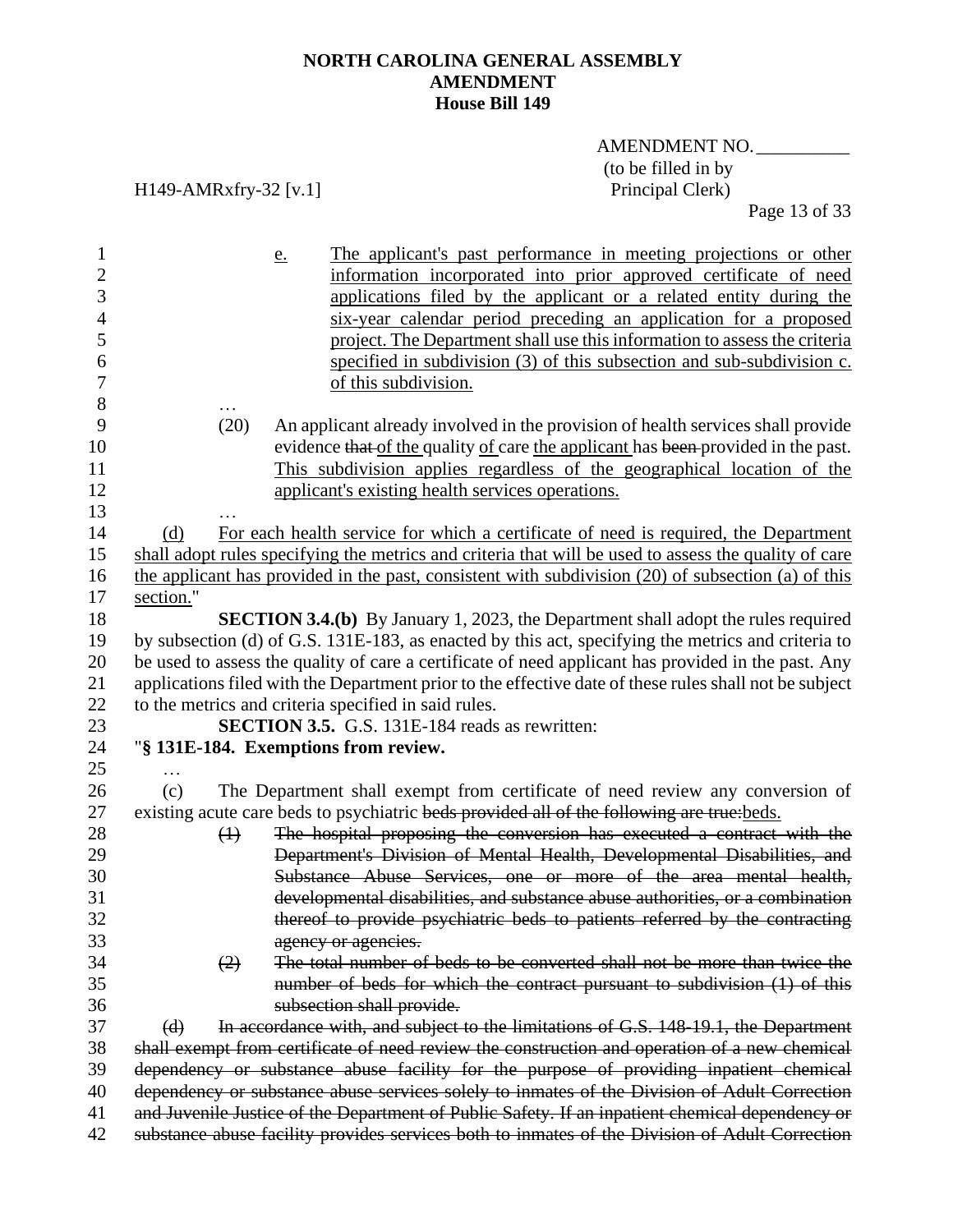AMENDMENT NO. (to be filled in by<br>Principal Clerk)

## H149-AMRxfry-32 [v.1]

Page 14 of 33

| 1                | and Juvenile Justice of the Department of Public Safety and to members of the general public,         |
|------------------|-------------------------------------------------------------------------------------------------------|
| $\mathbf{2}$     | only the portion of the facility that serves inmates shall be exempt from certificate of need review. |
| 3                | The Department shall exempt from certificate of need review a capital expenditure<br>(e)              |
| $\overline{4}$   | that exceeds the two million dollar (\$2,000,000) monetary threshold set forth in                     |
| 5                | G.S. 131E-176(16)b. if all of the following conditions are met:                                       |
| 6                | The proposed capital expenditure would meet all of the following<br>(1)                               |
| $\boldsymbol{7}$ | requirements:                                                                                         |
| 8                | Be used solely for the purpose of renovating, replacing on the same<br>a.                             |
| 9                | site, or expanding any of the following existing facilities:                                          |
| 10               | Nursing home facility.<br>1.                                                                          |
| 11               | 2.<br>Adult care home facility.                                                                       |
| 12               | 3.<br>Intermediate care facility for individuals with intellectual                                    |
| 13               | disabilities.                                                                                         |
| 14               | Not result in a change in bed capacity, as defined in G.S. 131E-176(5),<br>b.                         |
| 15               | or the addition of a health service facility or any other new institutional                           |
| 16               | health service other than that allowed in G.S. 131E-176(16)b.                                         |
| 17               | The entity proposing to incur the capital expenditure provides prior written<br>(2)                   |
| 18               | notice to the Department, which notice includes documentation that                                    |
| 19               | demonstrates that the proposed capital expenditure would be used for one or                           |
| 20               | more of the following purposes:                                                                       |
| 21               | Conversion of semiprivate resident rooms to private rooms.<br>a.                                      |
| 22               | Providing innovative, homelike residential dining spaces, such as<br>b.                               |
| 23               | cafes, kitchenettes, or private dining areas to accommodate residents                                 |
| 24               | and their families or visitors.                                                                       |
| 25               | Renovating, replacing, or expanding residential living or common<br>c.                                |
| 26               | areas to improve the quality of life of residents.                                                    |
| 27               | The Department shall exempt from certificate of need review the purchase of any<br>(f)                |
| 28               | replacement equipment that exceeds the two million dollar (\$2,000,000) monetary threshold set        |
| 29               | forth in G.S. $131E-176(22a)$ if all of the following conditions are met:                             |
| 30               | The equipment being replaced is located on the main campus.<br>(1)                                    |
| 31               | The Department has previously issued a certificate of need for the equipment<br>(2)                   |
| 32               | being replaced. This subdivision does not apply if a certificate of need was not                      |
| 33               | required at the time the equipment being replaced was initially purchased by                          |
| 34               | the licensed health service facility.                                                                 |
| 35               | The licensed health service facility proposing to purchase the replacement<br>(3)                     |
| 36               | equipment shall provide prior written notice to the Department, along with                            |
| 37               | supporting documentation to demonstrate that it meets the exemption criteria                          |
| 38               | of this subsection.                                                                                   |
| 39               | The Department shall exempt from certificate of need review any capital expenditure<br>(g)            |
| 40               | that exceeds the two million dollar $(\$2,000,000)$ monetary threshold set forth in                   |
| 41               | G.S. 131E-176(16)b. if all of the following conditions are met:                                       |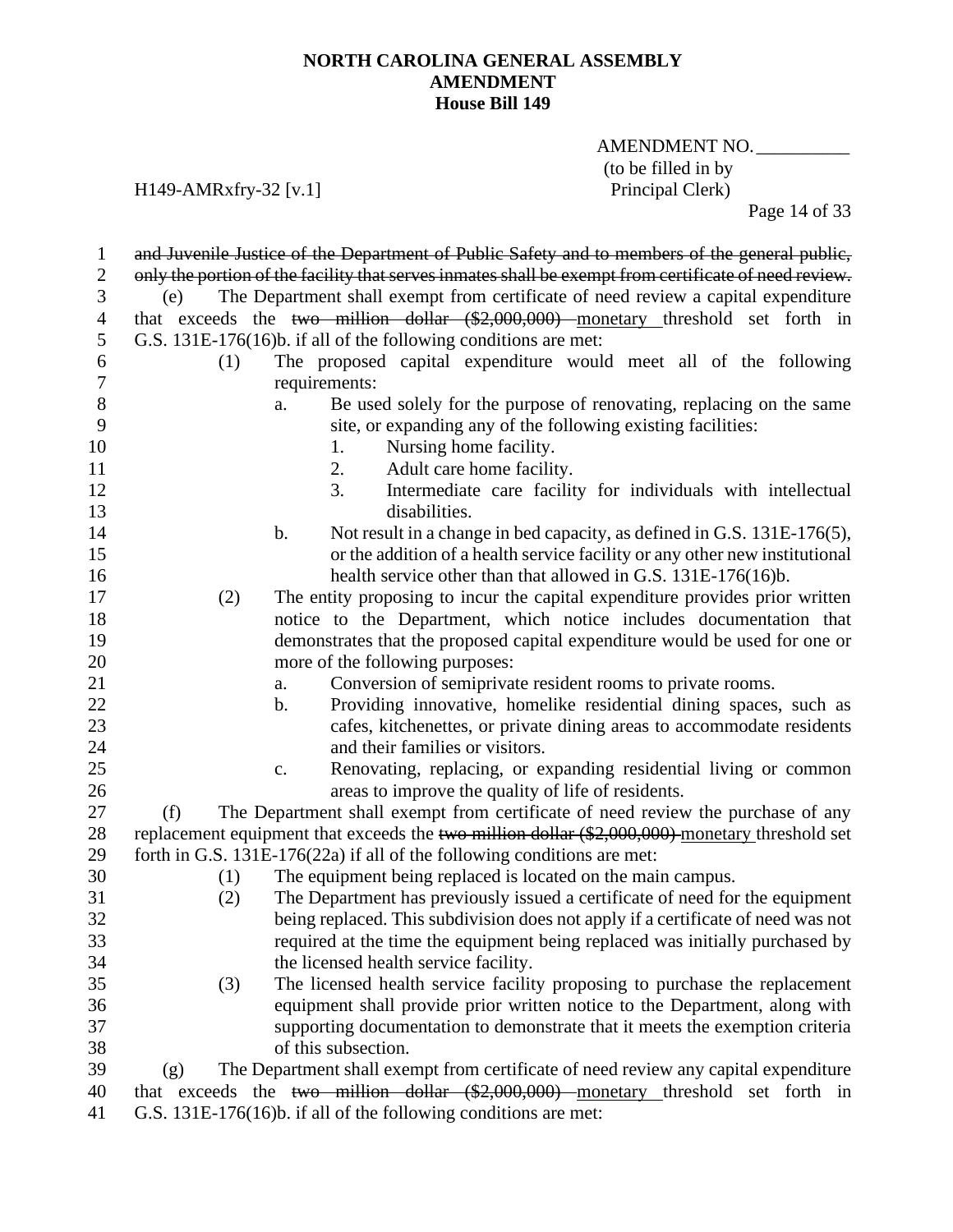AMENDMENT NO. (to be filled in by<br>Principal Clerk)

H149-AMRxfry-32 [v.1]

Page 15 of 33

| $\mathbf{1}$             |                    | (1)               | The sole purpose of the capital expenditure is to renovate, replace on the same                                         |
|--------------------------|--------------------|-------------------|-------------------------------------------------------------------------------------------------------------------------|
| $\boldsymbol{2}$<br>3    |                    |                   | site, or expand the entirety or a portion of an existing health service facility<br>that is located on the main campus. |
| $\overline{\mathcal{A}}$ |                    | (2)               | The capital expenditure does not result in (i) a change in bed capacity as                                              |
| 5                        |                    |                   | defined in G.S. $131E-176(5)$ or (ii) the addition of a health service facility or                                      |
| 6                        |                    |                   | any other new institutional health service other than that allowed in                                                   |
| $\boldsymbol{7}$         |                    |                   | G.S. 131E-176(16)b.                                                                                                     |
| 8                        |                    | (3)               | The licensed health service facility proposing to incur the capital expenditure                                         |
| 9                        |                    |                   | shall provide prior written notice to the Department, along with supporting                                             |
| 10                       |                    |                   | documentation to demonstrate that it meets the exemption criteria of this                                               |
| 11                       |                    |                   | subsection.                                                                                                             |
| 12                       |                    |                   |                                                                                                                         |
| 13                       | (i)                |                   | The Department shall exempt from certificate of need review the replacement,                                            |
| 14                       |                    |                   | renovation, or relocation of an institutional health service or a health service facility for which a                   |
| 15                       |                    |                   | certificate of need has already been issued, provided that the replacement, renovation, or                              |
| 16                       |                    |                   | relocation of the institutional health service or health service facility is to another site within the                 |
| 17                       | same service area. |                   |                                                                                                                         |
| 18                       | (i)                |                   | The Department shall exempt from certificate of need review the development,                                            |
| 19                       |                    |                   | acquisition, construction, expansion, or replacement of a health service facility that obtained                         |
| 20                       |                    |                   | certificate of need approval prior to October 1, 2022, as a chemical dependency treatment facility                      |
| 21                       |                    |                   | or an ambulatory surgical facility."                                                                                    |
| 22                       |                    |                   | <b>SECTION 3.6.</b> G.S. 131E-185 reads as rewritten:                                                                   |
| 23                       |                    |                   | "§ 131E-185. Review process.                                                                                            |
| 24                       | (a)                |                   | Repealed by Session Laws 1987, c. 511, s. 1.                                                                            |
| 25                       | $\left( a1\right)$ |                   | Except as provided in subsection (c) of this section, there shall be a time limit of 90                                 |
| 26                       |                    |                   | days for review of the applications, beginning on the day established by rule as the day on which                       |
| 27                       |                    |                   | applications for the particular service in the service area shall begin review.                                         |
| 28                       |                    | $\leftrightarrow$ | Any person may file written comments and exhibits concerning a proposal                                                 |
| 29                       |                    |                   | under review with the Department, not later than 30 days after the date on                                              |
| 30                       |                    |                   | which the application begins review. These written comments may include:                                                |
| 31                       |                    |                   | Facts relating to the service area proposed in the application;<br>$a$ .                                                |
| 32                       |                    |                   | Facts relating to the representations made by the applicant in its<br>b.                                                |
| 33                       |                    |                   | application, and its ability to perform or fulfill the representations                                                  |
| 34                       |                    |                   | made;                                                                                                                   |
| 35                       |                    |                   | Discussion and argument regarding whether, in light of the material<br>e.                                               |
| 36                       |                    |                   | contained in the application and other relevant factual material, the                                                   |
| 37                       |                    |                   | application complies with relevant review criteria, plans, and                                                          |
| 38                       |                    |                   | standards.                                                                                                              |
| 39                       |                    | (2)               | No more than 20 days from the conclusion of the written comment period, the                                             |
| 40                       |                    |                   | The Department shall ensure that a public hearing is conducted within the                                               |
| 41                       |                    |                   | 45-day period after the date on which the application begins review upon a                                              |
| 42                       |                    |                   | determination by the agency that a hearing is in the public interest. The public                                        |
| 43                       |                    |                   | hearing shall be conducted at a place within the appropriate service area if one                                        |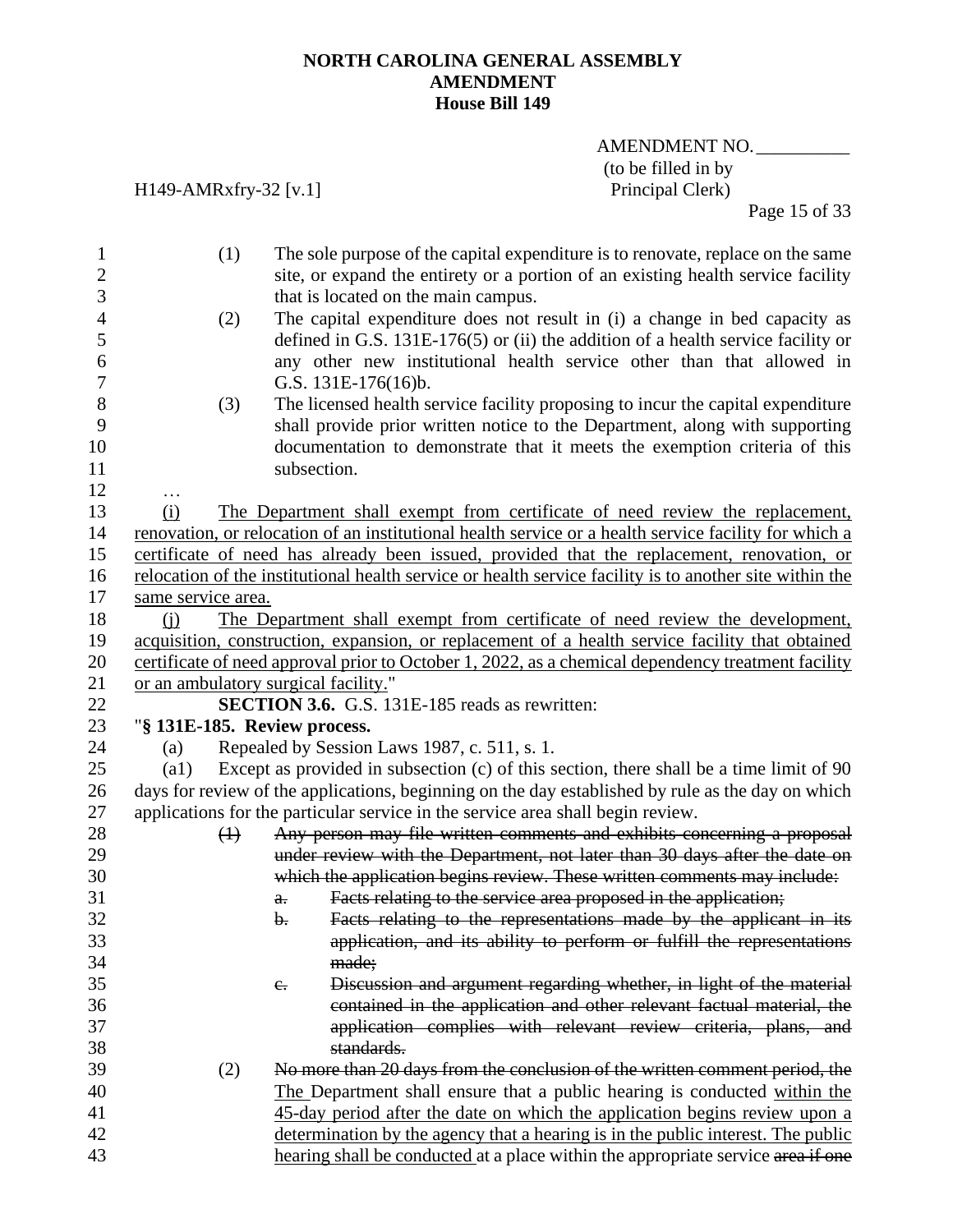AMENDMENT NO. (to be filled in by<br>Principal Clerk)

H149-AMRxfry-32 [v.1]

Page 16 of 33

| 1              |     | or more of the following circumstances apply; the review to be conducted is       |
|----------------|-----|-----------------------------------------------------------------------------------|
| $\mathfrak{2}$ |     | competitive; the proponent proposes to spend five million dollars                 |
| 3              |     | $(*5,000,000)$ or more; a written request for a public hearing is received before |
| $\overline{4}$ |     | the end of the written comment period from an affected party as defined in        |
|                |     |                                                                                   |
| 5              |     | G.S. 131E-188(c); or the agency determines that a hearing is in the public        |
| 6              |     | interest. area. At such public hearing oral arguments may be made regarding       |
| 7              |     | the application or applications under review; and this public hearing shall       |
| 8              |     | include the following:                                                            |
| 9              |     | An opportunity for the proponent of each application under review to<br>a.        |
| 10             |     | respond to the written comments submitted to the Department about                 |
| 11             |     | its application; comment on the applications under review.                        |
| 12             |     | b.<br>An opportunity for any person, except one of the proponents, to             |
| 13             |     | comment on the applications under review; review.                                 |
| 14             |     | An opportunity for a representative of the Department, or such other<br>c.        |
| 15             |     | person or persons who are designated by the Department to conduct                 |
| 16             |     | the hearing, to question each proponent of applications under review              |
| 17             |     | with regard to the contents of the application; application.                      |
| 18             |     | The Department shall maintain a recording of any required public hearing          |
| 19             |     | on an application until such time as the Department's final decision is issued,   |
| 20             |     | or until a final agency decision is issued pursuant to a contested case hearing,  |
| 21             |     | whichever is later; and any person may submit a written synopsis or verbatim      |
| 22             |     | statement that contains the oral presentation made at the hearing.                |
| 23             | (3) | The Department may contract or make arrangements with a person or persons         |
| 24             |     | located within each service area for the conduct of such public hearings as       |
| 25             |     | may be necessary. The Department shall publish, in each service area, notice      |
| 26             |     | of the contracts that it executes for the conduct of those hearings.              |
| 27             | (4) | Within 15 days from the beginning of the review of an application or              |
| 28             |     | applications proposing the same service within the same service area, the         |
| 29             |     | Department shall publish notice of the deadline for receipt of written            |
| 30             |     | comments, of the time and place scheduled for the public hearing regarding        |
| 31             |     | the application or applications under review, and of the name and address of      |
| 32             |     | the person or agency that will preside.                                           |
| 33             | (5) | The Department shall maintain all written comments submitted to it during         |
| 34             |     |                                                                                   |
| 35             |     | the written comment stage and any written submissions received at the public      |
|                |     | hearing as part of the Department's file respecting each application or group     |
| 36             |     | of applications under review by it. The application, written comments,            |
| 37             |     | application, written submissions received at the public hearing, and public       |
| 38             |     | hearing comments, together with all documents that the Department used in         |
| 39             |     | arriving at its decision, from whatever source, and any documents that reflect    |
| 40             |     | or set out the Department's final analysis of the application or applications     |
| 41             |     | under review, shall constitute the Department's record for the application or     |
| 42             |     | applications under review.                                                        |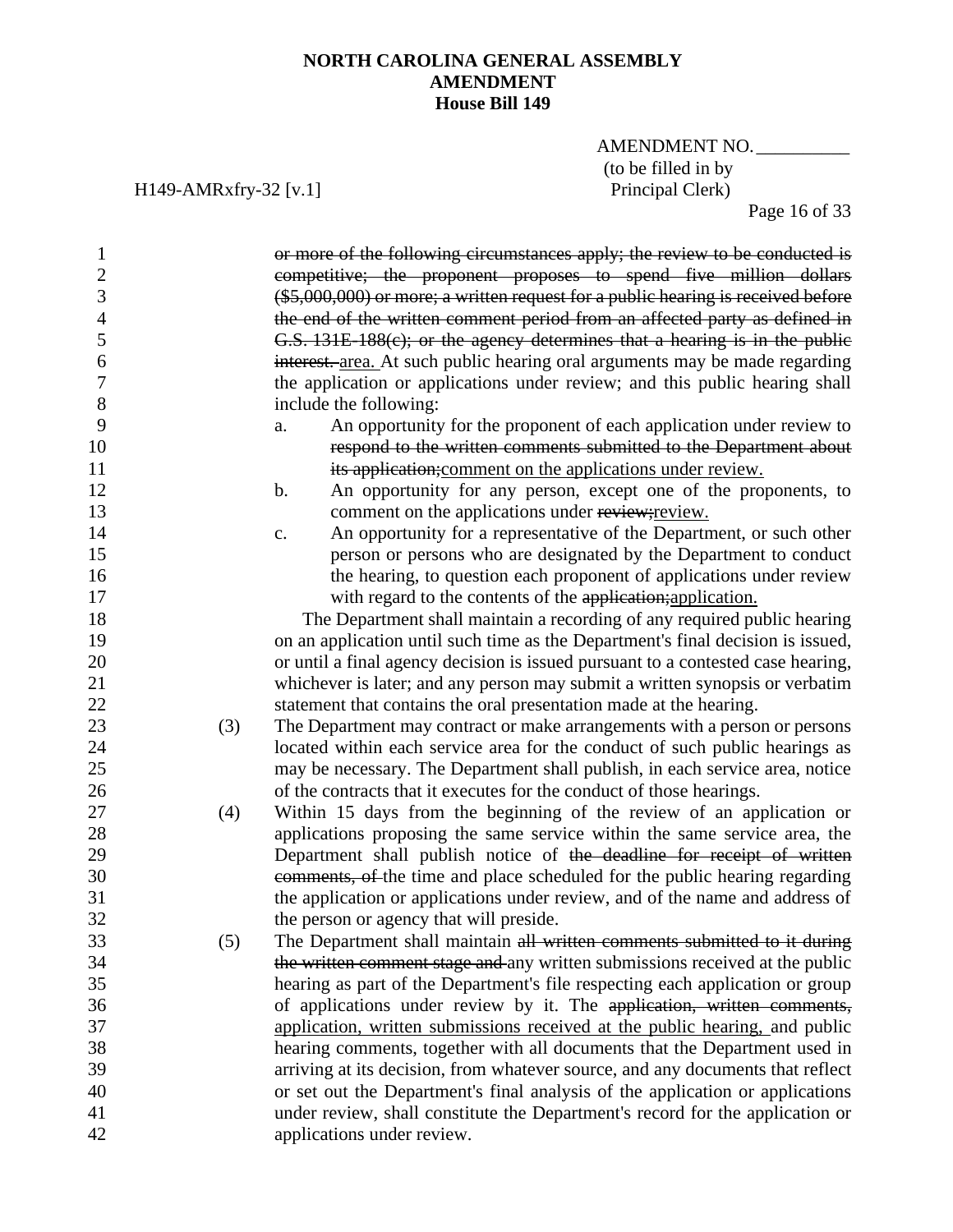AMENDMENT NO.\_\_\_\_\_\_\_\_\_\_ (to be filled in by

H149-AMRxfry-32 [v.1] Principal Clerk)

Page 17 of 33

 (a2) When an expedited review has been approved by the Department, no public hearing shall be held. The Department may contact the applicant and request additional or clarifying information, amendments to, or substitutions for portions of the application. The Department may negotiate conditions to be imposed on the certificate of need with the applicant.

(b) Repealed by Session Laws 1991 (Reg. Sess., 1992), c. 900, s. 137(a).

 (c) The Department may extend the review period for a period not to exceed 60 days and provide notice of such extension to all applicants. For expedited reviews, the Department may extend the review period only if it has requested additional substantive information from the applicant."

**SECTION 3.7.** G.S. 131E-188 reads as rewritten:

"**§ 131E-188. Administrative and judicial review.**

12 (a) After a decision of the Department to issue, deny or withdraw a certificate of need or exemption or to issue a certificate of need pursuant to a settlement agreement with an applicant 14 to the extent permitted by law, need, any affected person, applicant, as defined in subsection (c) of this section, shall be entitled to a contested case hearing under Article 3 of Chapter 150B of the General Statutes. A petition for a contested case shall be filed within 30 days after the Department makes its decision. When a petition is filed, the Department shall send notification of the petition to the proponent of each application that was reviewed with the application for a 19 certificate of need that is the subject of the petition. Any affected person-applicant shall be entitled to intervene in a contested case.

(1) An administrative law judge or a hearing officer, as appropriate, shall be

27 be held within 45-30 days after the end of the discovery period.

A contested case shall be conducted in accordance with the following timetable:

- assigned within 15 days after a petition is filed.
- 24 (2) The parties shall complete discovery within 90-60 days after the assignment
- of the administrative law judge or hearing officer.a petition is filed.
- (3) The hearing at which sworn testimony is taken and evidence is presented shall
- 28 shall not last more than five days.
- (3a) No witness shall be allowed to testify as an expert witness and offer opinion
- 
- 
- 

 testimony based on scientific, technical, or other specialized knowledge unless that witness is properly qualified by the court pursuant to G.S. 8C-1, Rule 702. (4) The administrative law judge or hearing officer shall make a final decision within 75 days after the hearing.

 (5) Repealed by Session Laws 2011-398, s. 46, as amended by Session Laws 2011-326, s. 23, effective January 1, 2012, and applicable to contested cases commenced on or after that date.

 The administrative law judge or hearing officer assigned to a case may extend the deadlines in subdivisions (2) through (4) so long as the administrative law judge or hearing officer makes a final decision in the case within 270 days after the petition is filed.

 (a1) On or before the date of filing a petition for a contested case hearing on the approval of an applicant for a certificate of need, the petitioner shall deposit a bond with the clerk of superior court where the new institutional health service that is the subject of the petition is proposed to be located. The bond shall be secured by cash or its equivalent in an amount equal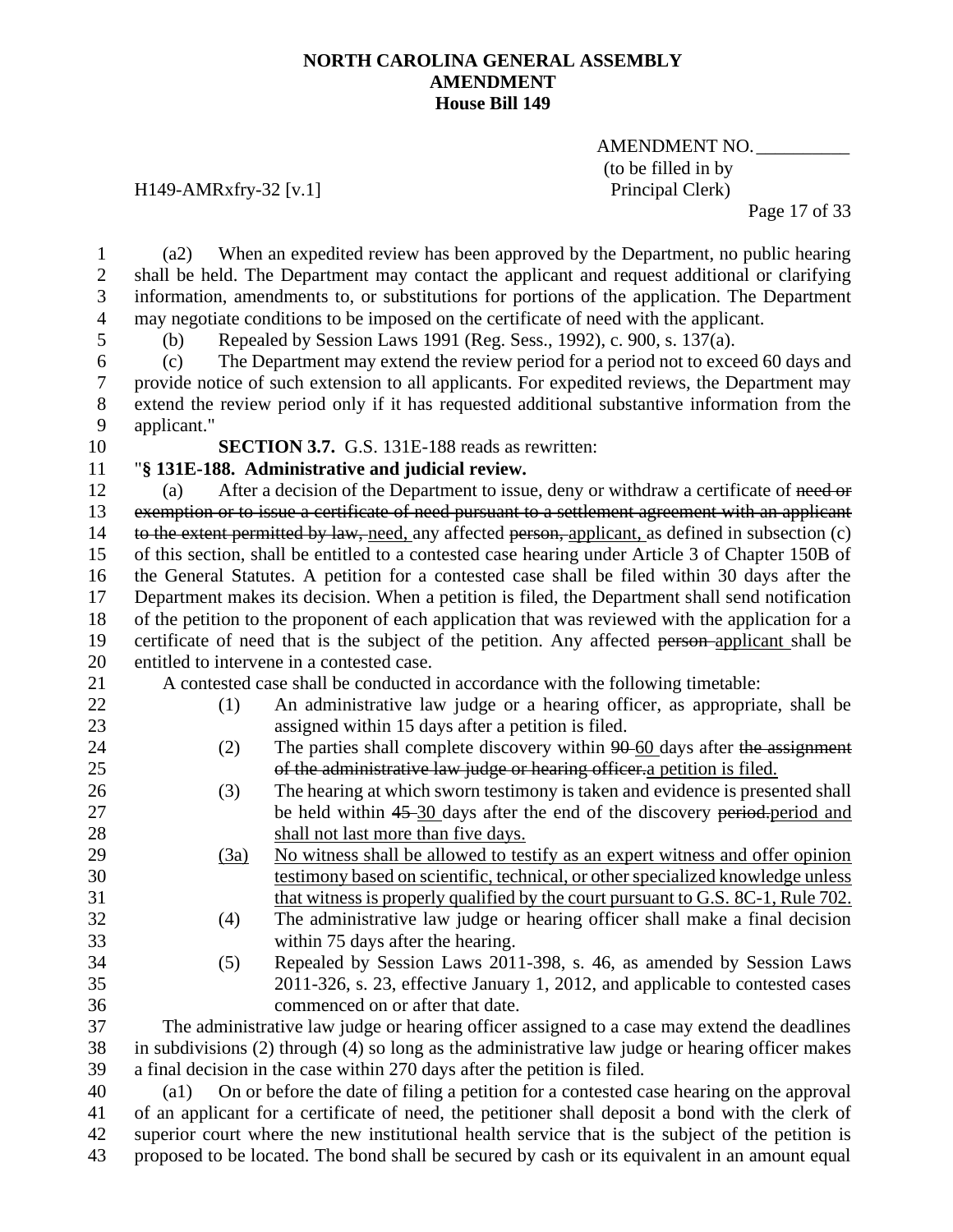## AMENDMENT NO.\_\_\_\_\_\_\_\_\_\_ (to be filled in by

H149-AMRxfry-32 [v.1] Principal Clerk)

Page 18 of 33

1 to five percent (5%) of the cost of the proposed new institutional health service that is the subject<br>2 of the petition, but may not be less than five thousand dollars (\$5,000) and may not exceed fifty of the petition, but may not be less than five thousand dollars (\$5,000) and may not exceed fifty thousand dollars (\$50,000). A petitioner who received approval for a certificate of need and is contesting only a condition in the certificate is not required to file a bond under this subsection. The applicant who received approval for the new institutional health service that is the subject of the petition may bring an action against a bond filed under this subsection in the superior court of the county where the bond was filed. Upon finding that the petition for a contested case was frivolous or filed to delay the applicant, If a petition for a contested case hearing is dismissed or denied, or the court otherwise rules in favor of the respondent, the court may shall award the 10 applicant part or all of the bond filed under this subsection. At the conclusion of the contested 11 case, if the court does not find that the petition for a contested case was frivolous or filed to delay 12 the applicant, rules in favor of the petitioner, the petitioner shall be entitled to the return of the bond deposited with the superior court upon demonstrating to the clerk of superior court where the bond was filed that the contested case hearing is concluded. (b) Any affected person applicant who was a party in a contested case hearing shall be entitled to judicial review of all or any portion of any final decision in the following manner. The appeal shall be to the Court of Appeals as provided in G.S. 7A-29(a). The procedure for the appeal shall be as provided by the rules of appellate procedure. The appeal of the final decision 19 shall be taken within 30 days of the after receipt of the written notice of final decision, and notice of appeal shall be filed with the Office of Administrative Hearings and served on the Department 21 and all other affected persons applicants who were parties to the contested hearing. (b1) Before filing an appeal of a final decision granting a certificate of need, the affected 23 person applicant shall deposit a bond with the Clerk of the Court of Appeals. The bond requirements of this subsection shall not apply to any appeal filed by the Department. (1) The bond shall be secured by cash or its equivalent in an amount equal to five percent (5%) of the cost of the proposed new institutional health service that is the subject of the appeal, but may not be less than five thousand dollars (\$5,000) and may not exceed fifty thousand dollars (\$50,000); provided that

- the applicant who received approval of the certificate of need may petition the Court of Appeals for a higher bond amount for the payment of such costs and damages as may be awarded pursuant to subdivision (2) of this subsection. This amount shall be determined by the Court in its discretion, not to exceed three hundred thousand dollars (\$300,000). A holder of a certificate of need who is appealing only a condition in the certificate is not required to file a bond under this subsection.
- (2) If the Court of Appeals finds that the appeal was frivolous or filed to delay the applicant, the court shall remand the case to the superior court of the county where a bond was filed for the contested case hearing on the certificate of need. The superior court may award the holder of the certificate of need part or all of the bond. The court shall award the holder of the certificate of need reasonable attorney fees and costs incurred in the appeal to the Court of Appeals. If the Court of Appeals does not find that the appeal was frivolous or filed to delay the applicant and does not remand the case to superior court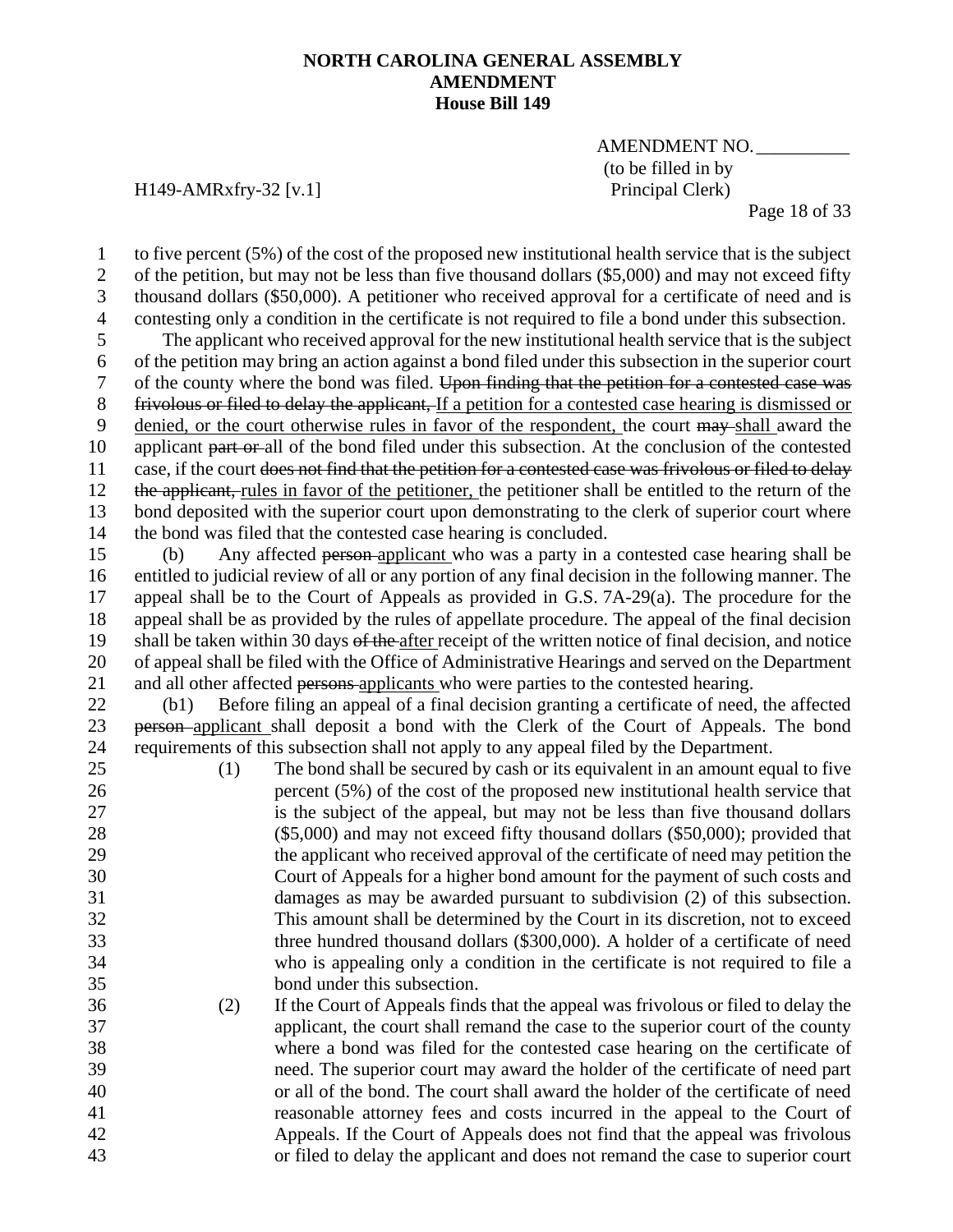AMENDMENT NO.\_\_\_\_\_\_\_\_\_\_ (to be filled in by<br>Principal Clerk)

## H149-AMRxfry-32 [v.1]

43 October 1, 2022.

Page 19 of 33

| 1              | for a possible award of all or part of the bond to the holder of the certificate                      |
|----------------|-------------------------------------------------------------------------------------------------------|
| $\overline{2}$ | of need, the person originally filing the bond shall be entitled to a return of the                   |
| 3              | bond.                                                                                                 |
| 4              | The term "affected persons" includes: the applicant; any individual residing within<br>(c)            |
| 5              | the service area or the geographic area served or to be served by the applicant; any individual       |
| 6              | who regularly uses health service facilities within that geographic area or the service area; any     |
| 7              | person who provides services, similar to the services under review, to individuals residing within    |
| 8              | the service area or the geographic area proposed to be served by the applicant; any person who,       |
| 9              | prior to receipt by the agency of the proposal being reviewed, has provided written notice to the     |
| 10             | agency of an intention to provide similar services in the future to individuals residing within the   |
| 11             | service area or the geographic area to be served by the applicant; third party payers who             |
| 12             | reimburse health service facilities for services in the service area in which the project is proposed |
| 13             | to be located; and any agency which establishes rates for health service facilities or HMOs           |
| 14             | located in the service area in which the project is proposed to be located. The term "affected        |
| 15             | applicants" includes only those persons who submitted applications that (i) were scheduled to         |
| 16             | begin review in the same review period proposing the same new institutional health service in         |
| 17             | the same service area and (ii) were part of a competitive review involving the application that is    |
| 18             | the subject of the petition or appeal."                                                               |
| 19             | <b>SECTION 3.8.</b> G.S. 148-19.1 reads as rewritten:                                                 |
| 20             | "§ 148-19.1. Exemption from licensure and certificate of need.licensure.                              |
| 21             | Inpatient chemical dependency or substance abuse facilities that provide services<br>(a)              |
| 22             | exclusively to inmates of the Department of Adult Correction or offenders under the supervision       |
| 23             | of the Division of Community Supervision and Reentry of the Department of Adult Correction            |
| 24             | shall be exempt from licensure by the Department of Health and Human Services under Chapter           |
| 25             | 122C of the General Statutes. If an inpatient chemical dependency or substance abuse facility         |
| 26             | provides services both to inmates or offenders under supervision and to members of the general        |
| 27             | public, the portion of the facility that serves inmates or offenders under supervision shall be       |
| 28             | exempt from licensure.                                                                                |
| 29             | Any person who contracts to provide inpatient chemical dependency or substance<br>$\bigoplus$         |
| 30             | abuse services to inmates of the Department of Adult Correction or to offenders under the             |
| 31             | supervision of the Division of Community Supervision and Reentry of the Department of Adult           |
| 32             | Correction may construct and operate a new chemical dependency or substance abuse facility for        |
| 33             | that purpose without first obtaining a certificate of need from the Department of Health and          |
| 34             | Human Services pursuant to Article 9 of Chapter 131E of the General Statutes. However, a new          |
| 35             | facility or addition developed for that purpose without a certificate of need shall not be licensed   |
| 36             | pursuant to Chapter 122C of the General Statutes and shall not admit anyone other than inmates        |
| 37             | unless the owner or operator first obtains a certificate of need."                                    |
| 38             | <b>SECTION 3.9.</b> If any section or provision of this Part is declared unconstitutional or          |
| 39             | invalid by the courts, it does not affect the validity of this Part as a whole or any section or      |
| 40             | provision other than the part so declared to be unconstitutional or invalid.                          |
| 41             | <b>SECTION 3.10.</b> Section 3.4(b) of this Part is effective when it becomes law. Section            |
| 42             | 3.8 of this Part becomes effective January 1, 2023. The remainder of this Part becomes effective      |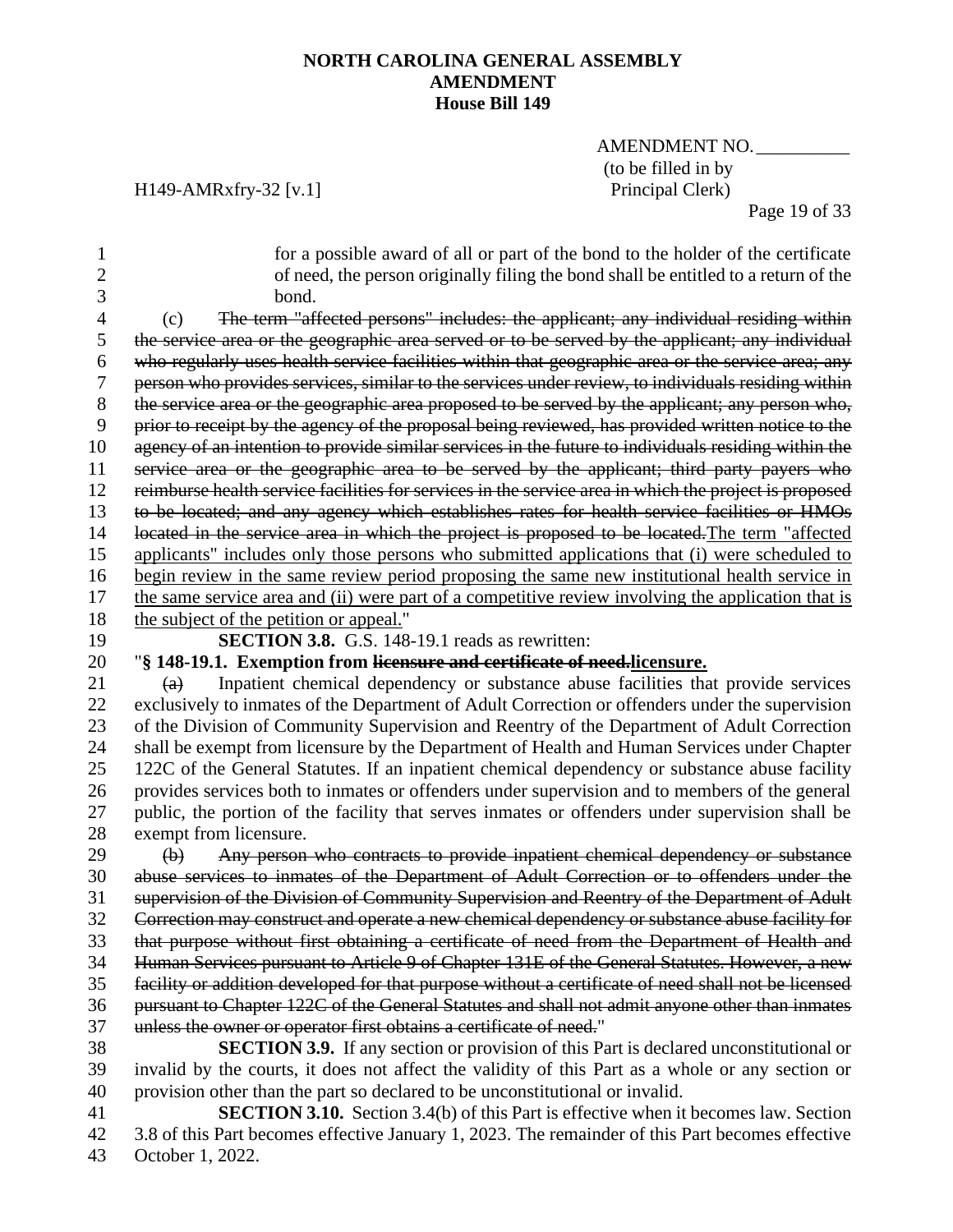AMENDMENT NO. (to be filled in by<br>Principal Clerk)

## H149-AMRxfry-32 [v.1]

| $\mathbf{1}$   |                                                        |                                                                                    |  |  |  |
|----------------|--------------------------------------------------------|------------------------------------------------------------------------------------|--|--|--|
| $\overline{2}$ | PART IV. MODERNIZING NURSING REGULATIONS               |                                                                                    |  |  |  |
| 3              | <b>SECTION 4.1.</b> G.S. 90-171.20 reads as rewritten: |                                                                                    |  |  |  |
| $\overline{4}$ | "§ 90-171.20. Definitions.                             |                                                                                    |  |  |  |
| 5              |                                                        | As used in this Article, unless the context requires otherwise:                    |  |  |  |
| 6              | (1)                                                    | <u>Advanced assessment. – The taking by an advanced practice registered nurse</u>  |  |  |  |
| $\overline{7}$ |                                                        | of the history, physical, and psychological assessment of a patient's signs,       |  |  |  |
| $8\,$          |                                                        | symptoms, pathophysiologic status, and psychosocial variations in the              |  |  |  |
| 9              |                                                        | determination of differential diagnoses and treatment.                             |  |  |  |
| 10             | $\frac{(1a)}{2}$                                       | <u>Advanced practice registered nurse or APRN. – An individual licensed by the</u> |  |  |  |
| 11             |                                                        | Board as an advanced practice registered nurse within one of the following         |  |  |  |
| 12             |                                                        | four roles:                                                                        |  |  |  |
| 13             |                                                        | Nurse practitioner or NP.                                                          |  |  |  |
| 14             |                                                        | $\frac{a}{b}$ .<br>Certified nurse midwife or CNM.                                 |  |  |  |
| 15             |                                                        | Clinical nurse specialist or CNS.<br>$\overline{c}$ .                              |  |  |  |
| 16             |                                                        | d.<br>Certified registered nurse anesthetist or CRNA.                              |  |  |  |
| 17             | (1b)                                                   | "Board" means the Board. - The North Carolina Board of Nursing.                    |  |  |  |
| 18             | (2)                                                    | "Health care provider" means any Health care provider. - Any licensed health       |  |  |  |
| 19             |                                                        | care professional and any agent or employee of any health care institution,        |  |  |  |
| 20             |                                                        | health care insurer, health care professional school, or a member of any allied    |  |  |  |
| 21             |                                                        | health profession. For purposes of this Article, a person enrolled in a program    |  |  |  |
| 22             |                                                        | that prepares the person to be a licensed health care professional or an allied    |  |  |  |
| 23             |                                                        | health professional shall be deemed a health care provider.                        |  |  |  |
| 24             | (3)                                                    | "License" means a License. - A permit issued by the Board to practice nursing      |  |  |  |
| 25             |                                                        | as an advanced practice registered nurse, as a registered nurse-nurse, or as a     |  |  |  |
| 26             |                                                        | licensed practical nurse, including a renewal <u>or reinstatement</u> thereof.     |  |  |  |
| 27             | (3a)                                                   | "Licensee" means any Licensee. - Any person issued a license by the Board,         |  |  |  |
| 28             |                                                        | whether the license is active or inactive, including an inactive license by        |  |  |  |
| 29             |                                                        | means of surrender.                                                                |  |  |  |
| 30             | (4)                                                    | "Nursing" is a Nursing. $- A$ dynamic discipline which includes the assessing,     |  |  |  |
| 31             |                                                        | caring, counseling, teaching, referring and implementing of prescribed             |  |  |  |
| 32             |                                                        | treatment in the maintenance of health, prevention and management of illness,      |  |  |  |
| 33             |                                                        | injury, disability or the achievement of a dignified death. It is ministering to;  |  |  |  |
| 34             |                                                        | assisting; and sustained, vigilant, and continuous care of those acutely or        |  |  |  |
| 35             |                                                        | chronically ill; supervising patients during convalescence and rehabilitation;     |  |  |  |
| 36             |                                                        | the supportive and restorative care given to maintain the optimum health level     |  |  |  |
| 37             |                                                        | of individuals, groups, and communities; the supervision, teaching, and            |  |  |  |
| 38             |                                                        | evaluation of those who perform or are preparing to perform these functions;       |  |  |  |
| 39             |                                                        | and the administration of nursing programs and nursing services. For purposes      |  |  |  |
| 40             |                                                        | of this Article, the administration of required lethal substances or any           |  |  |  |
| 41             |                                                        | assistance whatsoever rendered with an execution under Article 19 of Chapter       |  |  |  |
| 42             |                                                        | 15 of the General Statutes does not constitute nursing.                            |  |  |  |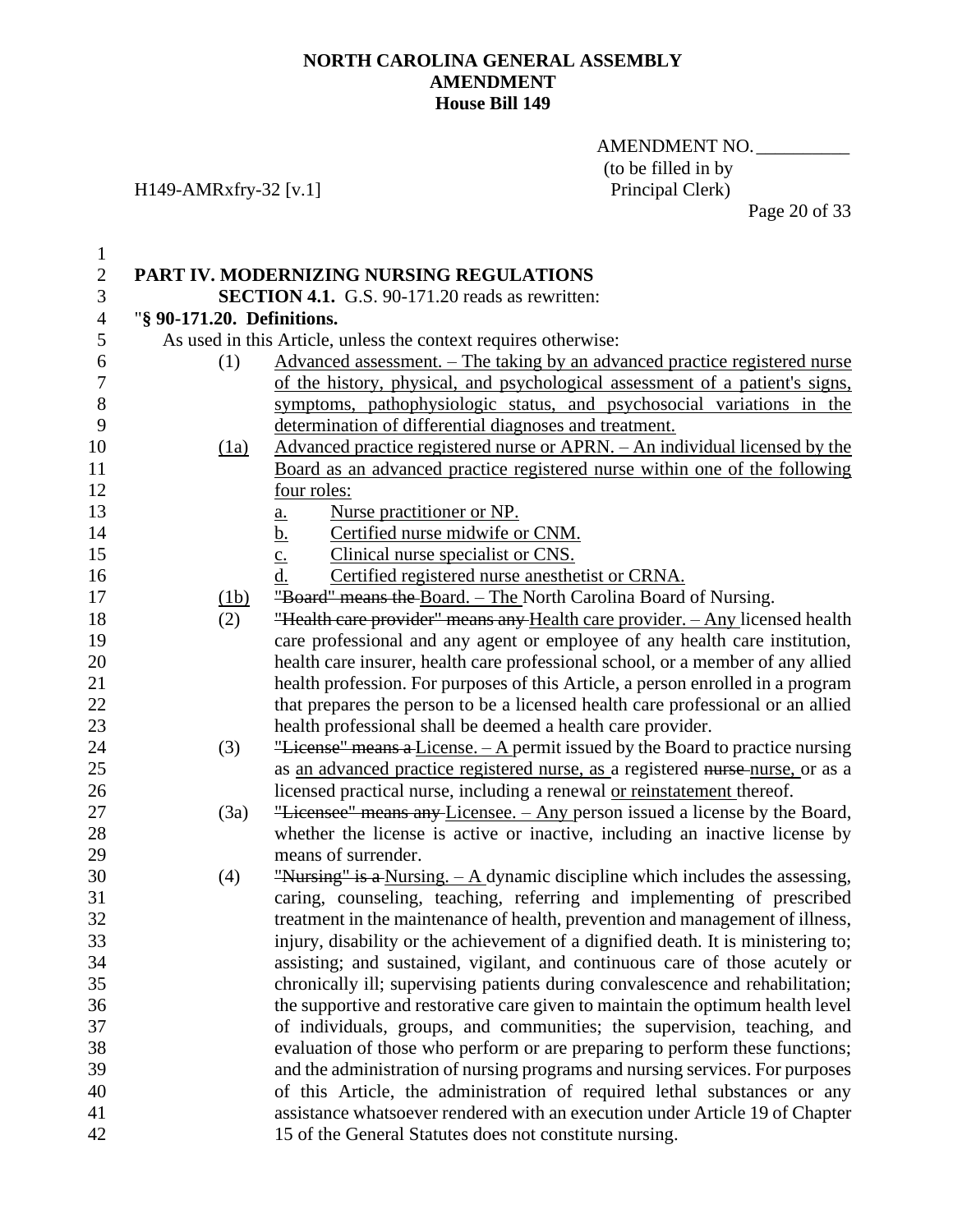## AMENDMENT NO. (to be filled in by<br>Principal Clerk)

H149-AMRxfry-32 [v.1]

Page 21 of 33

| $\mathbf{1}$   | (5)  | "Nursing program" means any Nursing program. - Any educational program                          |
|----------------|------|-------------------------------------------------------------------------------------------------|
| $\overline{2}$ |      | in North Carolina offering to prepare persons to meet the educational                           |
| 3              |      | requirements for licensure under this Article. Article as a registered nurse or a               |
| $\overline{4}$ |      | licensed practical nurse.                                                                       |
| 5              | (6)  | "Person" means an Person. - An individual, corporation, partnership,                            |
| 6              |      | association, unit of government, or other legal entity.                                         |
| 7              | (6a) | Population focus. – With respect to APRN practice, includes one of the                          |
| $\, 8$         |      | following areas of focus:                                                                       |
| 9              |      | The family or the individual across the life span.<br>$\underline{\mathbf{a}}$ .                |
| 10             |      | <u>b.</u><br>Adult/gerontology.                                                                 |
| 11             |      | Neonatal.                                                                                       |
| 12             |      | $\frac{c}{d}$<br>Pediatrics.                                                                    |
| 13             |      | Women's health or gender-related issues.                                                        |
| 14             |      | $\frac{e}{f}$ .<br>Psychiatric mental health.                                                   |
| 15             | (6b) | Practice of nursing as an advanced practice registered nurse or $APRN. - In$                    |
| 16             |      | addition to the RN scope of practice and within the APRN role and population                    |
| 17             |      | foci, also consists of the following six components:                                            |
| 18             |      | Conducting an advanced assessment.                                                              |
| 19             |      | <u>a.</u><br><u>b.</u><br>Delegating and assigning therapeutic measures to assistive personnel. |
| 20             |      | Performing other acts that require education and training consistent                            |
| 21             |      | $\underline{c}$ .<br>with professional standards and commensurate with the APRN's               |
| 22             |      |                                                                                                 |
|                |      | education, certification, demonstrated competencies, and experience.                            |
| 23<br>24       |      | Complying with the requirements of this Article and rendering quality<br><u>d.</u>              |
|                |      | advanced nursing care.                                                                          |
| 25             |      | Recognizing limits of knowledge and experience.<br><u>e.</u>                                    |
| 26             |      | <u>f.</u><br>Planning for the management of situations beyond the APRN's                        |
| 27             |      | expertise.                                                                                      |
| 28             | (6c) | <u>Practice of nursing as a certified nurse midwife or CNM. – In addition to the</u>            |
| 29             |      | RN scope of practice and APRN role and population foci, also consists of the                    |
| 30             |      | following four components:                                                                      |
| 31             |      | The management, diagnosis, and treatment of primary sexual and<br>a.                            |
| 32             |      | reproductive health care, including primary, preconception,                                     |
| 33             |      | gynecologic/reproductive/sexual health, antepartum, intrapartum,                                |
| 34             |      | neonatal, and post-pregnancy care.                                                              |
| 35             |      | Ordering, performing, supervising, and interpreting diagnostic studies.<br><u>b.</u>            |
| 36             |      | $\underline{\mathbf{c}}$ .<br>Prescribing pharmacologic and nonpharmacologic therapies.         |
| 37             |      | Consulting with or referring to other health care providers as<br><u>d.</u>                     |
| 38             |      | warranted by the needs of the patient.                                                          |
| 39             | (6d) | Practice of nursing as a certified registered nurse anesthetist or CRNA. - In                   |
| 40             |      | addition to the RN scope of practice and APRN role and population foci, also                    |
| 41             |      | consists of the following three components:                                                     |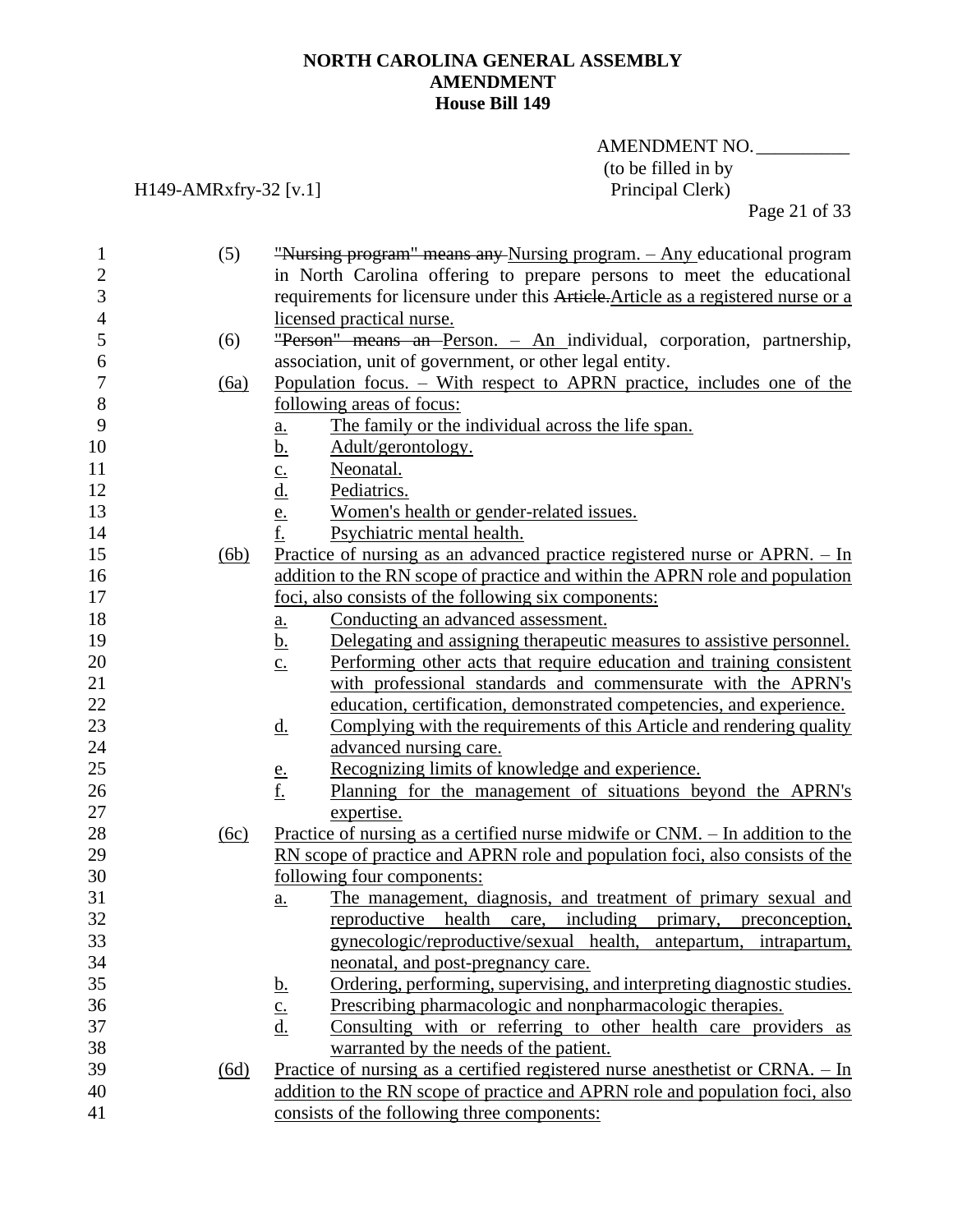## AMENDMENT NO. (to be filled in by<br>Principal Clerk)

H149-AMRxfry-32 [v.1]

Page 22 of 33

| 1              |      | a.                | Selecting, ordering, procuring, prescribing, and administering drugs               |
|----------------|------|-------------------|------------------------------------------------------------------------------------|
| $\overline{c}$ |      |                   | and therapeutic devices to facilitate diagnostic, therapeutic, and                 |
| 3              |      |                   | surgical procedures.                                                               |
| $\overline{4}$ |      | <u>b.</u>         | Ordering, prescribing, performing, supervising, and interpreting                   |
| 5              |      |                   | diagnostic studies, procedures, and interventions.                                 |
| 6              |      | $\underline{c}$ . | Consulting with or referring to other health care providers as                     |
| 7              |      |                   | warranted by the needs of the patient.                                             |
| 8              | (6e) |                   | Practice of nursing as a clinical nurse specialist or $CNS$ . - In addition to the |
| 9              |      |                   | RN scope of practice and APRN role and population foci, also consists of the       |
| 10             |      |                   | following eight components:                                                        |
| 11             |      | a.                | The diagnosis and treatment of health and illness states.                          |
| 12             |      | <u>b.</u>         | Disease management.                                                                |
| 13             |      |                   | Prescribing pharmacologic and nonpharmacologic therapies.                          |
| 14             |      | $\frac{c}{d}$     | Ordering, performing, supervising, and interpreting diagnostic studies.            |
| 15             |      |                   | Preventing of illness and risk behaviors.                                          |
| 16             |      | $\frac{e}{f}$     | Nursing care for individuals, families, and communities.                           |
| 17             |      | $g_{\cdot}$       | Integrating care across the continuum to improve patient outcomes.                 |
| 18             |      | h.                | Consulting with or referring to other health care providers as                     |
| 19             |      |                   | warranted by the needs of the patient.                                             |
| 20             | (6f) |                   | Practice of nursing as a nurse practitioner or NP. – In addition to the RN scope   |
| 21             |      |                   | of practice and APRN role and population foci, also consists of the following      |
| 22             |      |                   | six components:                                                                    |
| 23             |      | $\underline{a}$ . | Health promotion, disease prevention, health education, and                        |
| 24             |      |                   | counseling.                                                                        |
| 25             |      | <u>b.</u>         | Providing health assessment and screening activities.                              |
| 26             |      | $\underline{c}$ . | Diagnosing, treating, and facilitating patients' management of their               |
| 27             |      |                   | acute and chronic illnesses and diseases.                                          |
| 28             |      | <u>d.</u>         | Ordering, performing, supervising, and interpreting diagnostic studies.            |
| 29             |      |                   | Prescribing pharmacologic and nonpharmacologic therapies.                          |
| 30             |      | $\frac{e}{f}$     | Consulting with or referring to other health care providers as                     |
| 31             |      |                   | warranted by the needs of the patient.                                             |
| 32             | (7)  |                   | The "practice of nursing by a registered nurse" consists Practice of nursing by    |
| 33             |      |                   | a registered nurse. $-$ Consists of the following 10 components:                   |
| 34             |      | a.                | Assessing the patient's physical and mental health, including the                  |
| 35             |      |                   | patient's reaction to illnesses and treatment regimens.                            |
| 36             |      | b.                | Recording and reporting the results of the nursing assessment.                     |
| 37             |      | c.                | Planning, initiating, delivering, and evaluating appropriate nursing               |
| 38             |      |                   | acts.                                                                              |
| 39             |      | d.                | Teaching, assigning, delegating to or supervising other personnel in               |
| 40             |      |                   | implementing the treatment regimen.                                                |
| 41             |      | e.                | Collaborating with other health care providers in determining the                  |
| 42             |      |                   | appropriate health care for a patient but, subject to the provisions of            |
| 43             |      |                   | G.S. 90-18.2, not prescribing a medical treatment regimen or making                |
|                |      |                   |                                                                                    |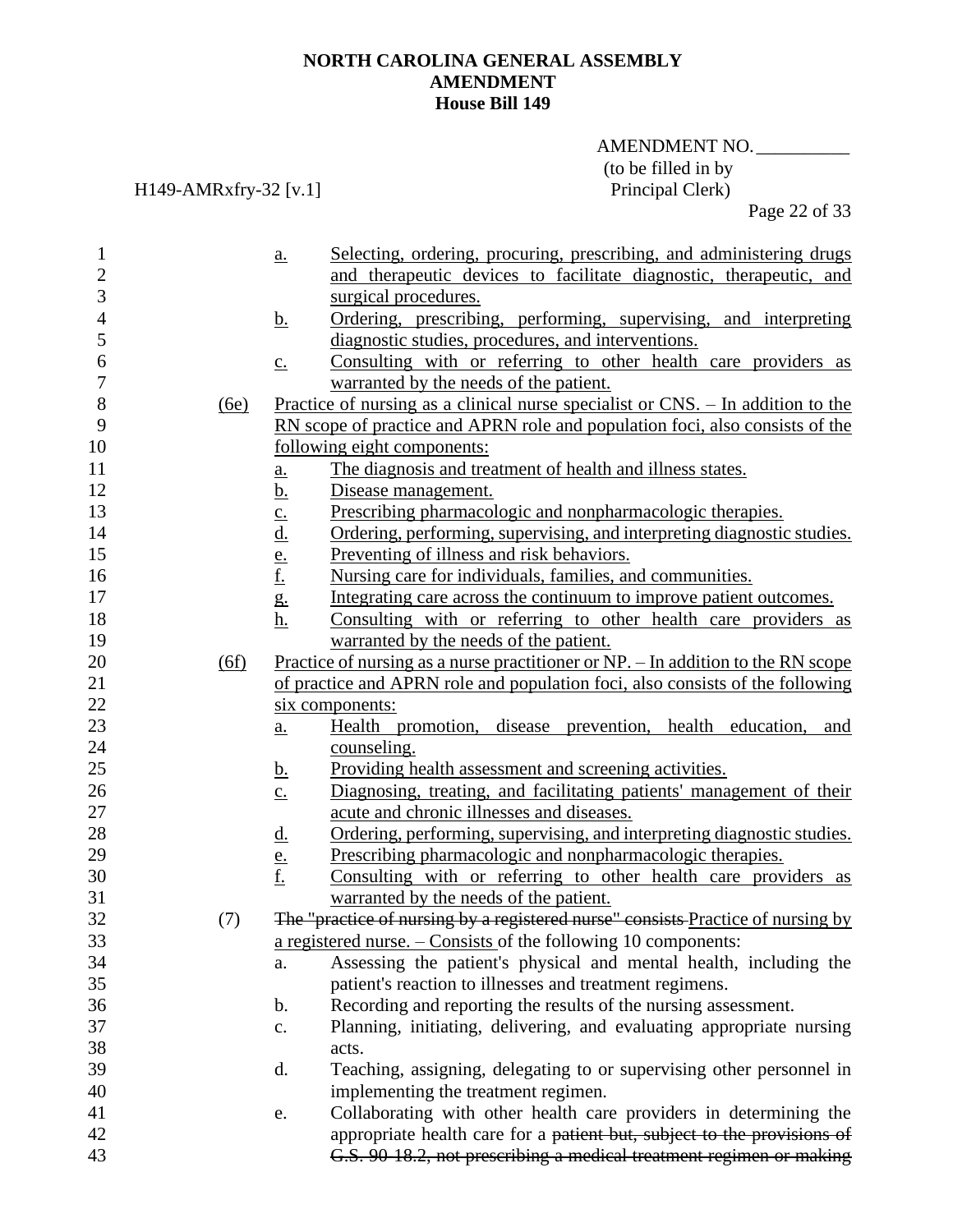## AMENDMENT NO. (to be filled in by<br>Principal Clerk)

H149-AMRxfry-32 [v.1]

Page 23 of 33

| 1                |          |                   | a medical diagnosis, except under supervision of a licensed                           |
|------------------|----------|-------------------|---------------------------------------------------------------------------------------|
| $\overline{c}$   |          |                   | physician.patient.                                                                    |
| 3                |          |                   | f.<br>Implementing the treatment and pharmaceutical regimen prescribed or             |
| $\overline{4}$   |          |                   | ordered by any person authorized by State law to prescribe or order                   |
| 5                |          |                   | the regimen.                                                                          |
| 6                |          |                   | Providing teaching and counseling about the patient's health.<br>g.                   |
| $\boldsymbol{7}$ |          |                   | Reporting and recording the plan for care, nursing care given, and the<br>h.          |
| 8                |          |                   | patient's response to that care.                                                      |
| 9                |          |                   | i.<br>Supervising, teaching, and evaluating those who perform or are                  |
| 10               |          |                   | preparing to perform nursing functions and administering nursing                      |
| 11               |          |                   | programs and nursing services.                                                        |
| 12               |          |                   | Providing for the maintenance of safe and effective nursing care,<br>j.               |
| 13               |          |                   | whether rendered directly or indirectly.                                              |
| 14               |          | (8)               | The "practice of nursing by a licensed practical nurse" consists Practice of          |
| 15               |          |                   | nursing by a licensed practical nurse. $-$ Consists of the following seven            |
| 16               |          |                   | components:                                                                           |
| 17               |          |                   | Participating in the assessment of the patient's physical and mental<br>a.            |
| 18               |          |                   | health, including the patient's reaction to illnesses and treatment                   |
| 19               |          |                   | regimens.                                                                             |
| 20               |          |                   | Recording and reporting the results of the nursing assessment.<br>$\mathbf b$ .       |
| 21               |          |                   | Participating in implementing the health care plan developed by the<br>$\mathbf{c}$ . |
| 22               |          |                   | registered nurse and/or prescribed by any person authorized by State                  |
| 23               |          |                   | law to prescribe such a plan, by performing tasks assigned or delegated               |
| 24               |          |                   | by and performed under the supervision or under orders or directions                  |
| 25               |          |                   | of a registered nurse, physician licensed to practice medicine, dentist,              |
| 26               |          |                   | or other person authorized by State law to provide the supervision.                   |
| 27               |          |                   | Assigning or delegating nursing interventions to other qualified<br>c1.               |
| 28               |          |                   | personnel under the supervision of the registered nurse.                              |
| 29               |          |                   | Participating in the teaching and counseling of patients as assigned by<br>d.         |
| 30               |          |                   | a registered nurse, physician, or other qualified professional licensed               |
| 31               |          |                   | to practice in North Carolina.                                                        |
| 32               |          |                   | Reporting and recording the nursing care rendered and the patient's<br>e.             |
| 33               |          |                   | response to that care.                                                                |
| 34               |          |                   | f.<br>Maintaining safe and effective nursing care, whether rendered directly          |
| 35               |          |                   | or indirectly."                                                                       |
| 36               |          |                   | <b>SECTION 4.2.</b> G.S. 90-18(c) reads as rewritten:                                 |
| 37               | "(c)     |                   | The following shall not constitute practicing medicine or surgery as defined in this  |
| 38               | Article: |                   |                                                                                       |
| 39               |          | .                 |                                                                                       |
| 40               |          | $\leftrightarrow$ | The practice of midwifery as defined in G.S. 90-178.2.                                |
| 41               |          |                   |                                                                                       |
| 42               |          | (14)              | The practice of nursing by a an advanced practice registered nurse engaged in         |
| 43               |          |                   | the practice of nursing and the performance of acts otherwise constituting            |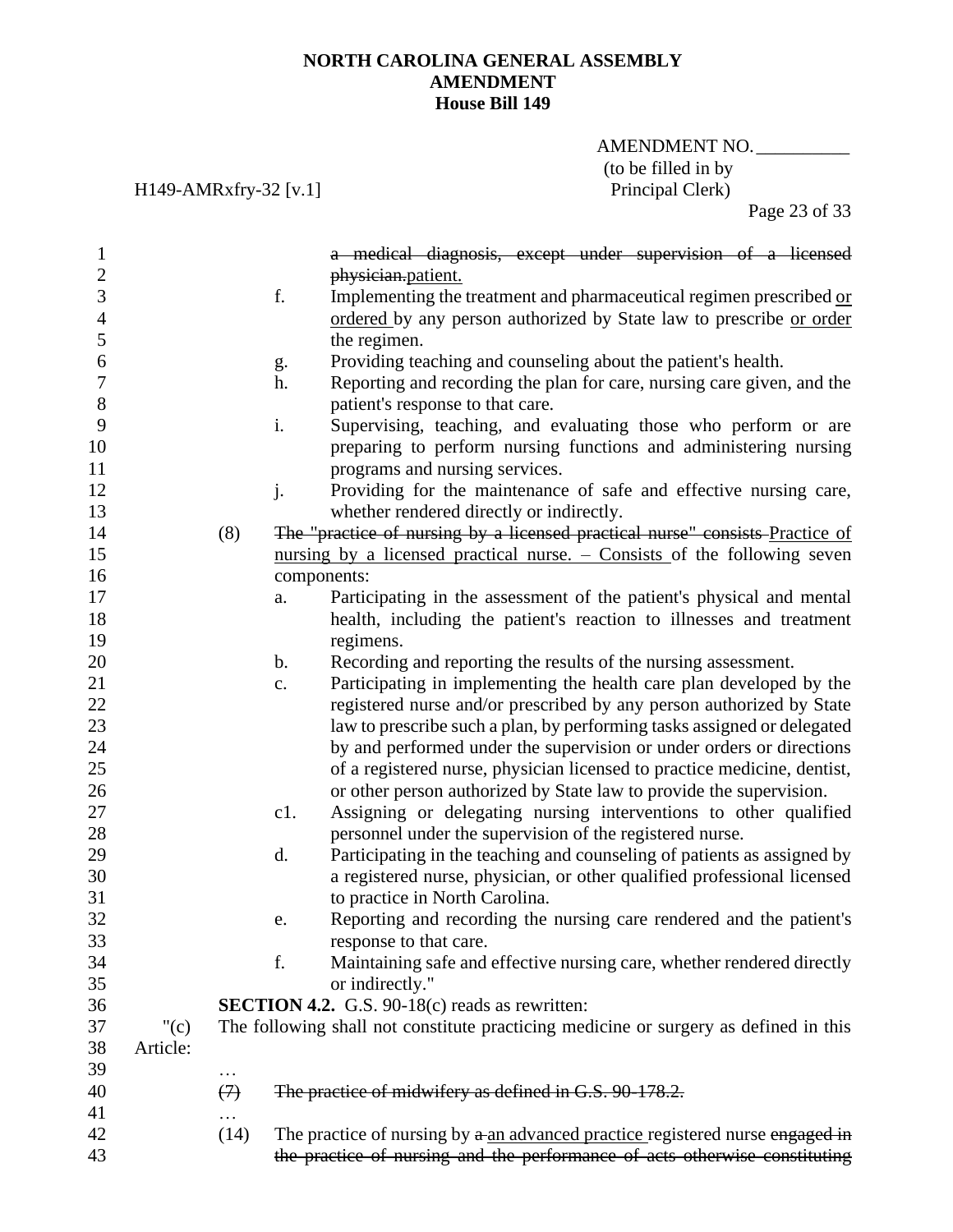AMENDMENT NO. (to be filled in by<br>Principal Clerk)

H149-AMRxfry-32 [v.1]

Page 24 of 33

| 1                |                                                                                | medical practice by a registered nurse when performed in accordance with                          |
|------------------|--------------------------------------------------------------------------------|---------------------------------------------------------------------------------------------------|
| $\boldsymbol{2}$ |                                                                                | rules and regulations developed by a joint subcommittee of the North Carolina                     |
| 3                |                                                                                | Medical Board and the Board of Nursing and adopted by both boards.as                              |
| 4                | defined in Article 9A of this Chapter.                                         |                                                                                                   |
| 5                | "                                                                              |                                                                                                   |
| 6                | <b>SECTION 4.3.(a)</b> G.S. 90-18.2 is repealed.                               |                                                                                                   |
| $\boldsymbol{7}$ | <b>SECTION 4.3.(b)</b> G.S. 90-2(a) reads as rewritten:                        |                                                                                                   |
| $8\,$            | "(a)                                                                           | There is established the North Carolina Medical Board to regulate the practice of                 |
| 9                |                                                                                | medicine and surgery for the benefit and protection of the people of North Carolina. The Board    |
| 10               | shall consist of 13 members:                                                   |                                                                                                   |
| 11               |                                                                                |                                                                                                   |
| 12               | (2)                                                                            | Five members shall all be appointed by the Governor as follows:                                   |
| 13               |                                                                                |                                                                                                   |
| 14               | $\mathbf{d}$ .                                                                 | One shall be a nurse practitioner as defined in G.S. 90-18.2 as                                   |
| 15               |                                                                                | recommended by the Review Panel pursuant to G.S. 90-3.                                            |
| 16               |                                                                                |                                                                                                   |
| 17               | <b>SECTION 4.3.(c)</b> G.S. 90-18.3(a) reads as rewritten:                     |                                                                                                   |
| 18               | "(a)                                                                           | Whenever a statute or State agency rule requires that a medical or physical                       |
| 19               |                                                                                | examination shall be conducted by a physician, the examination may be conducted and the form      |
| 20               |                                                                                | signed by a nurse practitioner or a physician assistant, and a physician need not be present.     |
| 21               |                                                                                | Nothing in this section shall otherwise change the scope of practice of a nurse practitioner or a |
| 22               |                                                                                | physician assistant, as defined by G.S. 90-18.1 and G.S. 90-18.2, G.S. 90-171.20, respectively."  |
| 23               | <b>SECTION 4.3.(d)</b> G.S. 90-85.24(a) reads as rewritten:                    |                                                                                                   |
| 24               | "(a)                                                                           | The Board of Pharmacy shall be entitled to charge and collect not more than the                   |
| 25               | following fees:                                                                |                                                                                                   |
| 26               |                                                                                |                                                                                                   |
| 27               | (13)                                                                           | For annual registration as a dispensing nurse practitioner under G.S. 90-18.2,                    |
| 28               | practitioner, seventy-five dollars (\$75.00);                                  |                                                                                                   |
| 29               | $\pmb{\mathsf{H}}$                                                             |                                                                                                   |
| 30               | <b>SECTION 4.3.(e)</b> G.S. 90-85.34A reads as rewritten:                      |                                                                                                   |
| 31               | "§ 90-85.34A. Public health pharmacy practice.                                 |                                                                                                   |
| 32               |                                                                                |                                                                                                   |
| 33               | (c)                                                                            | This section does not affect the practice of nurse practitioners pursuant to G.S. 90-18.2         |
| 34               | or of physician assistants pursuant to G.S. 90-18.1."                          |                                                                                                   |
| 35               | <b>SECTION 4.4.</b> G.S. 90-29(b) reads as rewritten:                          |                                                                                                   |
| 36               | " $(b)$                                                                        | A person shall be deemed to be practicing dentistry in this State who does, undertakes            |
| 37               |                                                                                | or attempts to do, or claims the ability to do any one or more of the following acts or things    |
| 38               | which, for the purposes of this Article, constitute the practice of dentistry: |                                                                                                   |
| 39<br>40         | (6)                                                                            | Administers an anesthetic of any kind in the treatment of dental or oral                          |
| 41               |                                                                                | diseases or physical conditions, or in preparation for or incident to any                         |
| 42               |                                                                                | operation within the oral cavity; provided, however, that this subsection shall                   |
| 43               |                                                                                | not apply to a lawfully qualified certified registered nurse anesthetist who                      |
|                  |                                                                                |                                                                                                   |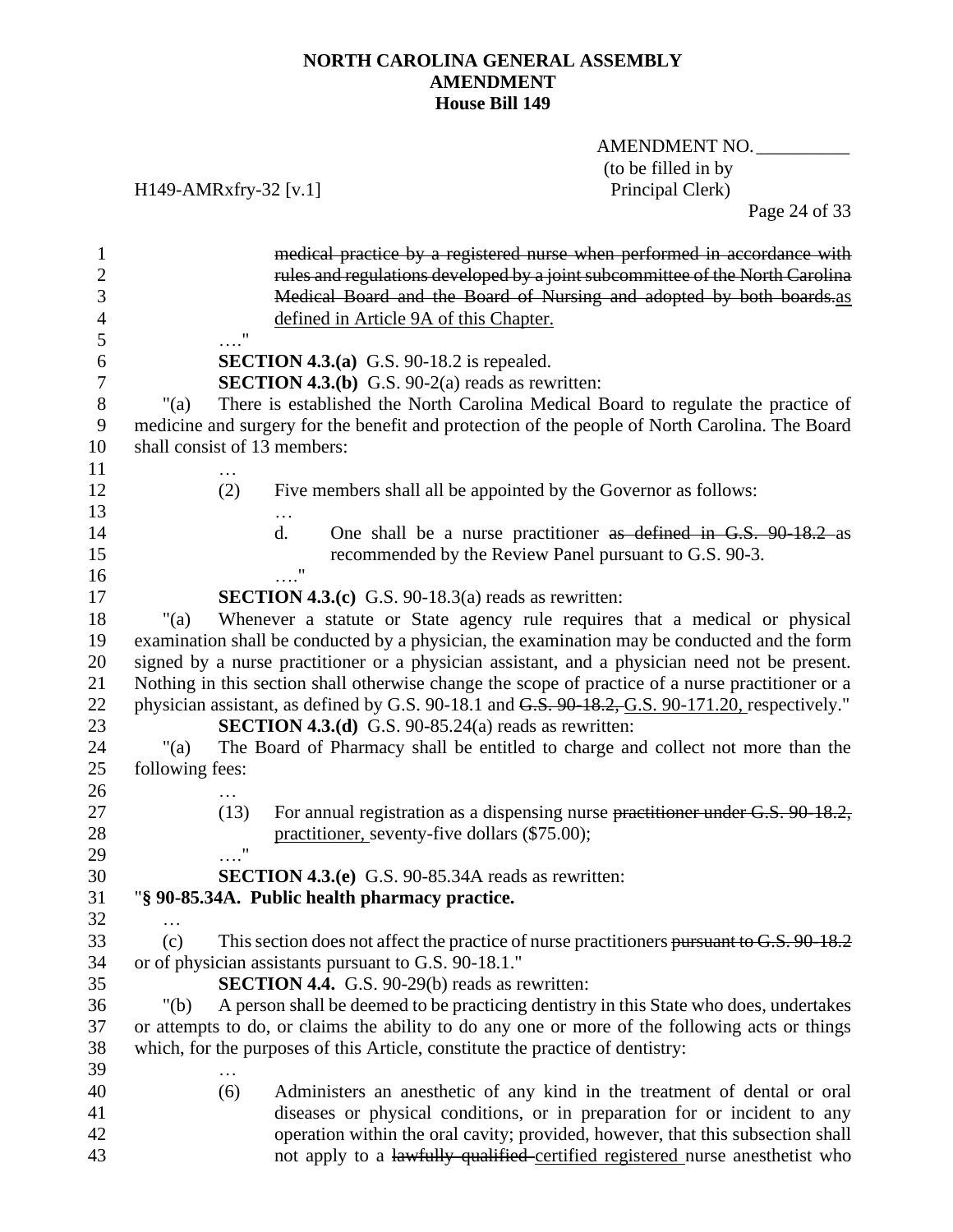AMENDMENT NO. (to be filled in by<br>Principal Clerk)

## H149-AMRxfry-32 [v.1]

Page 25 of 33

| 1<br>$\overline{2}$<br>3<br>4                               |         |      | administers such anesthetic under the supervision and direction of a licensed<br>dentist or physician, anesthetic, or to a registered dental hygienist qualified to<br>administer local anesthetics.                                                                                                                                                                                                                                                                                                                                                                                                                                                                                                                                         |  |
|-------------------------------------------------------------|---------|------|----------------------------------------------------------------------------------------------------------------------------------------------------------------------------------------------------------------------------------------------------------------------------------------------------------------------------------------------------------------------------------------------------------------------------------------------------------------------------------------------------------------------------------------------------------------------------------------------------------------------------------------------------------------------------------------------------------------------------------------------|--|
| 5<br>6                                                      | " $(b)$ |      | <b>SECTION 4.5.</b> G.S. 90-171.23(b) reads as rewritten:<br>Duties, powers. The Board is empowered to:                                                                                                                                                                                                                                                                                                                                                                                                                                                                                                                                                                                                                                      |  |
| 7<br>8<br>9<br>10<br>11<br>12<br>13<br>14<br>15<br>16<br>17 |         | (14) | Appoint and maintain a subcommittee of the Board to work jointly with the<br>subcommittee of the North Carolina Medical Board to develop rules and<br>regulations to govern the performance of medical acts by registered nurses<br>and to determine reasonable fees to accompany an application for approval or<br>renewal of such approval as provided in G.S. 90-8.2. The fees and rules<br>developed by this subcommittee shall govern the performance of medical acts<br>by registered nurses and shall become effective when they have been adopted<br>by both Boards-Grant prescribing, ordering, dispensing, and furnishing<br>authority to holders of the advanced practice registered nurse license pursuant<br>to G.S. 90-171.20. |  |
| 18                                                          |         |      |                                                                                                                                                                                                                                                                                                                                                                                                                                                                                                                                                                                                                                                                                                                                              |  |
| 19                                                          |         |      | SECTION 4.6. G.S. 90-171.27(b) reads as rewritten:                                                                                                                                                                                                                                                                                                                                                                                                                                                                                                                                                                                                                                                                                           |  |
| 20                                                          |         |      | "§ 90-171.27. Expenses payable from fees collected by Board.                                                                                                                                                                                                                                                                                                                                                                                                                                                                                                                                                                                                                                                                                 |  |
| 21                                                          |         |      |                                                                                                                                                                                                                                                                                                                                                                                                                                                                                                                                                                                                                                                                                                                                              |  |
| 22                                                          | (b)     |      | The schedule of fees shall not exceed the following rates:                                                                                                                                                                                                                                                                                                                                                                                                                                                                                                                                                                                                                                                                                   |  |
| 23<br>24                                                    |         |      | Application for license as advanced practice registered nurse\$100.00                                                                                                                                                                                                                                                                                                                                                                                                                                                                                                                                                                                                                                                                        |  |
| 25                                                          |         |      | Renewal of license to practice as advanced practice registered nurse                                                                                                                                                                                                                                                                                                                                                                                                                                                                                                                                                                                                                                                                         |  |
| 26                                                          |         |      | Reinstatement of lapsed license to practice as advanced practice                                                                                                                                                                                                                                                                                                                                                                                                                                                                                                                                                                                                                                                                             |  |
| 27                                                          |         |      |                                                                                                                                                                                                                                                                                                                                                                                                                                                                                                                                                                                                                                                                                                                                              |  |
| 28                                                          |         |      | Application for examination leading to certificate and license as                                                                                                                                                                                                                                                                                                                                                                                                                                                                                                                                                                                                                                                                            |  |
| 29                                                          |         |      |                                                                                                                                                                                                                                                                                                                                                                                                                                                                                                                                                                                                                                                                                                                                              |  |
| 30                                                          |         |      | Application for certificate and license as registered nurse by                                                                                                                                                                                                                                                                                                                                                                                                                                                                                                                                                                                                                                                                               |  |
| 31                                                          |         |      |                                                                                                                                                                                                                                                                                                                                                                                                                                                                                                                                                                                                                                                                                                                                              |  |
| 32                                                          |         |      | Application for each re-examination leading to certificate and license as                                                                                                                                                                                                                                                                                                                                                                                                                                                                                                                                                                                                                                                                    |  |
| 33                                                          |         |      |                                                                                                                                                                                                                                                                                                                                                                                                                                                                                                                                                                                                                                                                                                                                              |  |
| 34                                                          |         |      | Renewal of license to practice as registered nurse (two-year period) 100.00                                                                                                                                                                                                                                                                                                                                                                                                                                                                                                                                                                                                                                                                  |  |
| 35                                                          |         |      | Reinstatement of lapsed license to practice as a registered nurse and                                                                                                                                                                                                                                                                                                                                                                                                                                                                                                                                                                                                                                                                        |  |
| 36                                                          |         |      |                                                                                                                                                                                                                                                                                                                                                                                                                                                                                                                                                                                                                                                                                                                                              |  |
| 37                                                          |         |      | Application for examination leading to certificate and license as licensed                                                                                                                                                                                                                                                                                                                                                                                                                                                                                                                                                                                                                                                                   |  |
| 38                                                          |         |      |                                                                                                                                                                                                                                                                                                                                                                                                                                                                                                                                                                                                                                                                                                                                              |  |
| 39                                                          |         |      | Application for certificate and license as licensed practical nurse by                                                                                                                                                                                                                                                                                                                                                                                                                                                                                                                                                                                                                                                                       |  |
| 40                                                          |         |      |                                                                                                                                                                                                                                                                                                                                                                                                                                                                                                                                                                                                                                                                                                                                              |  |
| 41                                                          |         |      | Application for each re-examination leading to certificate and license as                                                                                                                                                                                                                                                                                                                                                                                                                                                                                                                                                                                                                                                                    |  |
| 42                                                          |         |      |                                                                                                                                                                                                                                                                                                                                                                                                                                                                                                                                                                                                                                                                                                                                              |  |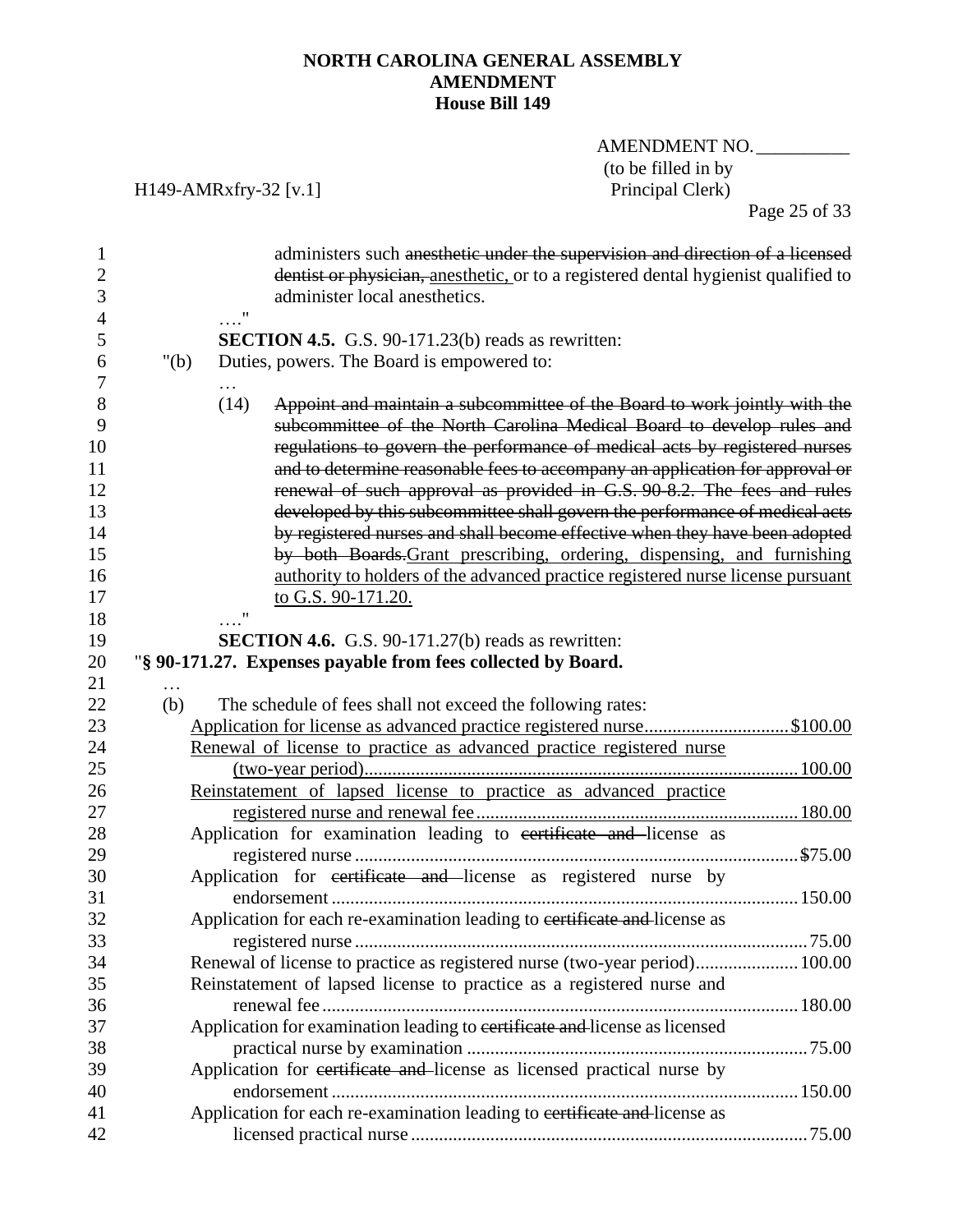## AMENDMENT NO. (to be filled in by<br>Principal Clerk)

## H149-AMRxfry-32 [v.1]

Page 26 of 33

| 1              | Renewal of license to practice as a licensed practical nurse (two-year                                 |
|----------------|--------------------------------------------------------------------------------------------------------|
| $\overline{c}$ |                                                                                                        |
| 3              | Reinstatement of lapsed license to practice as a licensed practical nurse                              |
| 4              |                                                                                                        |
| 5              | Application fee for retired registered nurse status or retired licensed                                |
| 6              |                                                                                                        |
| 7              | Reinstatement of retired registered nurse to practice as a registered nurse                            |
| $8\,$          | or a retired licensed practical nurse to practice as a licensed                                        |
| 9              |                                                                                                        |
| 10             | Reasonable charge for duplication services and materials.                                              |
| 11             | A fee for an item listed in this schedule shall not increase from one year to the next by more         |
| 12             | than twenty percent $(20\%)$ ."                                                                        |
| 13             | <b>SECTION 4.7.(a)</b> Article 9A of Chapter 90 of the General Statutes is amended by                  |
| 14             | adding the following new sections to read:                                                             |
| 15             | "§ 90-171.36B. Advanced practice registered nurse licensure.                                           |
| 16             | No advanced practice registered nurse shall practice as an advanced practice<br>(a)                    |
| 17             | registered nurse unless the nurse is licensed by the Board under this section.                         |
| 18             | An applicant for a license to practice as an APRN shall apply to the Board in a format<br>(b)          |
| 19             | prescribed by the Board and pay a fee in an amount determined under G.S. 90-171.27.                    |
| 20             | The Board shall adopt rules, not inconsistent with this Article, which identify the<br>(c)             |
| 21             | criteria which must be met by an applicant in order to be issued a license.                            |
| 22             | "§ 90-171.36C. Advanced practice registered nurse licensure; grandfathering exceptions.                |
| 23             | The Board shall issue an APRN license to any person recognized by the Board as an<br>(a)               |
| 24             | APRN or approved to practice as an APRN in this State on December 31, 2021.                            |
| 25             | An advanced practice registered nurse licensed under this section shall maintain all<br>(b)            |
| 26             | practice privileges provided to licensed advanced practice registered nurses under this Chapter.       |
| 27             | "§ 90-171.36D. Advanced practice registered nurse licensure renewal; reinstatement.                    |
| 28             | An applicant for renewal of an APRN license issued under this Article shall apply for<br>(a)           |
| 29             | licensure renewal according to the frequency and schedule established by the Board and pay the         |
| 30             | required fee.                                                                                          |
| 31             | Failure to renew the APRN license before the expiration date shall result in automatic<br>(b)          |
| 32             | forfeiture of the right to practice nursing as an APRN in North Carolina until such time as the        |
| 33             | license has been reinstated.                                                                           |
| 34             | An APRN licensee who has allowed his or her license to lapse by failure to renew<br>(c)                |
| 35             | may apply for reinstatement in a manner prescribed by the Board and pay the required fee.              |
| 36             | The Board shall adopt rules, not inconsistent with this Article, which identify the<br>(d)             |
| 37             | criteria which must be met by an applicant for APRN license renewal or reinstatement."                 |
| 38             | <b>SECTION 4.7.(b)</b> G.S. 90-171.37(b) is repealed.                                                  |
| 39             | <b>SECTION 4.8.</b> G.S. 90-171.43 reads as rewritten:                                                 |
| 40             | "§ 90-171.43. License required.                                                                        |
| 41             | No person shall practice or offer to practice as $a$ an advanced practice registered nurse,<br>(a)     |
| 42             | registered nurse nurse, or licensed practical nurse, or use the word "nurse" as a title for herself or |
| 43             | himself, or use an abbreviation to indicate that the person is a-an advanced practice registered       |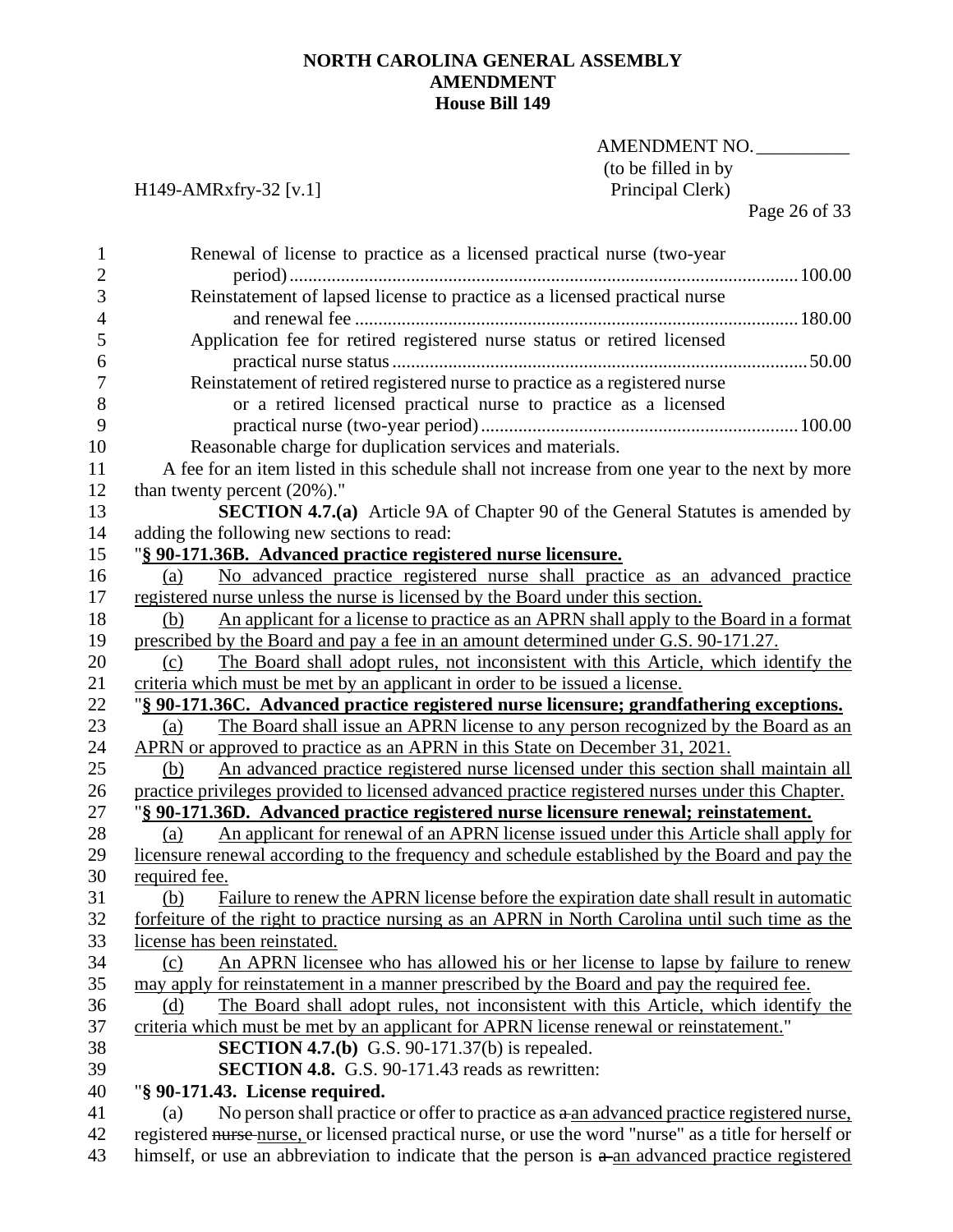## AMENDMENT NO. (to be filled in by<br>Principal Clerk)

## H149-AMRxfry-32 [v.1]

Page 27 of 33

| $\mathbf{1}$     |                    | nurse, registered nurse nurse, or licensed practical nurse, unless the person is currently licensed               |
|------------------|--------------------|-------------------------------------------------------------------------------------------------------------------|
| $\overline{2}$   |                    | as a an advanced practice registered nurse, registered nurse nurse, or licensed practical nurse as                |
| $\mathfrak{Z}$   |                    | provided by this Article. If the word "nurse" is part of a longer title, such as "nurse's aide", a                |
| $\overline{4}$   |                    | person who is entitled to use that title shall use the entire title and may not abbreviate the title to           |
| 5                |                    | "nurse". This Article shall not, however, be construed to prohibit or limit the following:                        |
| 6                | (1)                | The performance by any person of any act for which that person holds a                                            |
| $\boldsymbol{7}$ |                    | license issued pursuant to North Carolina law; law.                                                               |
| 8                | (2)                | The clinical practice by students enrolled in approved nursing programs,                                          |
| 9                |                    | continuing education programs, or refresher courses under the supervision of                                      |
| 10               |                    | qualified faculty; faculty.                                                                                       |
| 11               | (3)                | The performance of nursing performed by persons who hold a temporary                                              |
| 12               |                    | license issued pursuant to G.S. 90-171.33; G.S. 90-171.33.                                                        |
| 13               | (4)                | The delegation to any person, including a member of the patient's family, by                                      |
| 14               |                    | a physician licensed to practice medicine in North Carolina, a licensed dentist                                   |
| 15               |                    | or registered nurse of those patient-care services which are routine, repetitive,                                 |
| 16               |                    | limited in scope that do not require the professional judgment of a registered                                    |
| 17               |                    | nurse or licensed practical nurse; nurse.                                                                         |
| 18               | (5)                | Assistance by any person in the case of emergency.                                                                |
| 19               |                    | Any person permitted to practice nursing without a license as provided in subdivision $\frac{(\alpha)}{(\alpha)}$ |
| 20               |                    | $(a)(2)$ or $\frac{[(a)](3)}{(a)(3)}$ of this section shall be held to the same standard of care as any licensed  |
| 21               | nurse.             |                                                                                                                   |
| 22               | $\left( a1\right)$ | The abbreviations for the APRN designation of a certified nurse midwife, a clinical                               |
| 23               |                    | nurse specialist, a certified registered nurse anesthetist, and a nurse practitioner shall be APRN,               |
| 24               |                    | plus the role title, i.e., CNM, CNS, CRNA, and NP.                                                                |
| 25               | (a2)               | It shall be unlawful for any person to use the title "APRN" or "APRN" plus their                                  |
| 26               |                    | respective role titles, the role title alone, authorized abbreviations, or any other title that would             |
| 27               |                    | lead a person to believe the individual is an APRN, unless permitted by this act.                                 |
| 28               | $\ldots$           |                                                                                                                   |
| 29               |                    | <b>SECTION 4.9.</b> G.S. 90-171.43A reads as rewritten:                                                           |
| 30               |                    | "§ 90-171.43A. Mandatory employer verification of licensure status.                                               |
| 31               | (a)                | Before hiring an advanced practice registered nurse, a registered nurse-nurse, or a                               |
| 32               |                    | licensed practical nurse in North Carolina, a health care facility shall verify that the applicant has            |
| 33               |                    | a current, valid license to practice nursing pursuant to G.S. 90-171.43.                                          |
| 34               | (b)                | For purposes of this section, "health care facility" means:                                                       |
| 35               | (1)                | Facilities described in G.S. 131E-256(b).                                                                         |
| 36               | (2)                | Public health departments, physicians' offices, ambulatory care facilities, and                                   |
| 37               |                    | rural health clinics."                                                                                            |
| 38               |                    | <b>SECTION 4.10.</b> G.S. 90-171.44 reads as rewritten:                                                           |
| 39               |                    | "§ 90-171.44. Prohibited acts.                                                                                    |
| 40               |                    | It shall be a violation of this Article, and subject to action under G.S. 90-171.37, for any                      |
| 41               | person to:         |                                                                                                                   |
| 42               | (1)                | Sell, fraudulently obtain, or fraudulently furnish any nursing diploma or aid                                     |
| 43               |                    | or abet therein.                                                                                                  |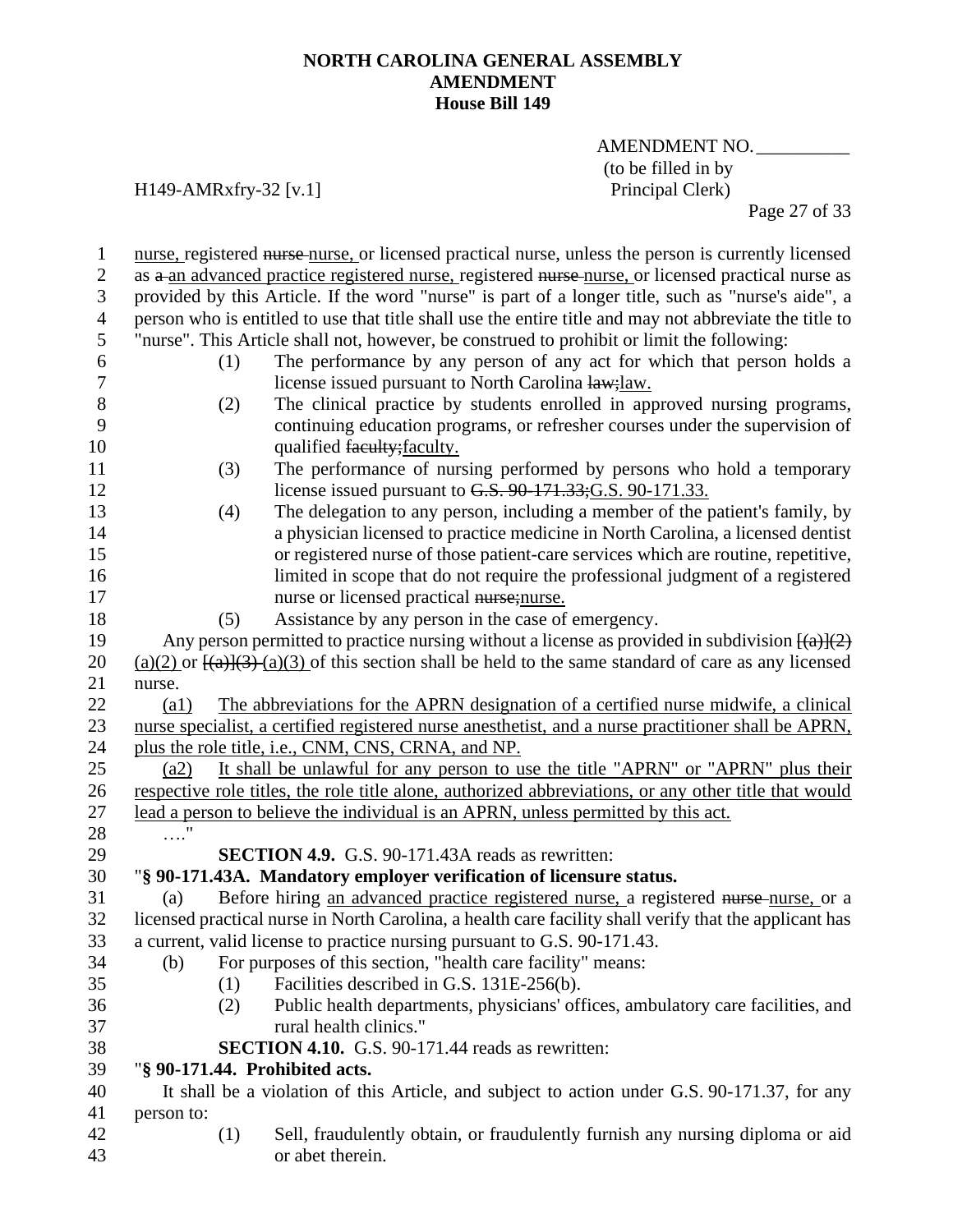H149-AMRxfry-32 [v.1]

## AMENDMENT NO. (to be filled in by<br>Principal Clerk)

Page 28 of 33

| $\mathbf{1}$     | (2)                       | Practice nursing under cover of any fraudulently obtained license.                               |
|------------------|---------------------------|--------------------------------------------------------------------------------------------------|
| $\overline{2}$   | (3)                       | Practice nursing without a license. This subdivision shall not be construed to                   |
| 3                |                           | prohibit any licensed registered nurse who has successfully completed a                          |
| $\overline{4}$   |                           | program established under G.S. 90-171.38(b) from conducting medical                              |
| 5                |                           | examinations or performing procedures to collect evidence from the victims                       |
| 6                |                           | of offenses described in that subsection.                                                        |
| $\boldsymbol{7}$ | (3a)                      | Refer to himself or herself as an advanced practice registered nurse; or refer                   |
| $8\,$            |                           | to himself or herself as any of the four roles of advanced practice registered                   |
| 9                |                           | nurses, a registered nurse, or a licensed practical nurse; or use the                            |
| 10               |                           | abbreviations "APRN," "CNM," "CNS," "CRNA," "NP," "RN," and "LPN."                               |
| 11               | (4)                       | Conduct a nursing program or a refresher course for activation of a license,                     |
| 12               |                           | that is not approved by the Board.                                                               |
| 13               | (5)                       | Employ unlicensed persons to practice nursing."                                                  |
| 14               |                           | <b>SECTION 4.11.(a)</b> Article 10A of Chapter 90 of the General Statutes is repealed.           |
| 15               |                           | <b>SECTION 4.11.(b)</b> G.S. 90-21.11 reads as rewritten:                                        |
| 16               | "§ 90-21.11. Definitions. |                                                                                                  |
| 17               |                           | The following definitions apply in this Article:                                                 |
| 18               | (1)                       | Health care provider. – Without limitation, any of the following:                                |
| 19               |                           | A person who pursuant to the provisions of Chapter 90 of the General<br>a.                       |
| 20               |                           | Statutes is licensed, or is otherwise registered or certified to engage in                       |
| 21               |                           | the practice of or otherwise performs duties associated with any of the                          |
| 22               |                           | following: medicine, surgery, dentistry, pharmacy, optometry,                                    |
| 23               |                           | midwifery, osteopathy, podiatry, chiropractic, radiology, nursing,                               |
| 24               |                           | physiotherapy, pathology, anesthesiology, anesthesia, laboratory                                 |
| 25               |                           | analysis, rendering assistance to a physician, dental hygiene,                                   |
| 26               |                           | psychiatry, or psychology.                                                                       |
| 27               |                           | ,,                                                                                               |
| 28               |                           | <b>SECTION 4.12.(a)</b> No later than 30 calendar days after this act becomes law, the           |
| 29               |                           | Governor shall submit to the Centers for Medicare and Medicaid Services an "opt-out" letter      |
| 30               |                           | requesting an exemption under 42 C.F.R. § 482.52(c) that allows hospitals, ambulatory surgical   |
| 31               |                           | centers, critical access hospitals, and rural hospitals in this State the maximum flexibility to |
| 32               |                           | obtain Medicare reimbursement for anesthesia services in a manner that best serves each facility |
| 33               |                           | and the patients and communities the facility serves.                                            |
| 34               |                           | <b>SECTION 4.12.(b)</b> This section is effective when it becomes law.                           |
| 35               |                           | <b>SECTION 4.13.(a)</b> The North Carolina Board of Nursing, the North Carolina                  |
| 36               |                           | Medical Board, and the North Carolina State Board of Dental Examiners shall adopt rules to       |
| 37               |                           | implement the provisions of this Part.                                                           |
| 38               |                           | <b>SECTION 4.13.(b)</b> This section is effective when it becomes law.                           |
| 39               |                           | <b>SECTION 4.14.</b> Except as otherwise provided, this Part becomes effective October           |
| 40               | 1, 2022.                  |                                                                                                  |
| 41               |                           |                                                                                                  |
| 42               |                           | PART V. HEALTH INSURANCE REFORMS                                                                 |
| 43               |                           |                                                                                                  |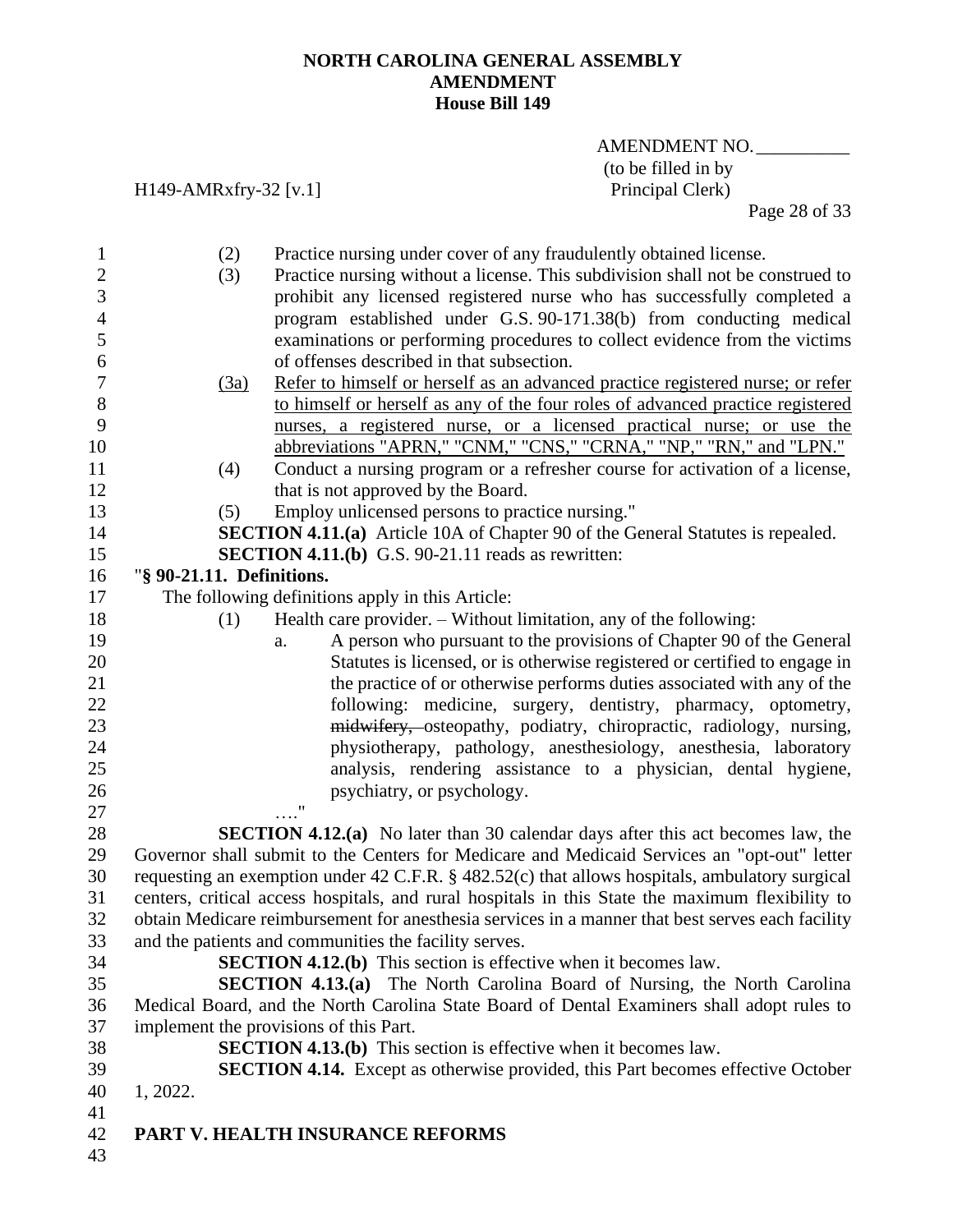AMENDMENT NO. (to be filled in by<br>Principal Clerk)

H149-AMRxfry-32 [v.1]

Page 29 of 33

| $\mathbf{1}$   |            |             | MEDICAL BILLING TRANSPARENCY                                                                          |
|----------------|------------|-------------|-------------------------------------------------------------------------------------------------------|
| $\mathbf{2}$   |            |             | <b>SECTION 5.1.(a)</b> Article 3 of Chapter 58 of the General Statutes is amended by                  |
| 3              |            |             | adding a new section to read:                                                                         |
| $\overline{4}$ |            |             | "§ 58-3-295. Contract requirements for limitations on billing by in-network health service            |
| 5              |            | facilities. |                                                                                                       |
| 6              | <u>(a)</u> |             | The following definitions apply in this section:                                                      |
| $\overline{7}$ |            | (1)         | Health care provider. - Any individual licensed, registered, or certified under                       |
| 8              |            |             | Chapter 90 of the General Statutes, or under the laws of another state, to                            |
| 9              |            |             | provide health care services in the ordinary care of business or practice, as a                       |
| 10             |            |             | profession, or in an approved education or training program in any of the                             |
| 11             |            |             | following:                                                                                            |
| 12             |            |             | Anesthesia or anesthesiology.<br>a.                                                                   |
| 13             |            |             | Emergency services, as defined under G.S. $58-3-190(g)$ .<br><u>b.</u>                                |
| 14             |            |             | Pathology.<br>$\frac{c}{d}$                                                                           |
| 15             |            |             | Radiology.                                                                                            |
| 16             |            |             | Rendering assistance to a physician performing any of the services<br>e.                              |
| 17             |            |             | listed in this subdivision.                                                                           |
| 18             |            | (2)         | Health service facility. $-$ As defined in G.S. 131E-176(9b) and including any                        |
| 19             |            |             | office location.                                                                                      |
| 20             |            | (3)         | Out-of-network provider. $- A$ health care provider that has not entered into a                       |
| 21             |            |             | contract or agreement with an insurer to participate in one of the insurer's                          |
| 22             |            |             | provider networks for the provision of health care services at a pre-negotiated                       |
| 23             |            |             | rate.                                                                                                 |
| 24             | (b)        |             | All contracts or agreements for participation as an in-network health service facility                |
| 25             |            |             | between an insurer offering health benefit plans in this State and a health service facility at which |
| 26             |            |             | there are out-of-network providers who may be part of the provision of services to an insured         |
| 27             |            |             | while receiving care at the health service facility shall require that the in-network health service  |
| 28             |            |             | facility give at least 72 hours' advanced written notification to an insured that has scheduled an    |
| 29             |            |             | appointment at that health service facility of the provision of any services by an out-of-network     |
| 30             |            |             | provider to the insured while at that health service facility. If there are not at least 72 hours     |
| 31             |            |             | between the scheduling of the appointment and the appointment, then the in-network health             |
| 32             |            |             | service facility is required to give written notice to the insured on the day the appointment is      |
| 33             |            |             | scheduled. In the case of emergency services, the health service facility is required to give written |
| 34             |            |             | notice to the insured as soon as reasonably possible. The written notice required by this             |
| 35             |            |             | subsection shall include all of the following:                                                        |
| 36             |            | (1)         | All of the health care providers that will be rendering services to the insured                       |
| 37             |            |             | that are not participating as in-network health care providers in the applicable                      |
| 38             |            |             | insurer's network.                                                                                    |
| 39             |            | (2)         | The estimated cost to the insured of the services being rendered by the                               |
| 40             |            |             | out-of-network providers identified in subdivision (1) of this subsection.                            |
| 41             | (c)        |             | If any provision of this section conflicts with the federal Consolidated Appropriations               |
| 42             |            |             | Act, 2021, P.L. 116-260, and any amendments to that act or regulations promulgated pursuant to        |
| 43             |            |             | that act, then the provisions of P.L. 116-260 will be applied."                                       |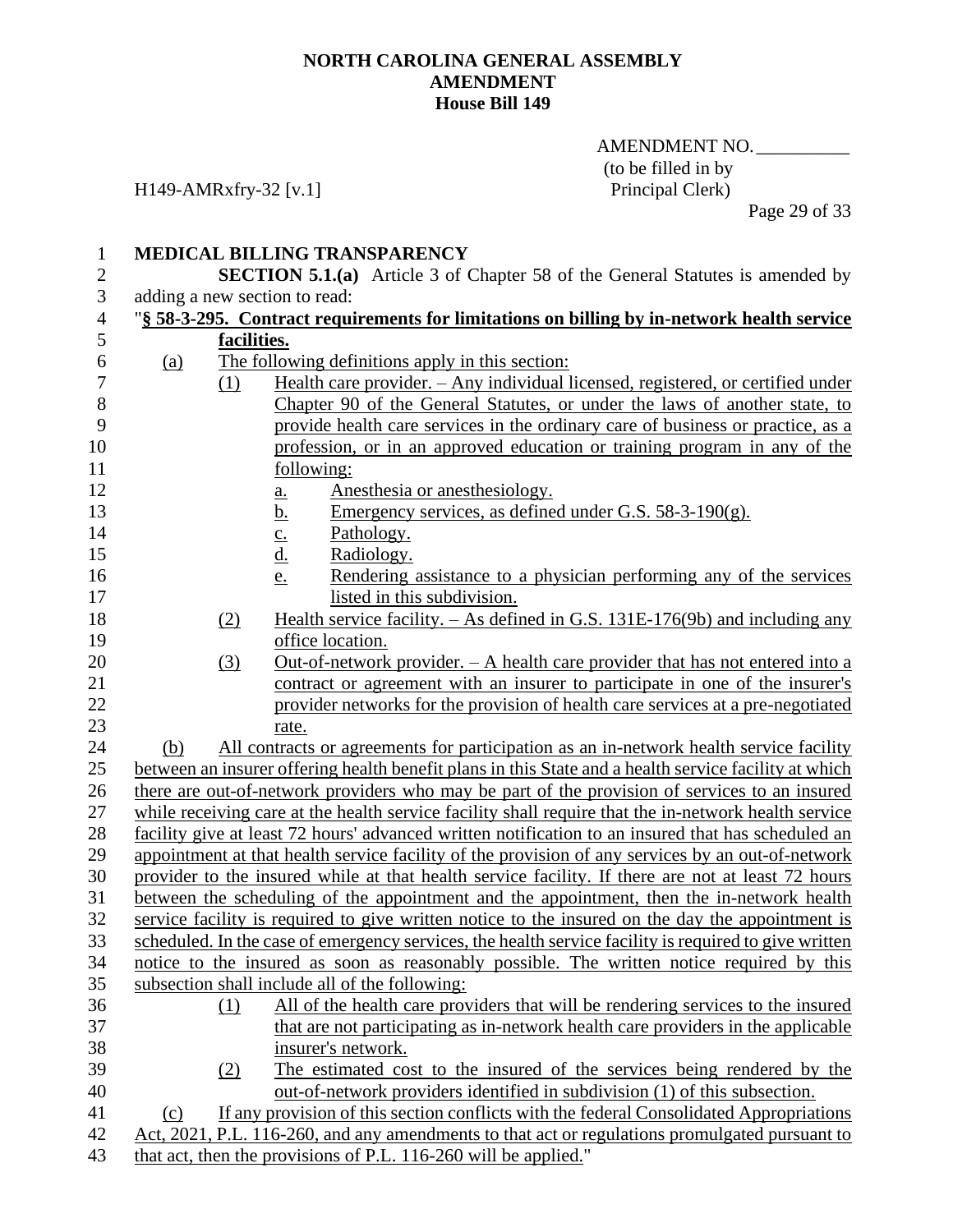AMENDMENT NO.\_\_\_\_\_\_\_\_\_\_ (to be filled in by<br>Principal Clerk)

H149-AMRxfry-32 [v.1]

Page 30 of 33

| $\mathbf{1}$     |                             |                   | <b>SECTION 5.1.(b)</b> This section becomes effective January 1, 2023, and applies to               |
|------------------|-----------------------------|-------------------|-----------------------------------------------------------------------------------------------------|
| $\sqrt{2}$       |                             |                   | contracts entered into, amended, or renewed on or after that date.                                  |
| 3                |                             |                   |                                                                                                     |
| $\overline{4}$   | <b>ACCESS TO TELEHEALTH</b> |                   |                                                                                                     |
| 5                |                             |                   | <b>SECTION 5.2.(a)</b> Part 7 of Article 50 of Chapter 58 of the General Statutes is                |
| 6                |                             |                   | amended by adding a new section to read:                                                            |
| $\boldsymbol{7}$ |                             |                   | "§ 58-50-305. Coverage for telehealth services.                                                     |
| $8\,$            | (a)                         |                   | For the purposes of this section, the following definitions apply:                                  |
| 9                | <u>(1)</u>                  |                   | Health care provider. $-$ As defined in G.S. 58-50-61.                                              |
| 10               | (2)                         |                   | Health care services. $-$ As defined in G.S. 58-50-61, with the exception of any                    |
| 11               |                             |                   | services related to an abortion, including a medication abortion, except in the                     |
| 12               |                             |                   | case of a medical emergency, as defined in G.S. 90-21.81(5).                                        |
| 13               | <u>(3)</u>                  |                   | Reserved for future codification purposes.                                                          |
| 14               | (4)                         |                   | Telehealth. - As defined in G.S. 90-21.19A, except that the following shall                         |
| 15               |                             |                   | not be considered telehealth unless specifically agreed upon, in writing, by the                    |
| 16               |                             |                   | insurer and the health care provider or contained in reimbursement policies of                      |
| 17               |                             |                   | the insurer for the relevant health benefit plan:                                                   |
| 18               |                             | $\underline{a}$ . | Administrative functions, including, but not limited to, scheduling,                                |
| 19               |                             |                   | billing, conducting surveys or questionnaires, providing reminders, or                              |
| 20               |                             |                   | conveying test results.                                                                             |
| 21               |                             | <u>b.</u>         | Emails, text messages, or correspondence through an online patient                                  |
| 22               |                             |                   | portal, or any combination of those, in which evaluation, management,                               |
| 23               |                             |                   | or medical decision making by a qualified health care provider does                                 |
| 24               |                             |                   | not occur.                                                                                          |
| 25               |                             | $\underline{c}$ . | Triage functions.                                                                                   |
| 26               |                             | <u>d.</u>         | Health care provider-to-health care provider consultations.                                         |
| $27\,$           |                             | <u>e.</u>         | Therapy, or other patient sessions, provided by unlicensed peers or                                 |
| 28               |                             |                   | health coaches.                                                                                     |
| 29               |                             | <u>f.</u>         | Remote patient monitoring.                                                                          |
| 30               |                             | $g_{\cdot}$       | Audio-only formats, except as defined by audio-only service codes                                   |
| 31               |                             |                   | contained within current year American Medical Association Current                                  |
| 32               |                             |                   | Procedural Terminology (CPT) or Healthcare Common Procedure                                         |
| 33               |                             |                   | Coding System (HCPCS) code sets.                                                                    |
| 34               |                             | <u>h.</u>         | Services where current technology requires hands-on physical                                        |
| 35               |                             |                   | evaluation or manipulation by a qualified health care provider,                                     |
| 36               |                             |                   | including infusions, injections, biopsies, anesthesia, incisions, and                               |
| 37               |                             |                   | surgery, and other similar services.                                                                |
| 38               |                             |                   | Facility fees or facility services.                                                                 |
| 39               |                             | $\frac{1}{1}$     | Any other function that does not involve medical decision making                                    |
| 40               |                             |                   | from a health care provider.                                                                        |
| 41               | (b)                         |                   | An insurer may not exclude from coverage a health care service or procedure                         |
| 42               |                             |                   | delivered by a health care provider to an insured through telehealth solely because the health care |
| 43               |                             |                   | service or procedure is not provided through an in-person, face-to-face consultation.               |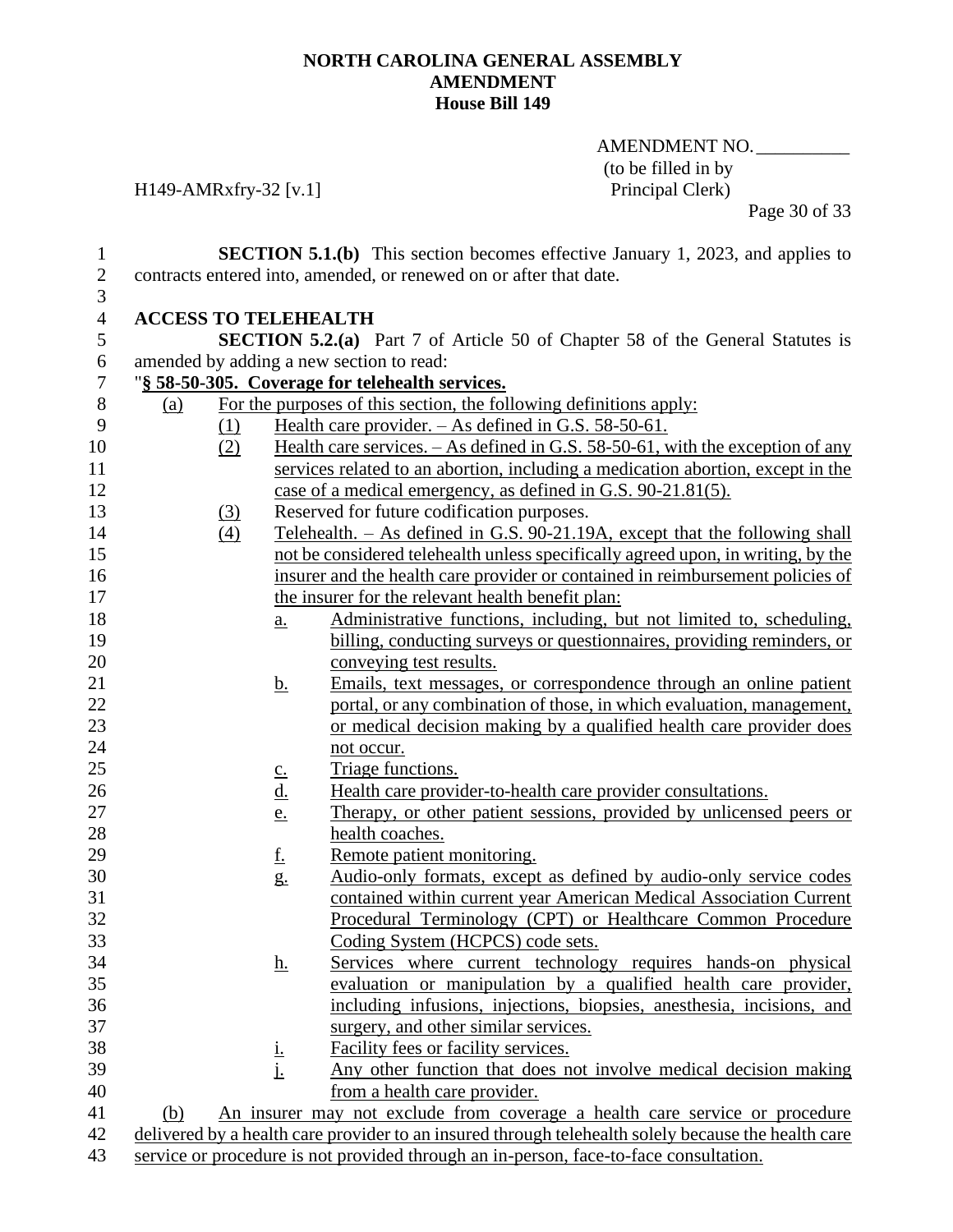## AMENDMENT NO. (to be filled in by<br>Principal Clerk)

## H149-AMRxfry-32 [v.1]

Page 31 of 33

| 1                | (c)                      | An insurer is not required to provide coverage for any out-of-network services                          |
|------------------|--------------------------|---------------------------------------------------------------------------------------------------------|
| $\mathbf{2}$     | provided via telehealth. |                                                                                                         |
| 3                | (d)                      | An insurer may exclude from coverage a health care service delivered by a contracted,                   |
| $\overline{4}$   |                          | or an in-network, health care provider to an insured that is provided solely as a telehealth service    |
| 5                |                          | without any in-person, face-to-face component if any of the following apply:                            |
| 6                |                          | The billing code submitted to the insurer does not accurately describe the<br>(1)                       |
| $\boldsymbol{7}$ |                          | health care service for which the health care provider is billing.                                      |
| $8\,$            |                          | The health care provider has not agreed to share claims data or clinical data<br>(2)                    |
| 9                |                          | through the NC Health Information Exchange, established under Article 29B                               |
| 10               |                          | of Chapter 90 of the General Statutes, or as otherwise required by the insurer.                         |
| 11               |                          | The health care service provided is the subject of a utilization management<br>(3)                      |
| 12               |                          | program, or other applicable cost-containment or quality management                                     |
| 13               |                          | program, of the insurer.                                                                                |
| 14               |                          | The health care service is not provided by the patient's designated primary<br>(4)                      |
| 15               |                          | care provider or designated medical home.                                                               |
| 16               |                          | The health care provider has not obtained informed consent from the patient,<br>(5)                     |
| 17               |                          | as required under G.S. 90-21.19A.                                                                       |
| 18               |                          | The insurer determines that the receipt of the health care services through<br>(6)                      |
| 19               |                          | telehealth would impact quality of care or safety of its insureds."                                     |
| 20               |                          | <b>SECTION 5.2.(b)</b> G.S. $58-50-280$ reads as rewritten:                                             |
| 21               |                          | "§ 58-50-280. Contract amendments.                                                                      |
| 22               | (a)                      | A health benefit plan or insurer shall send any proposed contract amendment to the                      |
| 23               |                          | notice contact of a health care provider pursuant to G.S. 58-50-275. The proposed amendment             |
| 24               |                          | shall be dated, labeled "Amendment," signed by the health benefit plan or insurer, and include          |
| 25               |                          | an effective date for the proposed amendment.                                                           |
| 26               | (b)                      | A health care provider receiving a proposed amendment shall be given at least 60                        |
| 27               |                          | days from the date of receipt to object to the proposed amendment. The proposed amendment               |
| 28               |                          | shall be effective upon the health care provider failing to object in writing within 60 days.           |
| 29               | (c)                      | If a health care provider objects to a proposed amendment, then the proposed                            |
| 30               |                          | amendment is not effective and the initiating health benefit plan or insurer shall be provider is       |
| 31               |                          | entitled to terminate the contract upon 60 days written notice to the health care provider.insurer      |
| 32               |                          | issuing the health benefit plan.                                                                        |
| 33               |                          | (d) Nothing in this Part prohibits a health care provider and insurer from negotiating                  |
| 34               |                          | contract terms that provide for mutual consent to an amendment, a process for reaching mutual           |
| 35               |                          | consent, or alternative notice contacts."                                                               |
| 36               |                          | <b>SECTION 5.2.(c)</b> Article 1B of Chapter 90 of the General Statutes is amended by                   |
| 37               |                          | adding a new section to read:                                                                           |
| 38               |                          | "§ 90-21.19A. Telehealth consumer protections.                                                          |
| 39               | <u>(a)</u>               | The following definitions apply in this section:                                                        |
| 40               |                          | Health benefit plan. – As defined under G.S. 58-3-167.<br>(1)                                           |
| 41<br>42         |                          | Health services facility. $-$ As defined in G.S. 131E-176, and including any<br>(2)<br>office location. |
| 43               |                          | (3), (4) Reserved for future codification purposes.                                                     |
|                  |                          |                                                                                                         |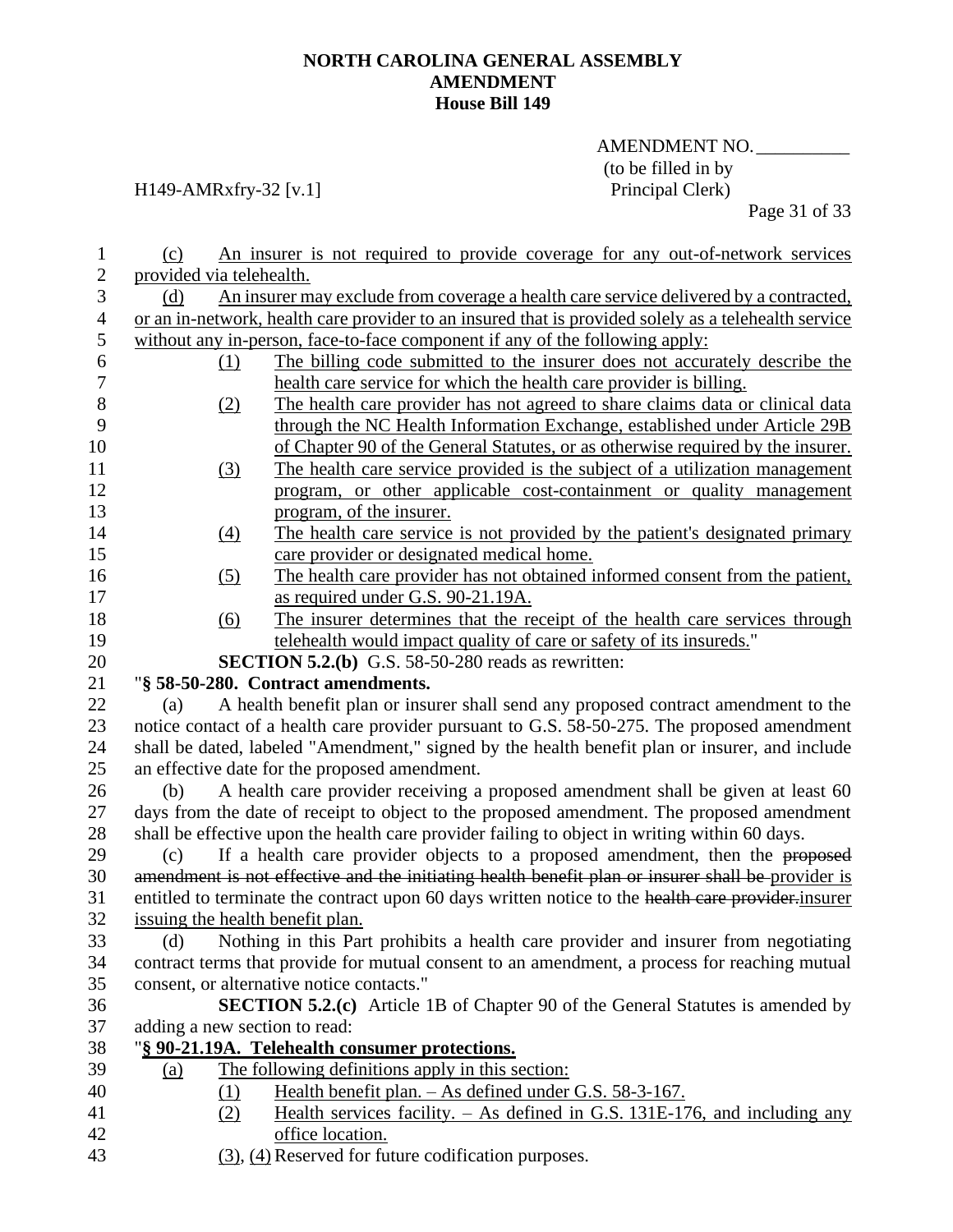AMENDMENT NO. (to be filled in by<br>Principal Clerk)

## H149-AMRxfry-32 [v.1]

Page 32 of 33

| $\mathbf{1}$<br>$\overline{2}$<br>3 | (5)               | Telehealth. – The use of telecommunications technology to provide health<br>care services to individuals who are not physically present with the health care<br>provider. |
|-------------------------------------|-------------------|---------------------------------------------------------------------------------------------------------------------------------------------------------------------------|
| $\overline{4}$                      | (b)               | Specific informed consent shall be required when health care services are provided                                                                                        |
| 5                                   |                   | through telehealth to individuals who are insured under a health benefit plan. The required                                                                               |
| 6                                   |                   | informed consent includes all of the following:                                                                                                                           |
| 7                                   | (1)               | Confirmation of the identity of the individual to whom the health care services                                                                                           |
| $8\,$                               |                   | are provided.                                                                                                                                                             |
| 9                                   | (2)               | Verification and authentication of the individual's personal health history.                                                                                              |
| 10                                  | (3)               | Disclosure of the health care provider's identity, applicable credentials, and                                                                                            |
| 11                                  |                   | contact information, including a current phone number and mailing address of                                                                                              |
| 12                                  |                   | the health care provider's practice.                                                                                                                                      |
| 13                                  | (4)               | Disclosure of the delivery model and treatment methods to be utilized,                                                                                                    |
| 14                                  |                   | including any limitations of the use of telehealth to provide those health care                                                                                           |
| 15                                  |                   | services. The health care provider is required to document<br>an                                                                                                          |
| 16                                  |                   | acknowledgement by the individual, or other authorized party, of the risks and                                                                                            |
| 17                                  |                   | limitations associated with the use of telehealth for the provision of the                                                                                                |
| 18                                  |                   | relevant health care services.                                                                                                                                            |
| 19                                  | (5)               | Provision of informed consent that would be applicable if the delivery of the                                                                                             |
| 20                                  |                   | health care services were made in person.                                                                                                                                 |
| 21                                  | $\underline{(6)}$ | An explanation that it is the role of the health care provider to determine                                                                                               |
| 22                                  |                   | whether the condition being diagnosed or treated is appropriate for a telehealth                                                                                          |
| 23                                  |                   | encounter and advise the individual that the individual is entitled to request an                                                                                         |
| 24                                  |                   | in-person encounter in lieu of a telehealth visit.                                                                                                                        |
| 25                                  | (7)               | If applicable or required for an in-person encounter, provision of the contact                                                                                            |
| 26                                  |                   | information for the North Carolina Medicaid Board, or other applicable                                                                                                    |
| 27                                  |                   | licensing board, and a description of, or a website link to, the patient complaint                                                                                        |
| 28                                  |                   | process for the Board.                                                                                                                                                    |
| 29                                  | (c)               | Prior to the provision of a health care service through telehealth, the health care                                                                                       |
| 30                                  |                   | provider rendering the health care service shall clearly identify all of the following:                                                                                   |
| 31                                  | (1)               | The billing entity and the location, phone number, and regulator of the billing                                                                                           |
| 32                                  |                   | entity.                                                                                                                                                                   |
| 33                                  | (2)               | Name and location of the health care provider delivering the telehealth                                                                                                   |
| 34                                  |                   | service, if different from the initial disclosure.                                                                                                                        |
| 35                                  | <u>(3)</u>        | The service or procedure being provided.                                                                                                                                  |
| 36                                  | (4)               | The estimated cost of care. Estimates of the cost of care shall be based on the                                                                                           |
| 37                                  |                   | health benefit plan under which the individual is insured, if applicable.                                                                                                 |
| 38                                  | (5)               | The network status of the health care provider based on the health benefit plan                                                                                           |
| 39                                  |                   | under which the individual is insured, if applicable.                                                                                                                     |
| 40<br>41                            | (d)               | All health care providers rendering health care services through telehealth shall<br>comply with all of the following requirements:                                       |
| 42                                  | (1)               | Documentation of all informed consent shall be made in the patient's medical                                                                                              |
| 43                                  |                   | history for each telehealth service.                                                                                                                                      |
|                                     |                   |                                                                                                                                                                           |